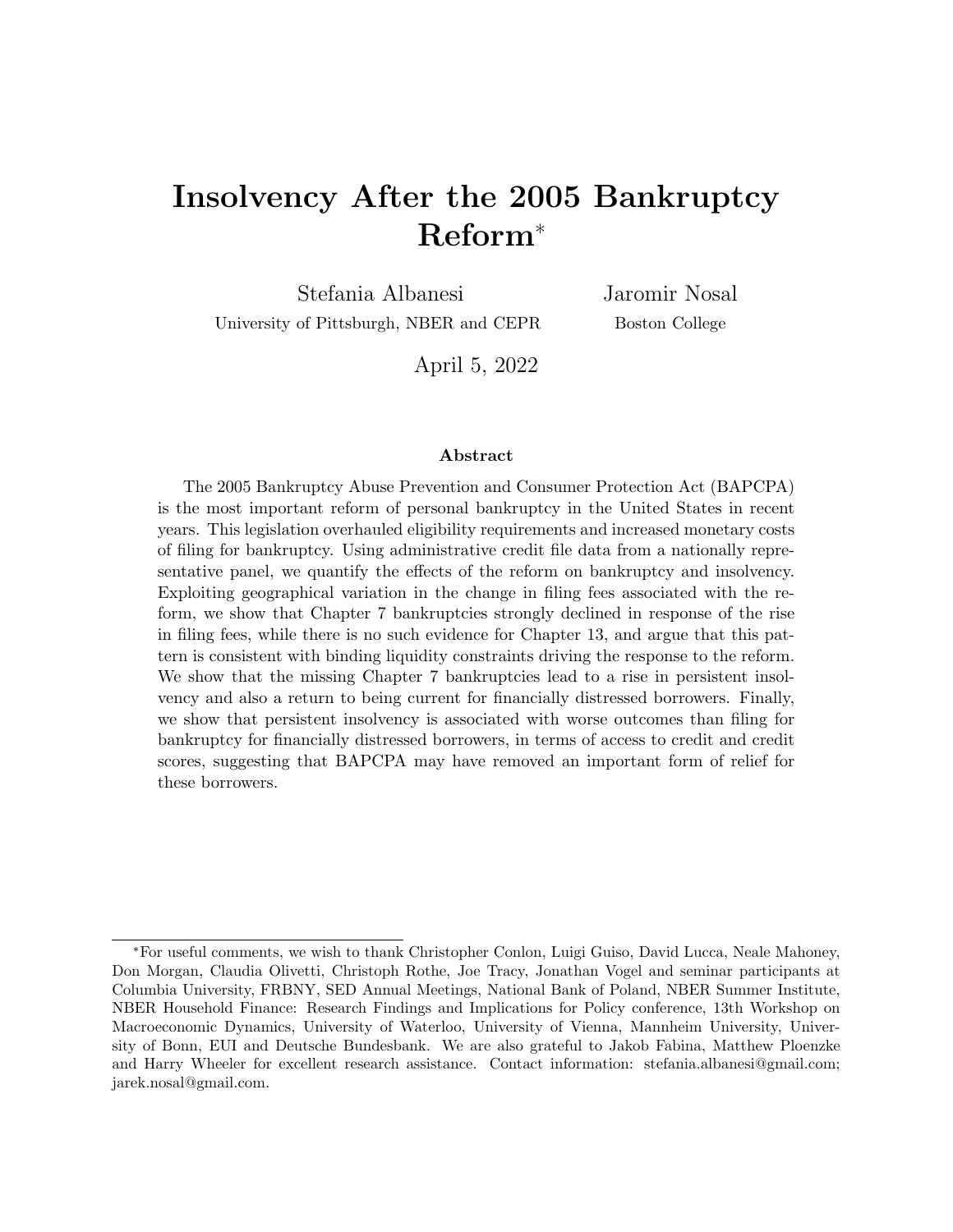# 1 Introduction

Personal bankruptcy is a form of social insurance offering relief to individuals who are un-able to repay previously contracted debt.<sup>[1](#page-1-0)</sup> As most forms of social insurance, the debt discharge offered under bankruptcy may generate moral hazard, raising important positive and normative questions on the effects of personal bankruptcy on household indebtedness and delinquency behavior, as well as on the optimal design of the institution of personal bankruptcy.

This paper seeks to contribute to our understanding of personal bankruptcy by examining the effect of the 2005 Bankruptcy Abuse Prevention and Consumer Protection Act (BAPCPA), the most comprehensive reform of personal bankruptcy regulation since the Bankruptcy Reform Act of 1978. The 2005 law restricted filing requirements, including introducing an income test for Chapter 7 bankruptcy, and substantially increased the monetary cost of filing for bankruptcy. We assess the impact of changes in eligibility requirements and filing costs on bankruptcy and related outcomes. Importantly, while previous work only considers the impact of the law on bankruptcies, we also consider other outcomes, and are able to account for how the reduction in bankruptcy filing affects financially distressed borrowers.

Our analysis is based on anonymous administrative credit report data from a nationally representative panel of U.S. individuals from 1999 to 2013. These data allow us to observe bankruptcy filings by chapter and the changing characteristics of filers, as well as the behavior of financially distressed individuals who post-2005 decide not to file. We aggregate the data at the U.S. bankruptcy court district level, which allows us to use a rich set of local economic indicators in order to control for the impact of local economic conditions, including the 2007-2009 Great Recession. We focus on borrowers experiencing a new spell of financial distress, and we examine the transition rates into various credit outcomes such as bankruptcy, persistent insolvency, foreclosure or resolution of insolvency.

BAPCPA's main provision was to introduce an income test for Chapter 7 bankruptcy, effectively removing the ability of most filers to choose their chapter.<sup>[2](#page-1-1)</sup> Additionally, it introduced a number of new provisions that increased the burden of filing for bankruptcy and overall made bankruptcy a less attractive option. In particular, the new law increased

<span id="page-1-0"></span><sup>&</sup>lt;sup>1</sup>Some of the common circumstances leading to bankruptcy include loss of income due to unemployment or illness, medical bills, divorce, unplanned children. See [Chakravarty and Rhee \(1999\)](#page-32-0) and [Livshits, MacGee,](#page-34-0) [and Tertilt \(2007\)](#page-34-0) for more detail.

<span id="page-1-1"></span><sup>&</sup>lt;sup>2</sup>Chapter 7 filers are required to have income below their state's median, limiting the possibility of choosing the filing chapter. It mandated a fixed 5 year repayment plan for most Chapter 13 filers and increased refiling restrictions for both chapters. For a discussion of the impact of the income test, see [Lawless et al.](#page-34-1) [\(2008\)](#page-34-1), who argue that it did not significantly affect household decisions.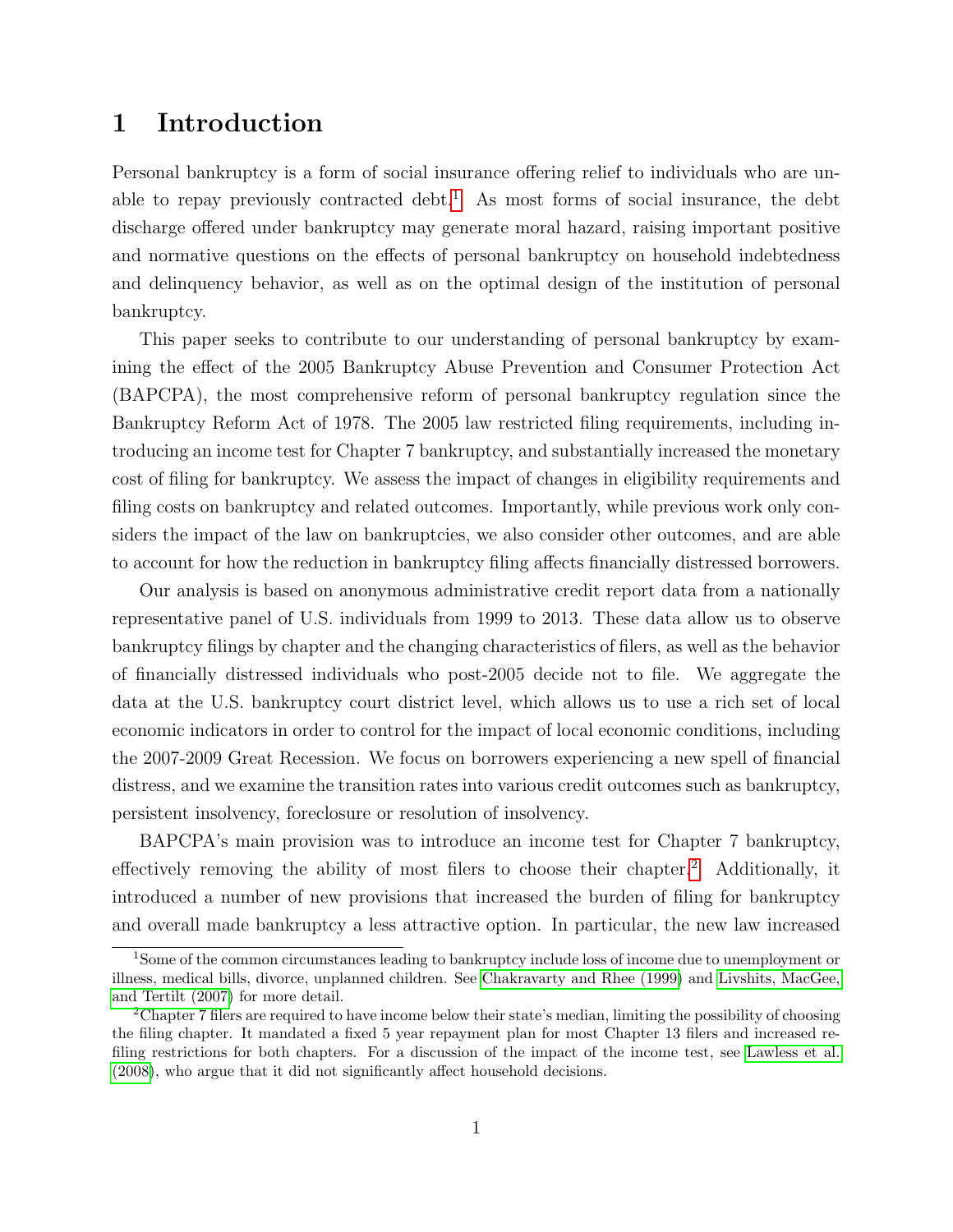the monetary cost of filing in a variety of ways. It raised court filing fees and mandated that filers attend compulsory credit counseling classes at their own expense. It also increased reporting requirements in bankruptcy petitions and made bankruptcy attorneys personally liable for inaccuracies in information reported to the court in the bankruptcy petition. These changes led to a sizable rise in attorney fees for bankruptcy cases. The mean rise in attorney fees was 35% for Chapter 7 filers, from a mean value of \$697 dollars pre-reform to \$975 post-reform. For Chapter 13 filers, the mean rise in attorney fees was 29%, from a mean value of \$1,910 pre-reform to \$2,531 post reform.[3](#page-2-0) We use the variation of the change in costs across court districts to capture the effect of monetary costs on filing decisions. Given previous evidence suggesting that liquidity constraints play a sizable role in the decision to file for bankruptcy, such increases can constrain individuals' options in terms of seeking relief for financial distress.<sup>[4](#page-2-1)</sup> Overall, the aggregate evolution of Chapter 7 and 13 filings shows a clear pattern post-reform. After a brief but sizable anticipation effect in 2004, both chapter filing rates drop and then rise again temporarily during the Great Recession, never reaching their pre-reform levels. The permanent decline in Chapter 7 filing rates is even more pronounced after controlling for local economic conditions. Specifically, Chapter 7 bankruptcy filings drop by more than 60 log points, while there is no statistically significant change in Chapter 13 filings. The drop in Chapter 7 filings is also concentrated at the bottom of income distribution, suggesting that the income test for Chapter 7 bankruptcy is not the main driver of this response. We explore a mechanism behind the response and the difference between chapters using the cross-district variation of the increase in filing costs.

To proxy for the change in the monetary cost of filing for bankruptcy, we exploit the geographical variation in the change in attorney fees post-reform, as reported by [Lupica](#page-34-2)  $(2012)$ , separately for Chapter 7 and Chapter 13.<sup>[5](#page-2-2)</sup> We find that larger increases in attorney fees are strongly negatively related to Chapter 7 bankruptcy filings, but not to Chapter 13 filings. Our estimates imply that moving from the 25th to the 75th percentile of the

<span id="page-2-0"></span><sup>3</sup>These values come from [Lupica \(2012\)](#page-34-2). See also Government Accountability Office (2008) and [White](#page-35-0) [\(2007\)](#page-35-0) for similar conclusions based on different data sources.

<span id="page-2-1"></span><sup>4</sup>For example, borrowers tend to file on paydays [\(Mann and Porter \(2009\)](#page-34-3)) and when they receive tax rebates checks [\(Gross, Notowidigdo, and Wang \(2012\)](#page-33-0)). Additionally, borrowers who file for Chapter 7 bankruptcy pre-reform were documented to have extremely low incomes [\(Sullivan, Warren, and Westbrook](#page-35-1) [\(1994\)](#page-35-1), [Sullivan, Warren, and Westbrook \(2006\)](#page-35-2)), so that the magnitude of the rise in filings costs associated with the reform would be a significant impediment to filing for bankruptcy.

<span id="page-2-2"></span><sup>5</sup>Attorney fees account for a large fraction of the total cost of filing for bankruptcy: about 75% of the total cost of filing [\(Lupica \(2012\)](#page-34-2)). Even though the 2005 reform is a federal law, both the initial level of the fees and the change associated with the reform exhibit sizable variation across U.S. bankruptcy court districts. We show that this variation is unrelated to district level behavior, and exploit it using a differencein-difference specification in order to quantify the effects of the fee changes.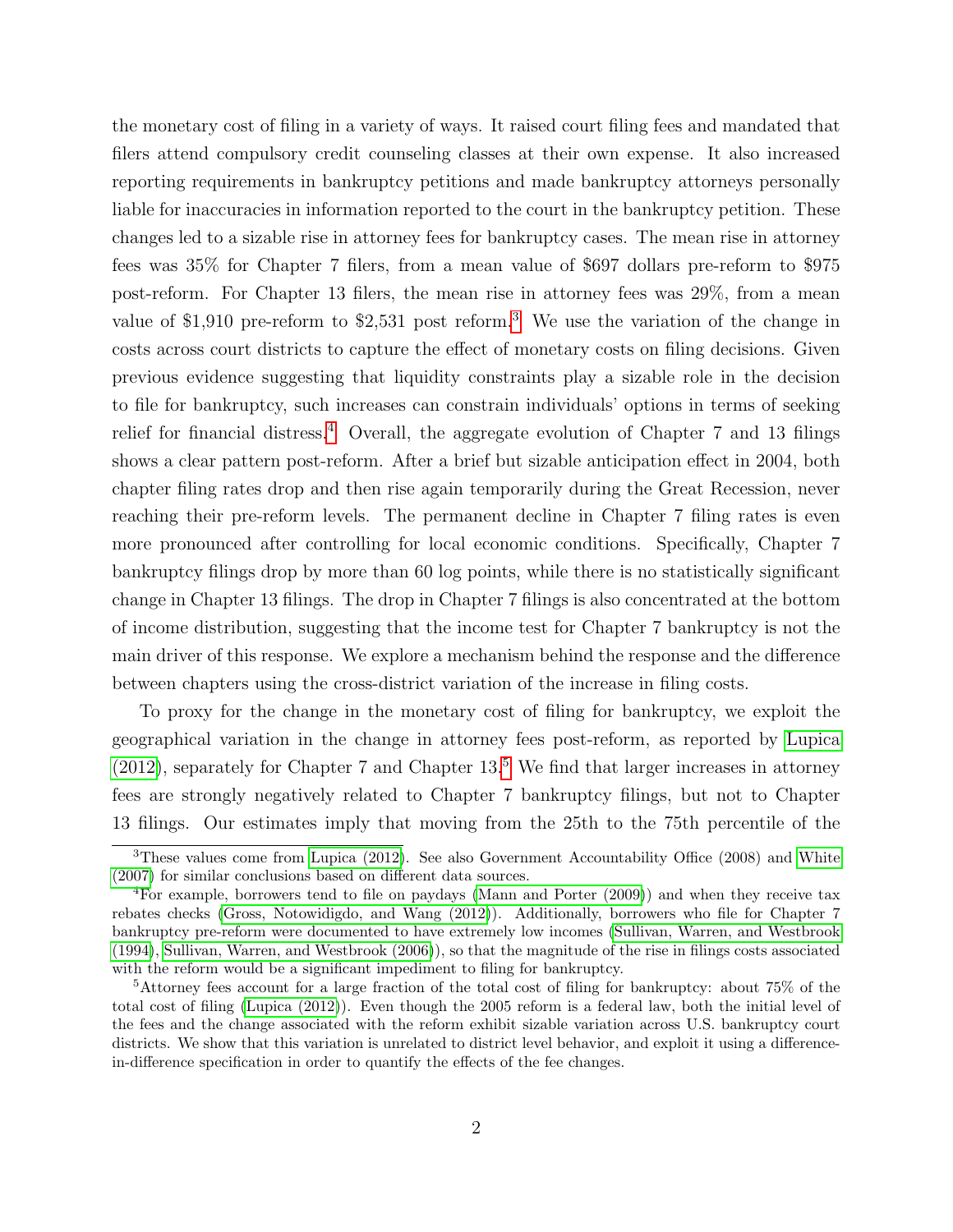fee change distribution reduces the flow from a new insolvency to a Chapter 7 bankruptcy by 15 log points. A crucial difference between Chapter 7 and Chapter 13 attorney fees is that fees for Chapter 7 have to be paid up-front, while fees for Chapter 13 can be paid in installments during the bankruptcy discharge period. Since the fees for both chapters increased by similar magnitudes post-reform, this suggests that the up-front nature of the filing cost for Chapter 7 bankruptcy plays a crucial role in discouraging potential filers, supporting the interpretation that these individuals are liquidity constrained.<sup>[6](#page-3-0)</sup> When we estimate our results is sub-populations based on past credit score, we find that our effects are the strongest in the lowest credit score bins, suggesting that that low income borrowers are more affected by the rise in fees, consistent with the liquidity constraints interpretation.

If indeed binding liquidity constraints drive the decline in Chapter 7 filings, borrowers who are not filing for bankruptcy may have very limited options for repaying or even managing their debt obligations. We provide some evidence on this by accounting for the missing bankruptcies. Specifically, we examine the transition patterns from new insolvency to bankruptcy as well as other outcomes in the cross-section of court districts. By construction, newly financially distresses individuals who do not file for Chapter 7 bankruptcy flow into one of the other possible states, such as Chapter 13 filing, foreclosure, continued insolvency or return to being current. To capture this pattern, we estimate district-level average changes in credit outcomes, and then examine how the district-level decline in Chapter 7 filing rates is related to them. We find a strong negative and significant relation between the change in Chapter 7 filing rates and change in continued insolvency and in returning to being current. At the 4 quarter horizon, a one standard deviation increase in the estimated mean drop of flows into Chapter 7 bankruptcy implies a 2.4 log point increase in flows into continued insolvency, which accounts for 42% of the cross-sectional standard deviation of flows into insolvency. The same drop in flows into Chapter 7 implies an increase of 2.3 log points of flows into returning to current, which accounts for 31% of the cross sectional standard deviation of inflows into this state. We find a positive relation between changes in flows to Chapter 7 bankruptcy and Chapter 13 bankruptcy or foreclosure, which is consistent with the notion that the decline in Chapter 7 filing, by increasing the transitions to current, reduces the incidence for Chapter 13 or foreclosure.

Finally, since our analysis indicates a shift from Chapter 7 bankruptcy to persistent insolvency after BAPCPA, it is important to determine whether this change is consequential.

<span id="page-3-0"></span><sup>&</sup>lt;sup>6</sup>It would be difficult for filers to borrow to finance Chapter 7 filing costs, as these debts are junior and hence debts is contracted close enough to filing date could be considered fraudulent, due to lack of intent to repay.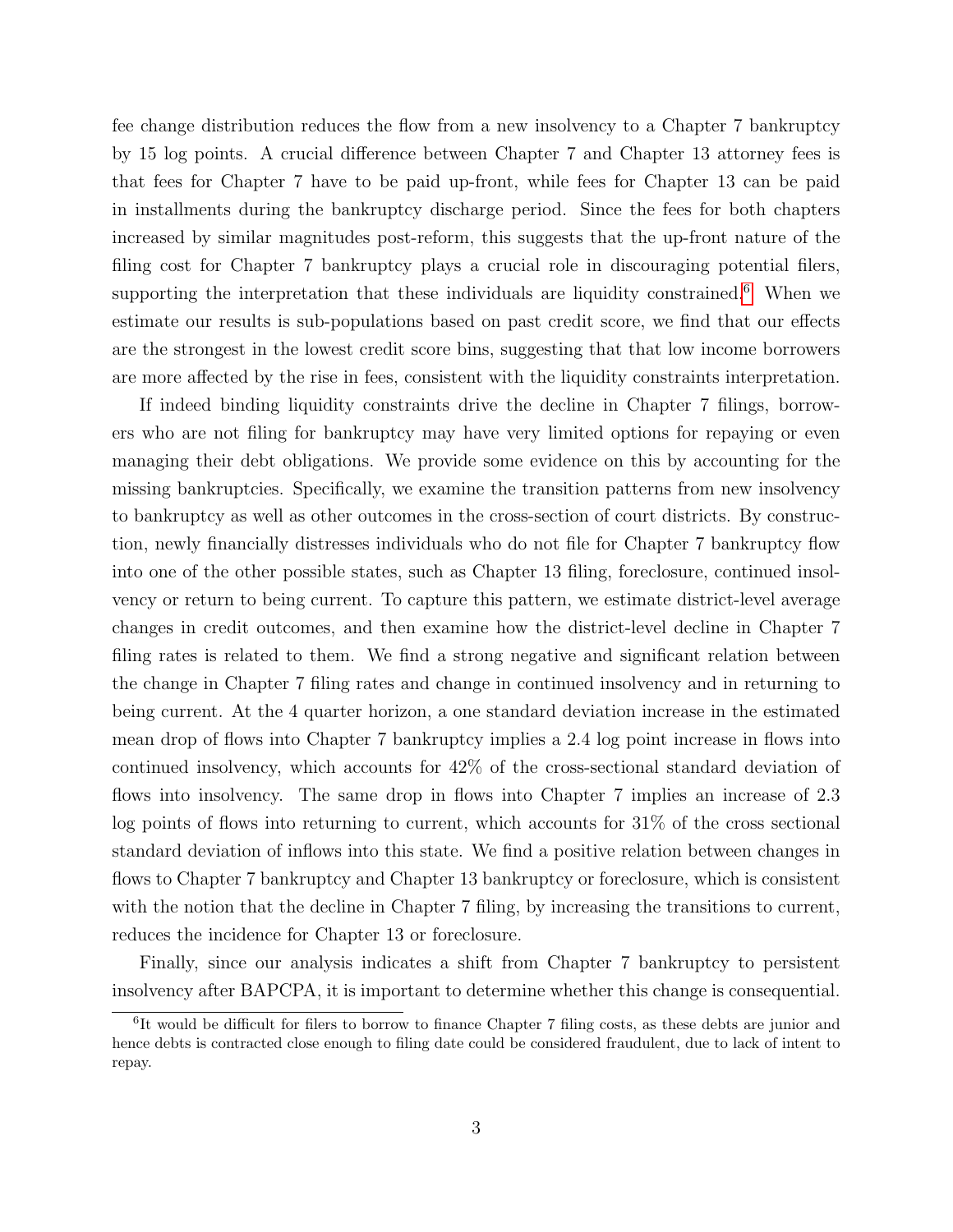To this end, we examine access to credit and credit scores for initially financially distressed individuals, depending on whether they subsequently file for bankruptcy or not. Specifically, we consider cohorts of newly insolvent individuals, comparing those who file for Chapter 7 and or Chapter 13 bankruptcy in the 8 quarters after the new insolvency and those who don't. We then examine the behavior of several financial indicators for a 2 year window around that new insolvency. We find that individuals who file for Chapter 7 bankruptcy open new unsecured lines of credit and auto loans at a higher rate after filing than individuals who don't file, or file for Chapter 13 bankruptcy.<sup>[7](#page-4-0)</sup> For mortgage originations, both Chapter 7 and Chapter 13 filers display an advantage relative to non-filers, with the gap growing postreform. Since, as we show, the number of inquiries is very similar across the two groups, these findings indicate a difference in access to credit for these two groups, rather than demand for credit. This pattern is also reflected in the behavior of credit scores. Within the same cohort of newly insolvent individuals, we find that those who will eventually go bankrupt initially have lower credit scores, suggesting that they are negatively selected. However, these individuals experience a sharp boost in their credit score after they file for Chapter 7 bankruptcy, whereas credit scores recover at a much slower pace for individuals who remain insolvent or file for Chapter 13 bankruptcy. We conclude that, while both insolvency and bankruptcy are forms of default, the debt discharge associated with Chapter 7 bankruptcy outweighs the potentially negative signal associated with a bankruptcy flag and leaves filers with better access to credit than individuals who become insolvent in similar circumstances.

Our analysis has wide-ranging implications for the design of policies regulating consumer credit and bankruptcy, as well as for theoretical modeling of consumer default. Our results suggests that BAPCPA may have contributed to increasing the size of a class of financially distressed borrowers who are not able to file for Chapter 7 bankruptcy or to cure their insolvencies. We attribute this effect to liquidity constraints associated with the cost of filing for bankruptcy, which were made more severe by BAPCPA following the rise in filings costs. This is consistent with other work on the role of liquidity constraints in bankruptcy filing decisions, such as [Mann and Porter \(2009\)](#page-34-3), [Gross, Notowidigdo, and Wang \(2014\)](#page-33-1) and [Indarte](#page-34-4)  $(2020)$ , and more generally with evidence on binding liquidity constraints.<sup>[8](#page-4-1)</sup> Our findings suggest that any policies affecting the monetary cost of filing for bankruptcy will impact disproportionately low-income liquidity constrained borrowers, who could benefit most from the relief offered by bankruptcy. Given that BAPCPA was enacted 2 years before the start

<span id="page-4-0"></span><sup>7</sup>The fraction of Chapter 7 with new unsecured debt originations in approximately 25% higher than the fraction for Chapter 13 filers and non filers. The difference for auto loans is about 100%.

<span id="page-4-1"></span><sup>8</sup>See, for example, [Gross and Souleles \(2002a\)](#page-33-2), [Johnson, Parker, and Souleles \(2006\)](#page-34-5), [Parker et al. \(2013\)](#page-35-3) among others.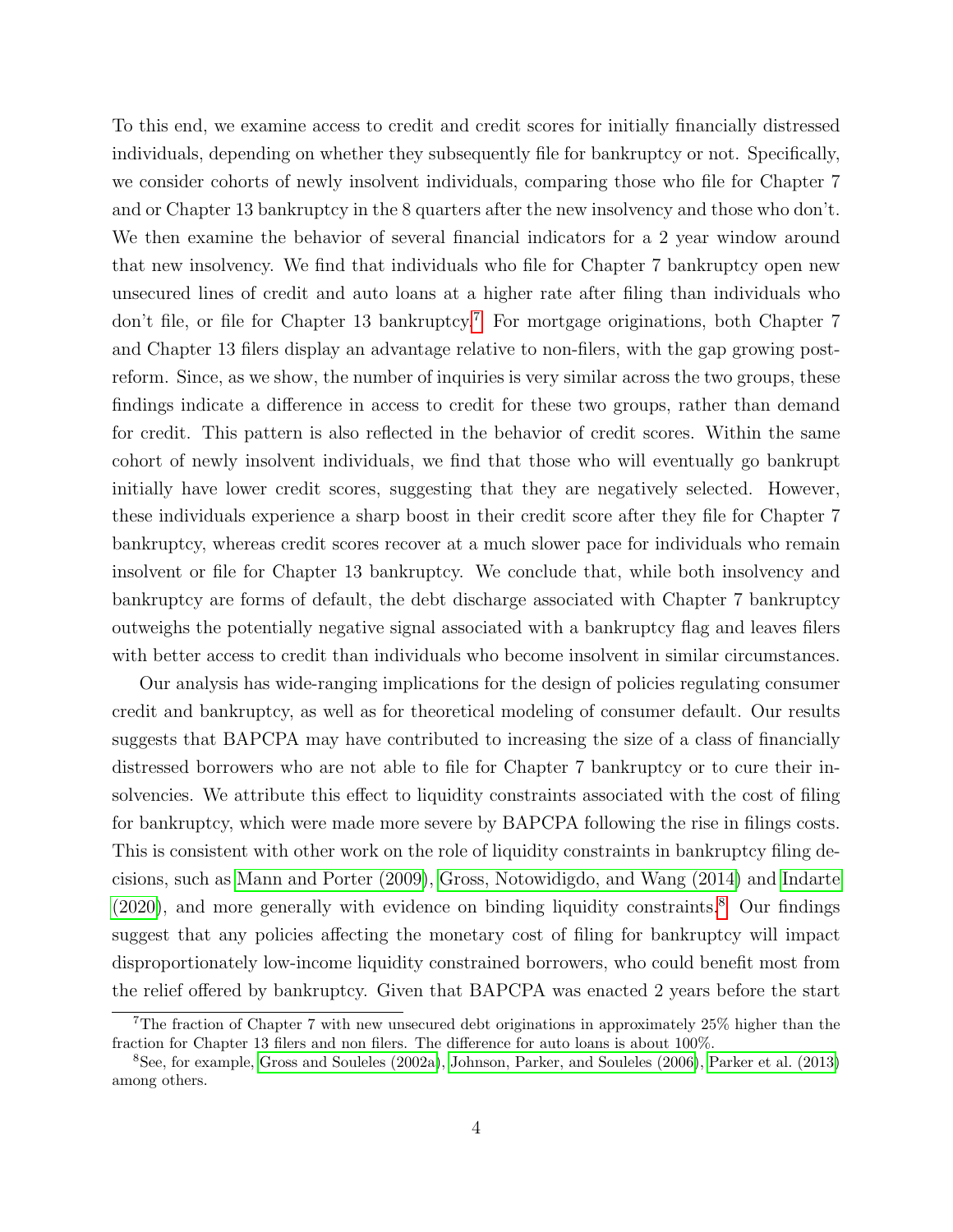of the 2007-2009 recession, our results suggest that absent this reform, more vulnerable borrowers would have benefitted from debt relief during this unprecedented downturn. [Auclert,](#page-32-1) [Dobbie, and Goldsmith-Pinkham \(2019\)](#page-32-1) argue that the debt forgiveness provided by the U.S. consumer bankruptcy system during the Great Recession helped stabilize employment levels during this episode, suggesting that the curtailment of debt relief associated with BAPCPA may also have adversely impacted aggregate economic performance.

Related Literature Our paper contributes to the literature studying the effects of BAPCPA's introduction on credit market outcomes. In a pioneering study, [Lawless et al.](#page-34-1) [\(2008\)](#page-34-1) use the 2007 Consumer Bankruptcy Project to document the changes in the characteristics of bankrupts when compared with data from similar studies in 1981, 1991 and 2001. They find that the the 2005 reform did not change the income composition of bankrupts but increased their in-bankruptcy debt and the length of time before filing. [Morgan, Iverson, and](#page-34-6) [Botsch \(2009\)](#page-34-6) study the differential impact of the bankruptcy reform on foreclosures across states as a function of the homestead exemption levels, finding a positive effect. [Li, White,](#page-34-7) [and Zhu \(2011\)](#page-34-7) study foreclosure behavior in the 6 month window around the introduction of BAPCPA, finding a positive impact on foreclosures. In our analysis, we focus on longerrun average effect of the reform. Controlling for local economic conditions on court-district level, we find no average impact of BAPCPA on foreclosures. In our substitution analysis, we control for homestead exemption levels as well as other regulatory differences and find no substitution from Chapter 7 or 13 towards foreclosures – the mean estimated relationship is actually positive, implying comovement. Relative to this literature, we additionally provide analysis of behavior for credit outcomes other than foreclosure or bankruptcy, such as insolvency or transitioning into being current. [Gross et al. \(2019\)](#page-33-3) study the impact of the reform on filing rates and pricing of debt, finding a persistent drop in filings, consistent with our results, and a significant pass-through to interest rates.

Our results also relate to the literature on the effects of the bankruptcy option and credit access on individual life outcomes. [Dobbie and Song \(2015\)](#page-33-4) and [Dobbie, Goldsmith-](#page-33-5)[Pinkham, and Yang \(2017\)](#page-33-5) document the positive impact of Chapter 13 bankruptcy protection on labor market and other life outcomes. [Herkenhoff, Phillips, and Cohen-Cole \(2016\)](#page-34-8) study the impact of differential credit access on labor market outcomes, pointing to a positive impact on entrepreneurship. [Jagtiani and Li \(2014\)](#page-34-9) provide an analysis of post-bankruptcy credit market outcomes and is most closely related to this subset of our results. Our results focus on conditional transitions from a new insolvency, and we additionally provide evidence of the effects of persistent insolvency relative to either bankruptcy option.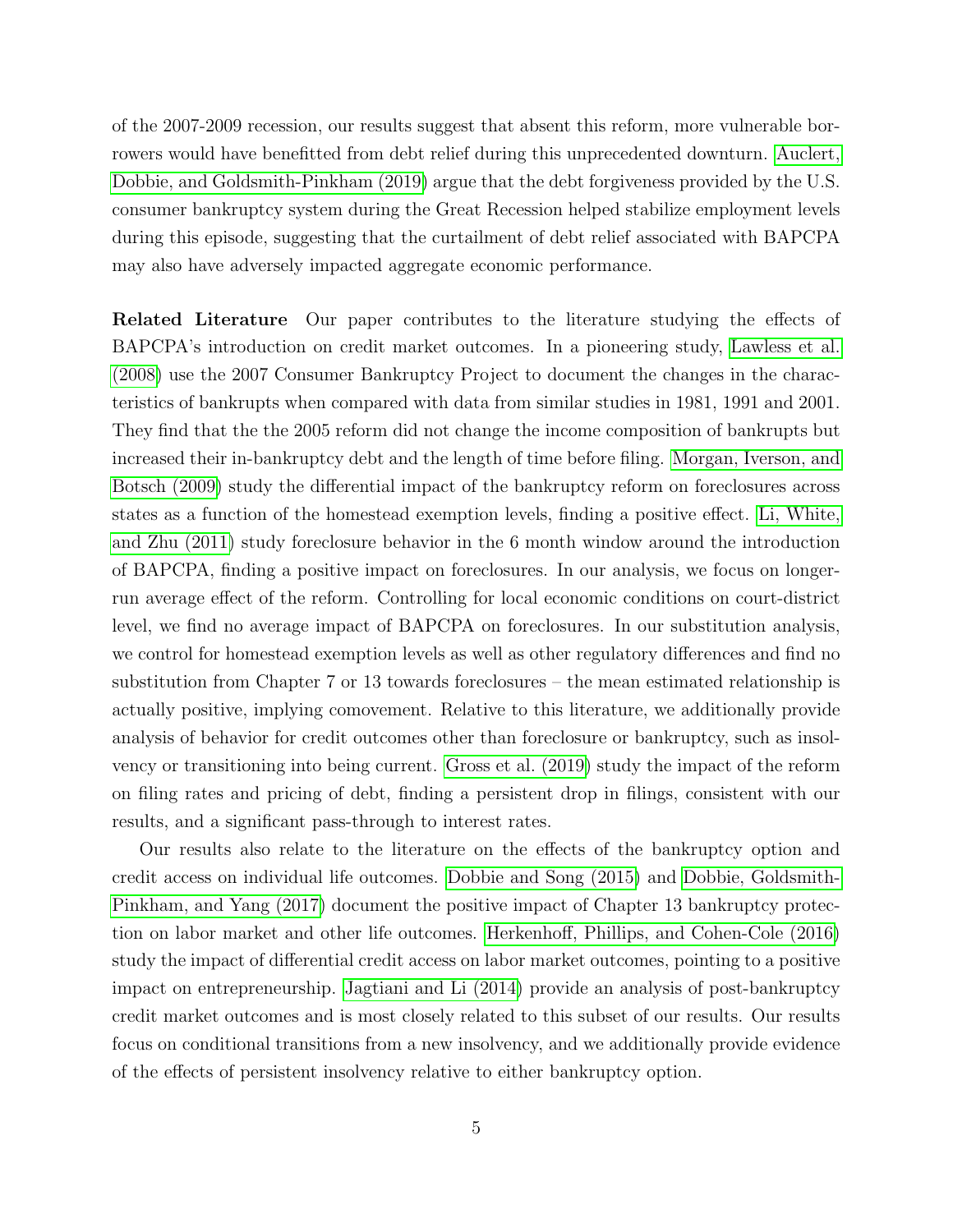Our work also contributes to the theoretical literature on consumer default. Standard models of default in heterogeneous agent economies with idiosyncratic risk in income or expenditure assume that bankruptcy prevents future access to credit, do not incorporate liquidity constraints associated with bankruptcy filing, and do not allow for a default state with no debt relief and severely curtailed credit access. (See for example [Chatterjee et al.](#page-32-2) [\(2007\)](#page-32-2), [Livshits, MacGee, and Tertilt \(2007\)](#page-34-0) and [Mitman \(2016\)](#page-34-10).) Our analysis suggests that incorporating monetary costs of bankruptcy, liquidity constraints, informal default without debt relief, and variation in credit access after bankruptcy, would allow them to offer a more accurate assessment of the welfare implications of incomplete insurance.

The rest of the paper is organized as follows. Section [2](#page-6-0) provides a short overview of the bankruptcy law in the U.S., including the changes implied by the 2005 reform. Section [3.1](#page-9-0) reports our estimates of transition probabilities starting from the onset of financial distress. Section [4](#page-13-0) describes our cross-district regression analysis. Section [5](#page-27-0) examines the implications for access to credit and of the inability to file for bankruptcy. Section [6](#page-31-0) concludes.

#### <span id="page-6-0"></span>2 The 2005 Bankruptcy Reform

In the United States, households in financial distress can resolve their insolvency by filing for bankruptcy protection, which grants them immediate relief from collection efforts, including direct communication, lawsuits and wage garnishment orders. Most unsecured debt is dischargeable, excluding taxes, alimony and child support obligations, student loans and debt obtained by fraud. There are two main bankruptcy filing chapters, 7 and 13.

Chapter 7, often called 'straight bankruptcy' or 'fresh start,' is the most commonly used bankruptcy procedure - up to 2005 a remarkably stable 70% of bankruptcies were filed under Chapter 7. Under this chapter, all of filers' assets above certain exemption levels are used to satisfy unsecured creditors.<sup>[9](#page-6-1)</sup> The remaining debt is discharged, and debtors are not required to use future income for debt repayment, but they carry a bankruptcy flag on their credit report for 10 years after filing. Pre-2005, Chapter 7 bankrupts were not allowed to re-file another Chapter 7 case for 6 years.

Under Chapter 13, filers keep all of their assets, but must use their future income to repay part of their unsecured debt.[10](#page-6-2) Before the 2005 reform, filers could choose whether to file

<span id="page-6-1"></span><sup>&</sup>lt;sup>9</sup>Asset exemptions are determined at the state level. Exempt assets may include clothing, furniture, 'tools of trade', a vehicle up to some value. Additionally, most states have homestead exemptions, which protect equity in the house up to a state-level specified limit.

<span id="page-6-2"></span><sup>&</sup>lt;sup>10</sup>More debts are dischargeable under Chapter 13 than Chapter 7, including some car loans and debts incurred by fraud or cash advances shortly before filing (the so called 'super discharge').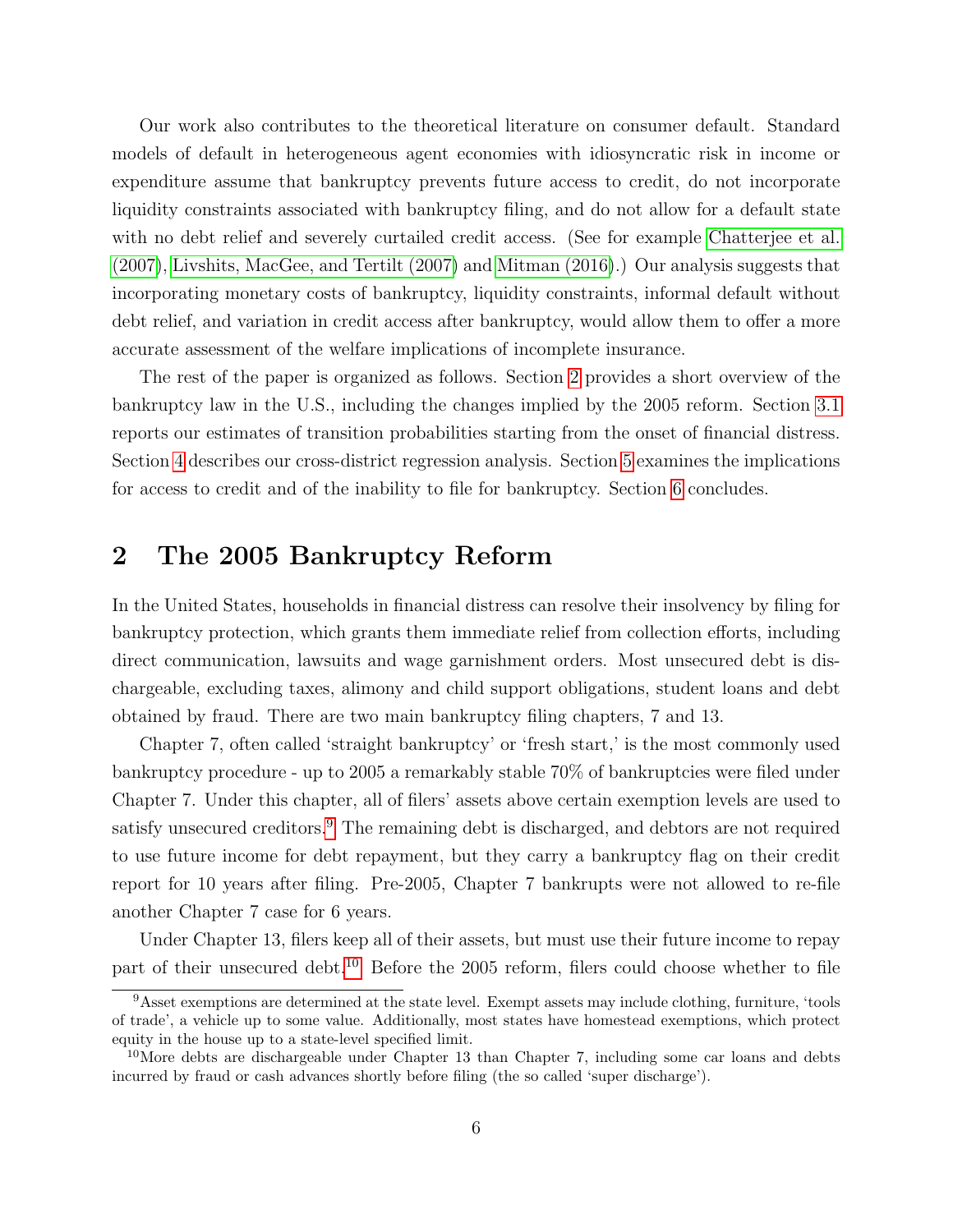under Chapter 7 or 13 (see [White \(2007\)](#page-35-0)), and for Chapter 13, they would propose their own repayment plans lasting 3-5 years, with the restriction that the total proposed repayment could not be lower than the value of their non-exempt assets under Chapter 7. A Chapter 13 bankruptcy is considered discharged after the debt repayment plan has been completed, and Chapter 13 bankruptcy flag stays on the credit record for 7 years after discharge. Prior to BAPCA, there were no limits to re-filing for Chapter 13 bankruptcy.

Since the introduction of the current legal framework for personal bankruptcy in 1978, both unsecured debt levels and bankruptcy rates have been rapidly rising over time. This trend gave rise to numerous studies on the sources of the rise, $^{11}$  $^{11}$  $^{11}$  and generated an active policy discussion on the efficiency of the existing law. That discussion resulted in the 2005 Bankruptcy Abuse Prevention and Consumer Protection Act (BAPCPA). BAPCPA was signed into law on April 20, 2005 and applied to bankruptcy cases filed on or after October 17, 2005. It introduced several major changes to bankruptcy regulation which increased the burden, financial and otherwise, of filing for bankruptcy protection.

Among the new provisions, BAPCPA introduced an income test to determine eligibility for filing for Chapter 7 bankruptcy. Specifically, to be eligible to file for Chapter 7, an individual's income must be below the state median adjusted for family size. Individuals who fail the income test can still file if (i) their monthly income net of allowable expenses calculated according to IRS rules is less than \$166.67 per month or (ii) their net monthly income multiplied by 60 is less than 25 percent of their unsecured debt. As an exception to that rule, individuals with business income can always file for Chapter 7. BAPCPA also imposed some restrictions on the homestead exemption. First, a petitioner who moves to a new state within two years from filing must use the exemption level of the original state. Second, if a home is purchased within 1,215 days of filing, the homestead exemption is capped at \$125,000. Finally, any additional equity converted from a non-exempt asset within 1,215 days prior to filing is not exempt. Under BAPCPA, Chapter 13 filers lost the ability to propose their own repayment plans. Payment plans now last 5 years and are based on a notion of disposable income, that is income net of necessary expenses, which depend on family size and possibly work related expenses (see [White \(2007\)](#page-35-0)). The reform also increased the refiling limits from 6 to 8 years for for Chapter 7 and from 0 to 2 years for Chapter 13.

BAPCPA also significantly increased the documentation burden for both chapters. Filers must submit detailed financial information with their petition, to prove their inability to

<span id="page-7-0"></span><sup>11</sup>Including [Athreya \(2002\)](#page-32-3), [Domowitz and Eovaldi \(1993\)](#page-33-6), [Domowitz and Sartain \(1999\)](#page-33-7), [Gross and](#page-33-8) [Souleles \(2002b\)](#page-33-8), [Fay, Hurst, and White \(2002\)](#page-33-9), [Livshits, MacGee, and Tertilt \(2007\)](#page-34-0), [Livshits, MacGee,](#page-34-11) [and Tertilt \(2010\)](#page-34-11).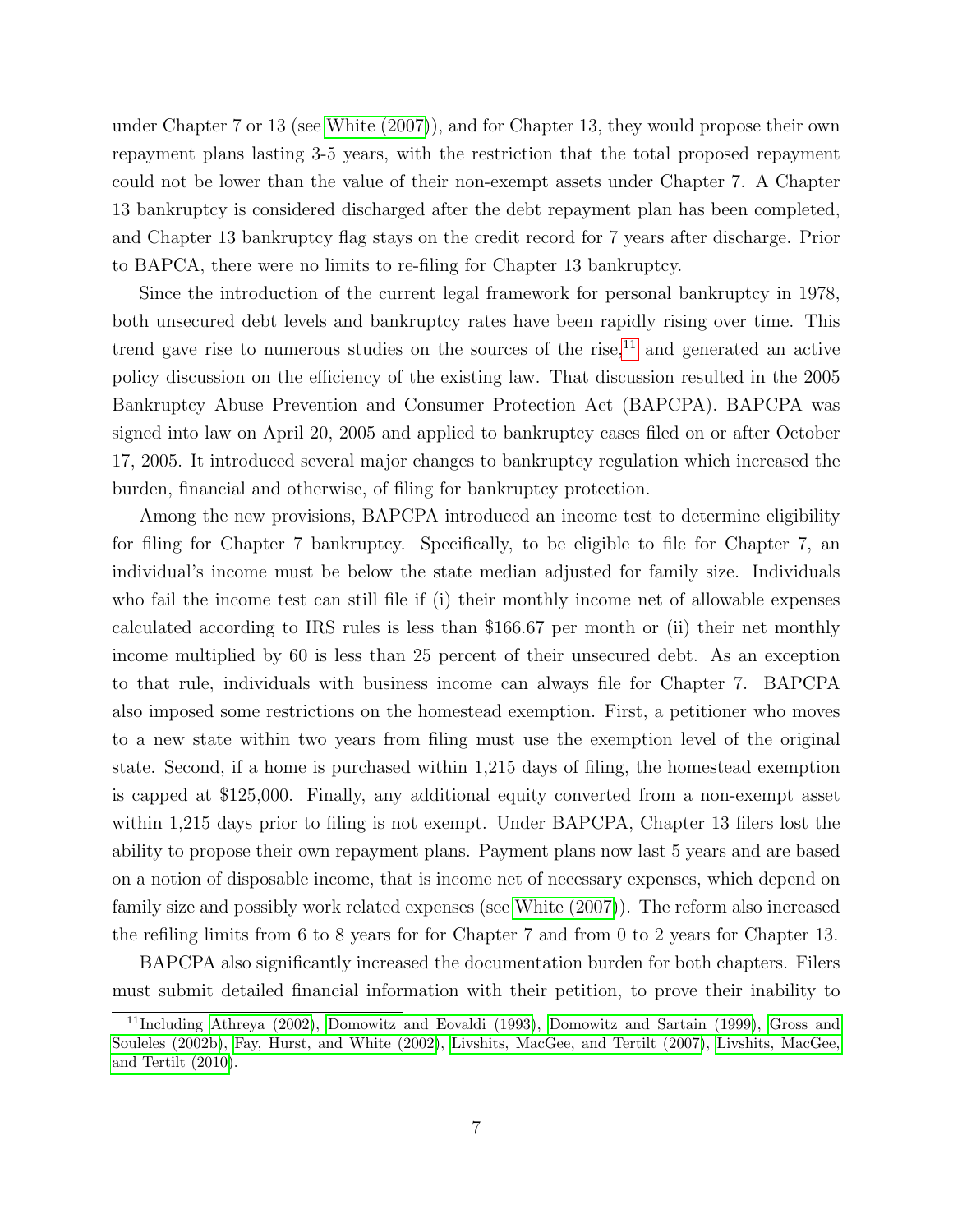pay and document good faith attempts at paying back. Bankruptcy lawyers must certify the accuracy of the information, and are held liable for the accuracy of claims. In addition, the new law requires debtors to enroll in a credit counseling class before they file and a financial management course before their debts are discharged.

The sum of these provisions resulted in a significant rise in the cost of filing for bankruptcy. The total out-of-pocket cost of filing for bankruptcy increased from pre-reform means of \$697 for Chapter 7 and \$1910 for Chapter 13 to post-reform means of \$975 and \$2531, respectively.[12](#page-8-0) In our study, we focus on attorney fees and their increase associated with the reform. Attorney fees comprise 75% of the total monetary cost of filing for Chapter 7 bankruptcy and 90% of the cost of filing for Chapter 13 [\(Lupica \(2012\)](#page-34-2)), and rose on average by 35% and 29%, respectively, after the reform. These numbers are consistent the averages reported in the study on filing costs in Government Accountability Office (2008), which also documents that the fraction of pro se cases is only 11% for Chapter 7, and no change in the fraction of filers getting free legal advice, making the increase in the cost applicable to most filers.

# 3 Data and Sample Construction

We use the Federal Reserve Bank of New York's Consumer Credit Panel/Equifax Data, which is an anonymous longitudinal panel of individuals, comprising a nationally representative random sample of all individuals who have a credit report with Equifax. The data is quarterly, starting in 1999:Q1 and ending in 2013:Q3 and is described in detail in [Lee and](#page-34-12) [van der Klaauw \(2010\)](#page-34-12). In our analysis, we use a 1% sample, which includes information for approximately 2.5 million individuals in each quarter. The data contains over 600 variables, including bankruptcy and foreclosure, mortgage status, detailed delinquencies, various types of debt, with number of accounts and balances. Apart from the financial information, the data contains individual descriptors such as age, ZIP code and credit score. The variables included in our analysis are described in detail in Appendix [A.](#page-36-0)[13](#page-8-1)

We aggregate our data to the bankruptcy court district-level, as this allows us to observe changes in filing rates over time within a geographically and legislatively coherent region. The goal of our analysis is to shed light on the mechanism leading to the aggregate response to BAPCPA and the resulting implications for household balance sheets and access to credit.

<span id="page-8-1"></span><span id="page-8-0"></span><sup>&</sup>lt;sup>12</sup>See Lupica  $(2012)$ , also consistent with findings in White  $(2007)$ .

<sup>&</sup>lt;sup>13</sup>We also supplement our analysis with similar data from the Experian credit bureau. These data corresponds to a representative panel of 1 million borrowers for the time period 2004Q1 to 2012Q4.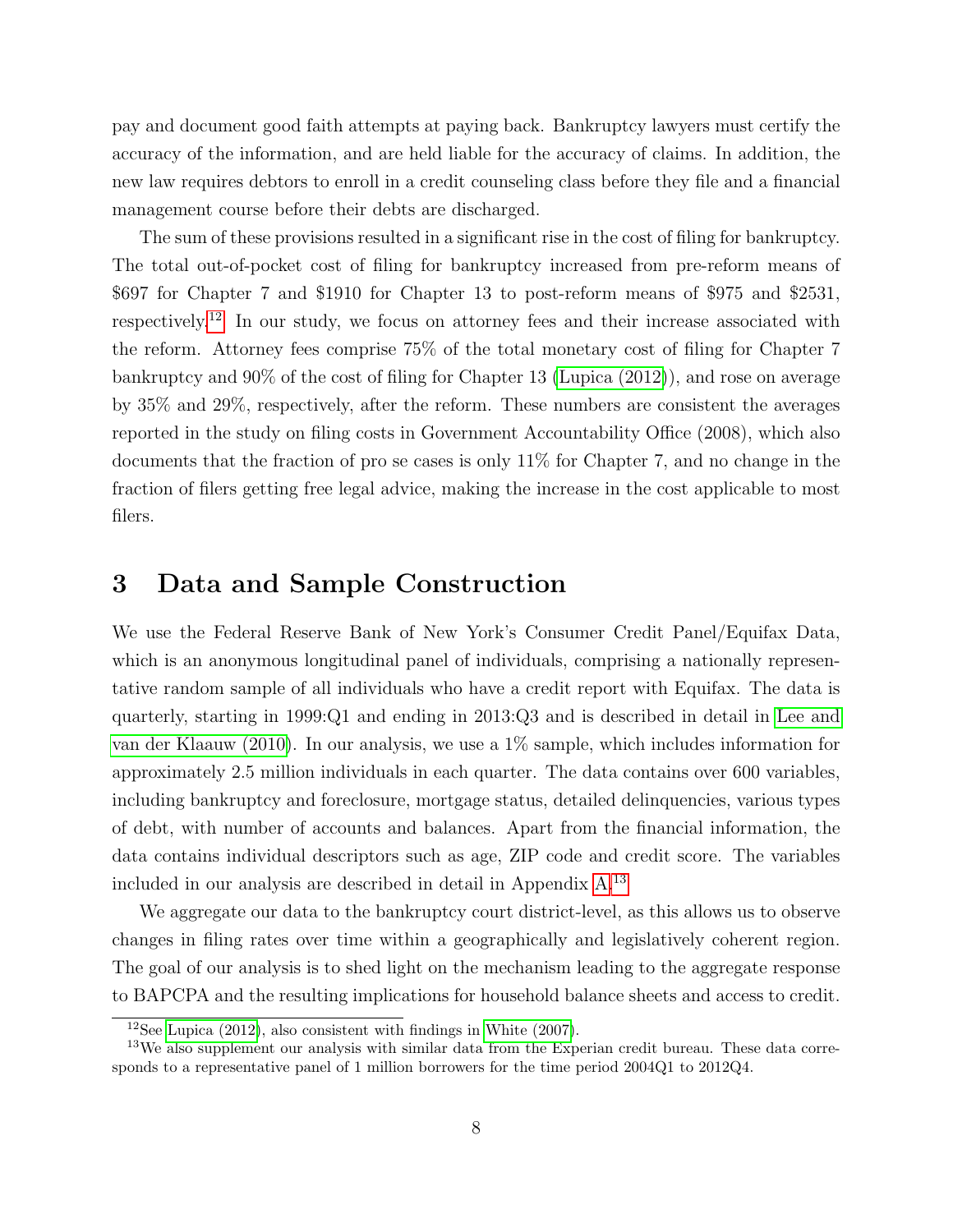We focus on a sample of individuals at the onset of a new spell of financial distress. Which we characterize as a new insolvency. We call an individual insolvent if they have an account that is 120 days or more late, derogatory or in charge-off. An insolvency is new if it occurs after at least 8 quarters of no insolvencies, bankruptcies or foreclosures.<sup>[14](#page-9-1)</sup> We focus on new spells of financial distress to capture shocks such as job loss, disability, divorce, etc., that may have not been anticipated at the time the debt was contracted and that we do not directly observe in our data. Additionally, we consider borrowers who are 120 days or more past due to identify severe financial distress that may lead them to file for bankruptcy, as opposed to more minor episodes of delinquency. In fact, in our dataset, the majority of new Chapter 7 and 13 filers experience a new insolvency in the 2 quarters preceding the bankruptcy filing  $(55\%)$ .<sup>[15](#page-9-2)</sup> We then calculate the frequency of transition from a new insolvency to a mutually exclusive set of states, including Chapter 7 and Chapter 13 bankruptcy filing, continued insolvency, foreclosure (without bankruptcy) and returning to current, at various horizons.

#### <span id="page-9-0"></span>3.1 The Aggregate Effects of BAPCA

Before we analyze country district level variation, we document the behavior of the aggregate bankruptcy filing rates around the date of the reform. We start by presenting raw aggregate data for filing rates, and then discuss the behavior of filing rates after controlling for local business cycles. This descriptive evidence motivates our analysis in Section [4.](#page-13-0)

Figure [1](#page-10-0) presents the aggregate filing rate from bankruptcy court data. The filing rate for both chapters dropped in the quarter of the introduction of the reform, and the drop is larger and more persistent for Chapter 7. However, not surprisingly, there is a temporary resurgence of filings during the Great Recession starting in 2007 and lasting into 2010. We are interested in document how the incidence of bankruptcy filing varies with the enactment of BAPCPA for borrowers who are financially distressed. For this reason we will examine transitions from a new insolvency into bankruptcy filing and other outcomes. Figure [2](#page-11-0) displays the quarterly transition rates into a new insolvency for the sample population. Approximately 0.6% of the overall population becomes newly insolvent in each quarter. We also plot the

<span id="page-9-1"></span><sup>&</sup>lt;sup>14</sup>A newly insolvent borrower could have accounts up to 90 days past due in the last eight quarters. We use this threshold since our data is quarterly, so a borrower is 120 days or more past due will have been delinquent for one whole quarter. We also exclude borrowers who have flags for prior bankruptcies or foreclosures in the 8 quarters prior to a new insolvency. We seek to exclude chronically insolvent borrowers whose state may depend on disability, poor financial literacy or behavioral traits such as time inconsistent preferences.

<span id="page-9-2"></span><sup>15</sup>37% of new filers experience a new delinquency in the 2 quarters prior. This lower number may reflect the quarterly nature of our data, with individuals switching from current to insolvency in 1 quarter.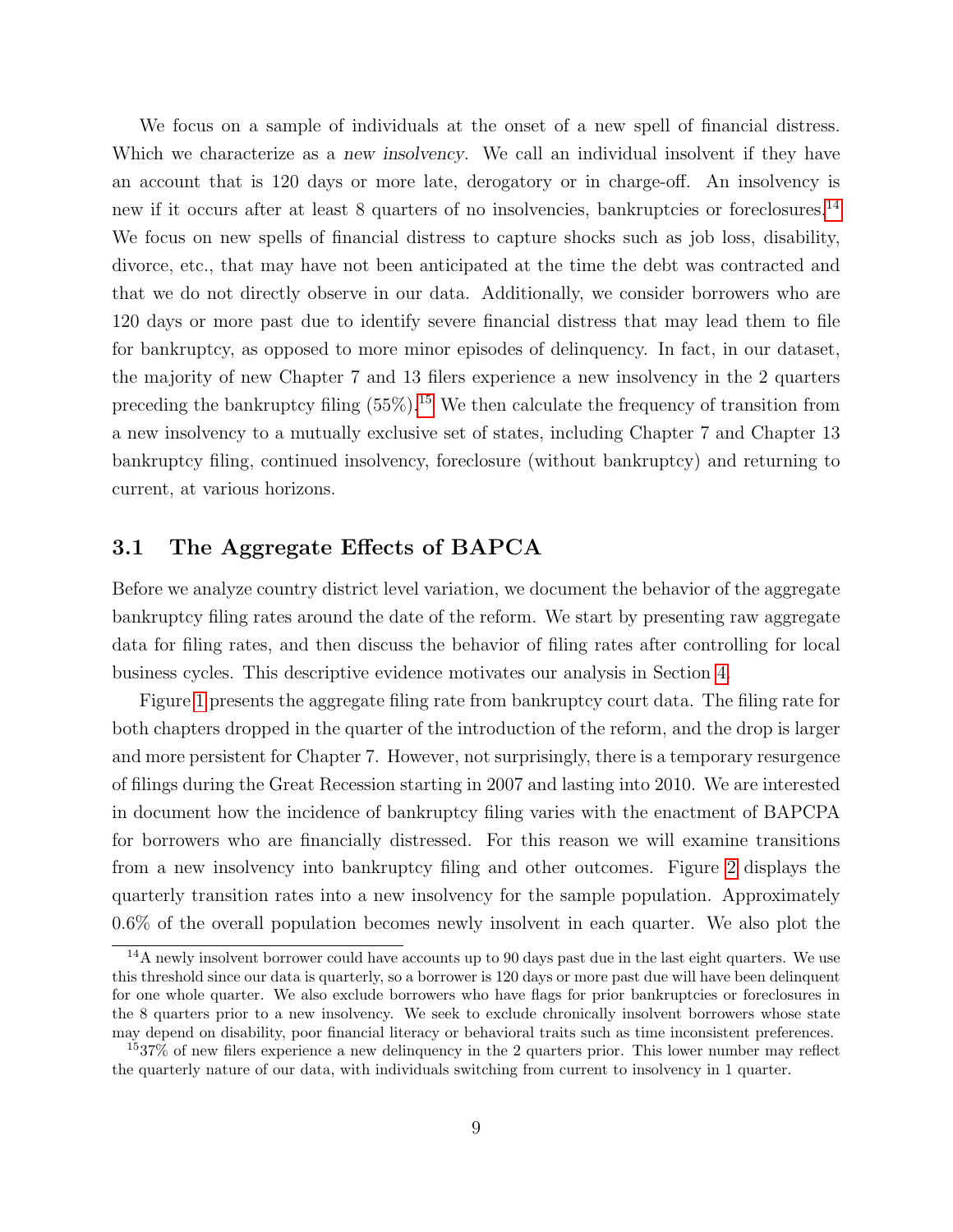transition into a new delinquency, which define as 60 days or less past due, without prior delinquencies bankruptcies of foreclosures int he prior 8 quarters. Approximately, 0.8% of the population becomes newly delinquent in each quarter in our sample. New insolvencies and new delinquencies track each other closely and, while exhibiting considerable business cycle fluctuations, do not exhibit substantial discontinuities at the time BAPCPA was enacted and implemented. This behavior suggests that selection into new spells of financial distress has not changed systematically in response to the reform - at least not in the way that filings did. As previously discussed, we focus on new insolvency in the rest of the analysis to narrow in on borrowers experiencing severe spells of financial distress that are most likely to benefit from bankruptcy protection.[16](#page-10-1)

<span id="page-10-0"></span>

Figure 1: Quarterly Filing Rates by Chapter. Source: US Bankruptcy Courts.

For the rest of the analysis, we examine data at the court district level. We choose this level of aggregation because if it is the smallest geographical unit over which there is variation in bankruptcy practices, specifically, filing fees, as we discuss in Section [4,](#page-13-0) and because we are able to control for local economic conditions using a rich set economic indicators. We estimate quarter dummies for the transition from a new insolvency to Chapter 7 and Chapter 13 bankruptcy filing, which capture the evolution of the time series of bankruptcy

<span id="page-10-1"></span><sup>&</sup>lt;sup>16</sup>In the Online Appendix, we report estimates of the changes in new delinquency and new insolvency rates in various periods around the reform using individual level data, and confirm that indeed selection into new spells of financial distress did not significantly change in response to BAPCPA.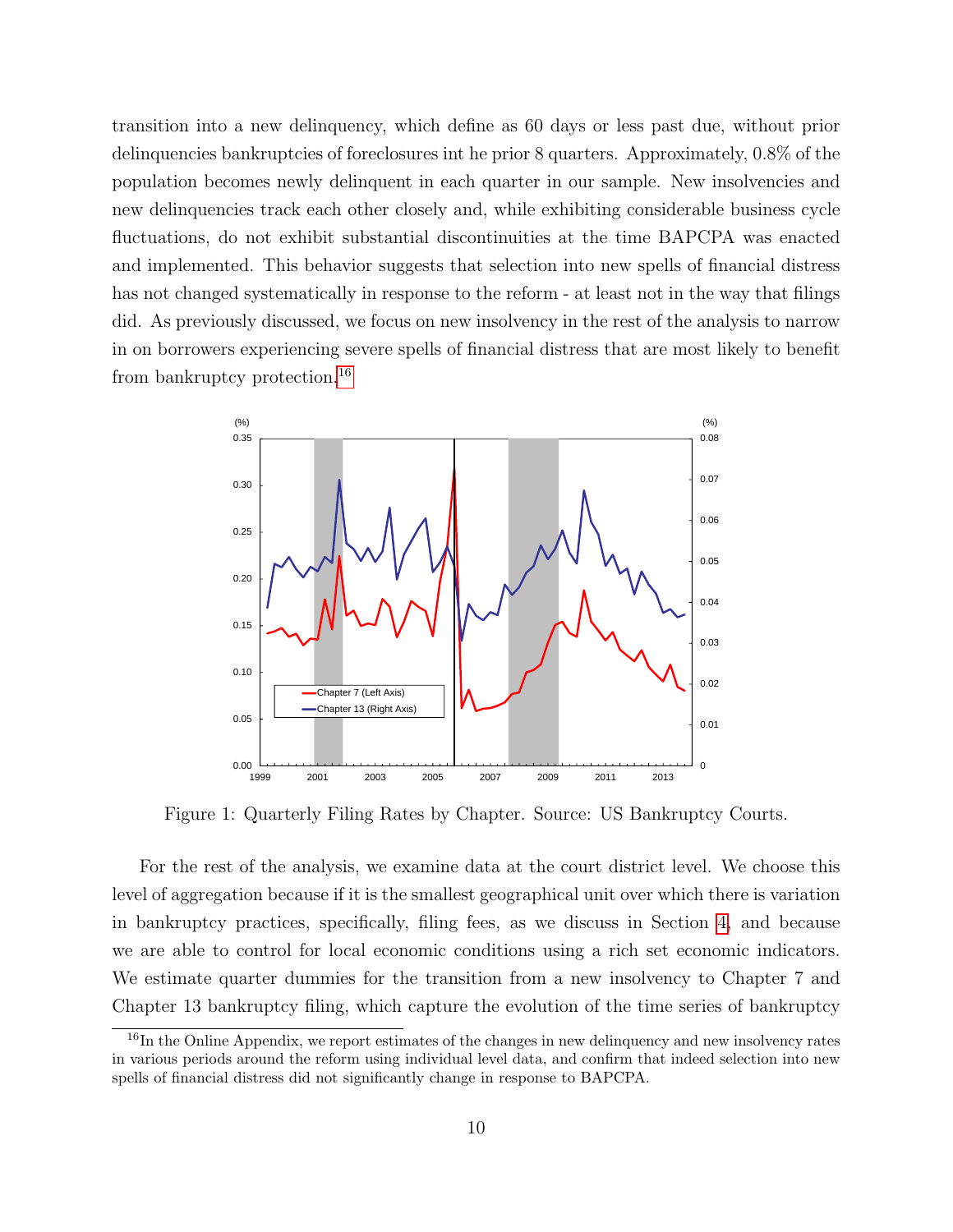<span id="page-11-0"></span>

Figure 2: Quarterly New Delinquency and New Insolvency Rates. Source: Authors' calculation based on Federal Reserve Bank of New York's Consumer Credit Panel/Equifax Data.

filings not explained by time variation in local economic conditions. We consider the 1 and 4 quarter-ahead transition probabilities, for each quarter in the sample, and include districtlevel economic indicators, such as the unemployment rate, personal disposable income and an index of house prices, as well as one year log changes in those variables. The regression specification is given by:

<span id="page-11-2"></span>
$$
y_{it} = \sum_{s(t) \neq 0} \beta_{s(t)} I_{s(t)} + \gamma_i + \phi X_{it} + \epsilon_t,
$$
\n(1)

where  $y_{it}$  is the log of the transition of interest in district i at quarter t rescaled by its prereform mean,  $\beta_{s(t)}$  capture time effects,  $I_{s(t)}$  is an indicator for quarter s,  $\gamma_i$  denote district effects, and  $X_{it}$  denotes the district level economic indicators in logs, as well as the 4 quarter change in these variables.

The estimated  $\beta_{s(t)}$  coefficients capture the timing and magnitude of the potential response to the reform. They are also able to detect the presence of any pre-existing trends in the transitions of interest. The first year in the sample is 2002, and the corresponding value of  $\beta_{s(0)}$  is set to zero in the first quarter of 2002, so that all other estimates can be interpreted as changes from the 2002 value.<sup>[17](#page-11-1)</sup>

<span id="page-11-1"></span><sup>&</sup>lt;sup>17</sup>The patterns of transition from a new delinquency are very similar to those for a new insolvency, with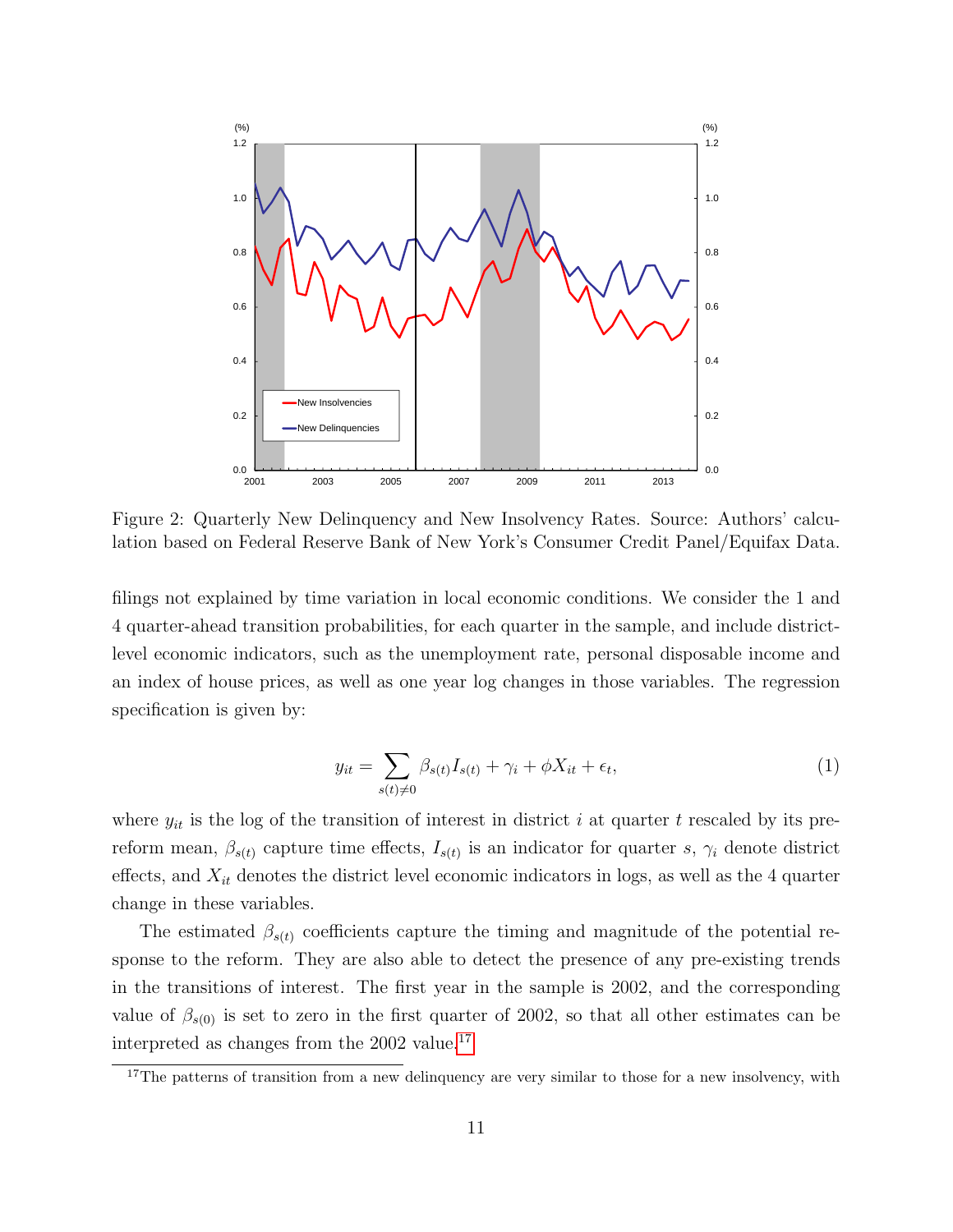<span id="page-12-0"></span>

Figure 3:  $\beta_{s(t)}$  for 1 quarter ahead transition probability from a New Insolvency. Bars denote 90% confidence intervals. Source: Authors' calculation based on Federal Reserve Bank of New York's Consumer Credit Panel/Equifax Data.

Figure [3](#page-12-0) reports estimates of the 1 quarter-ahead time effects for the transitions from a new insolvency to bankruptcy. Controlling for local business cycles has significant effects on the estimated time series dynamics. The transition into Chapter 7 bankruptcy in panel (a) displays a sizable and permanent drop of about 60 log points relative to the pre-reform period for 2006-2009 which rises to almost 100 log points for 2010-2012. In the first half of 2005, an anticipation effect is clearly visible, as transitions into Chapter 7 filings rise by about 60 log points relative to 2002.[18](#page-12-1) For Chapter 13 filings, we find no pattern related to the date of the introduction of the reform, as is evident from panel (b).

The findings in Figure [3](#page-12-0) are consistent with the evidence that the ratio of Chapter 13 to Chapter 7 bankruptcies has risen post reform (see [Han and Li \(2011\)](#page-33-10) and [Zhu \(2011\)](#page-35-4)), and suggests that the effect on this ratio is driven by the response of Chapter 7 filings, not by Chapter 13 filings. However in Section [4.2,](#page-21-0) we examine the degree to which the decline in Chapter 7 may have induced a rise in Chapter 13 filing rates in response to the reform and find no evidence of a shift from Chapter 7 to Chapter 13. Our analysis of the effects of the filing costs in Section [4](#page-13-0) also points to very different mechanism of response of Chapter 7 versus Chapter 13 filings to the reform.

One of BAPCPA's key provisions was to introduce an income test for Chapter 7 filing, but we have credit score of each borrower in every quarter of our sample, so we proxy for income using credit scores. We validate our approach in Appendix [C,](#page-40-0) using a subset of our

significant effects for Chapter 7 only.

<span id="page-12-1"></span><sup>&</sup>lt;sup>18</sup>These findings are consistent with Gross et al.  $(2019)$ , who also find a permanent drop in filings.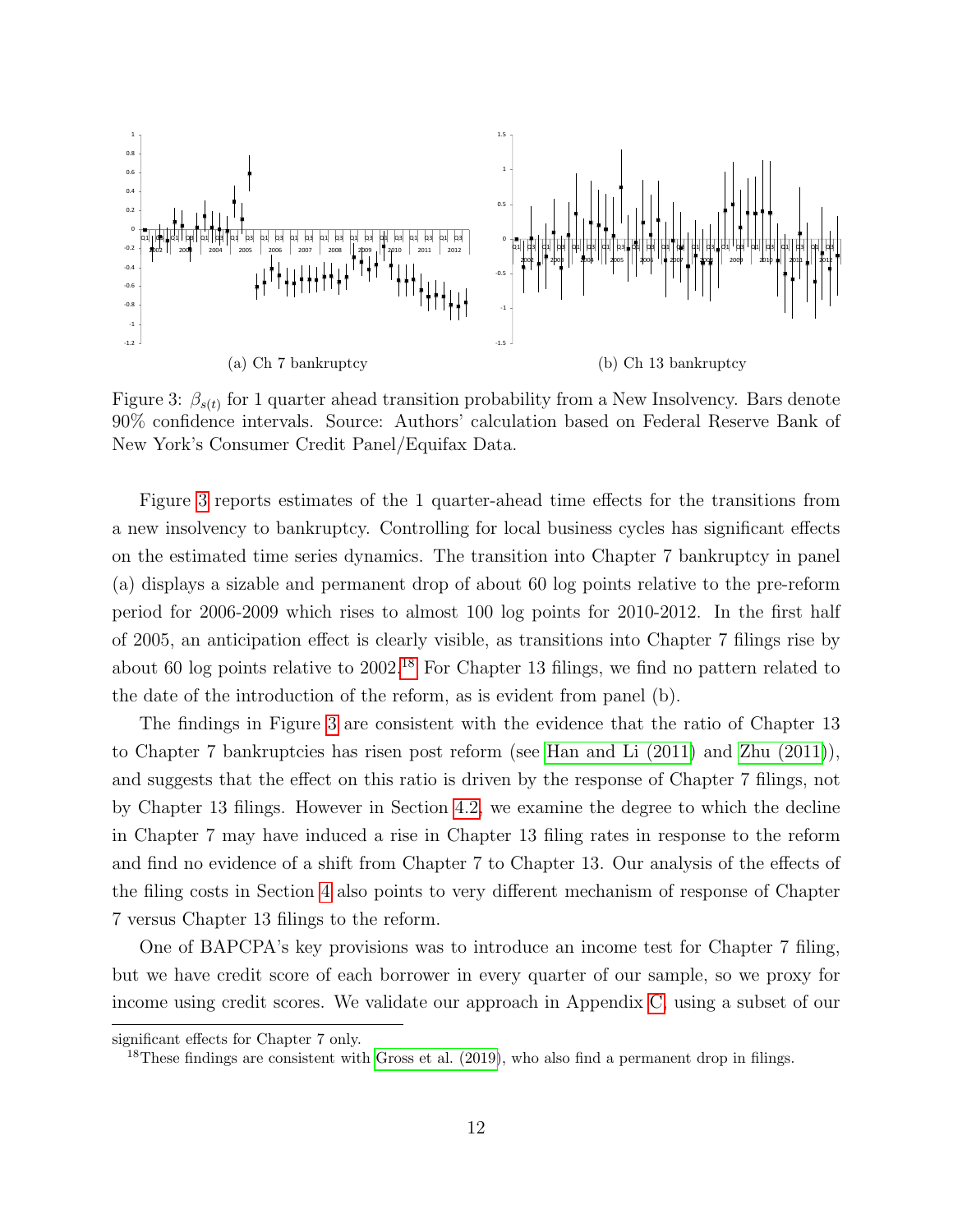data, for which we do have access to income data for a limited period of time. This is a small nationally representative subsample or our overall dataset which is described in detail in Appendix [C.](#page-40-0) Using those data, we show that credit scores are strongly positively related to income conditional on age. To explore the degree to which the income test on Chapter 7 filing may be responsible for the decline in filings, we estimate specification [1](#page-11-2) by quartile of the 4 quarter lagged credit score. The credit score is a proxy for income and we use a lagged credit score, as credit scores will respond to delinquency behavior, and we want to capture the borrower's income prior to the current spell of financial distress.

The detailed results are reported in Appendix [B,](#page-38-0) and they suggest that the decline in Chapter 7 filing was concentrated in the lower half of the credit score distribution. For borrowers with credit scores in the first quartile, the transition from a new insolvency to Chapter 7 filing is 100 log points lower than the pre-reform average, whereas it is 75 log points lower for borrowers in the second quartile. By contrast, for borrowers in the third and fourth quartile of the credit score distribution, there is no drop in this transition. These findings suggest that the drop in Chapter 7 filing rates associated with BAPCPA were concentrated among income borrowers with income below the median, implying that the income test on Chapter 7 filing imposed by the reform was not the primary driver of this drop.

These results motivate the hypothesis that the rise in filing costs may be behind the response of filing rates, which we explore in the next section.

#### <span id="page-13-0"></span>4 Mechanism Behind the Response

In this section, we use variation on the percentage increase in attorney fees for each chapter across court districts to pin down their effect on individual filing behavior. The introduction of BAPCPA and the resulting increase in the documentation requirements and filing fees, together with the debtor education expenses, gave rise to a significant increase in the monetary filing costs for households. It also increased the costs for attorneys representing bankruptcy petitioners, which raised their fees. Attorney fees comprise approximately 75% of total direct access costs for Chapter 7 and 90% for Chapter 13 both pre- and post-reform and are the biggest component of filing costs. Based on a comprehensive study of filing fees, [Lupica \(2012\)](#page-34-2) reports an average increase in attorney fees of 35% for Chapter 7 filers and of 29% for Chapter 13 filers. Behind these average increases, there is significant district level variation. For example, for Chapter 7 filers, the 90th percentile of the cost change is 61% while the 10th percentile is 17%. These numbers are consistent the averages reported in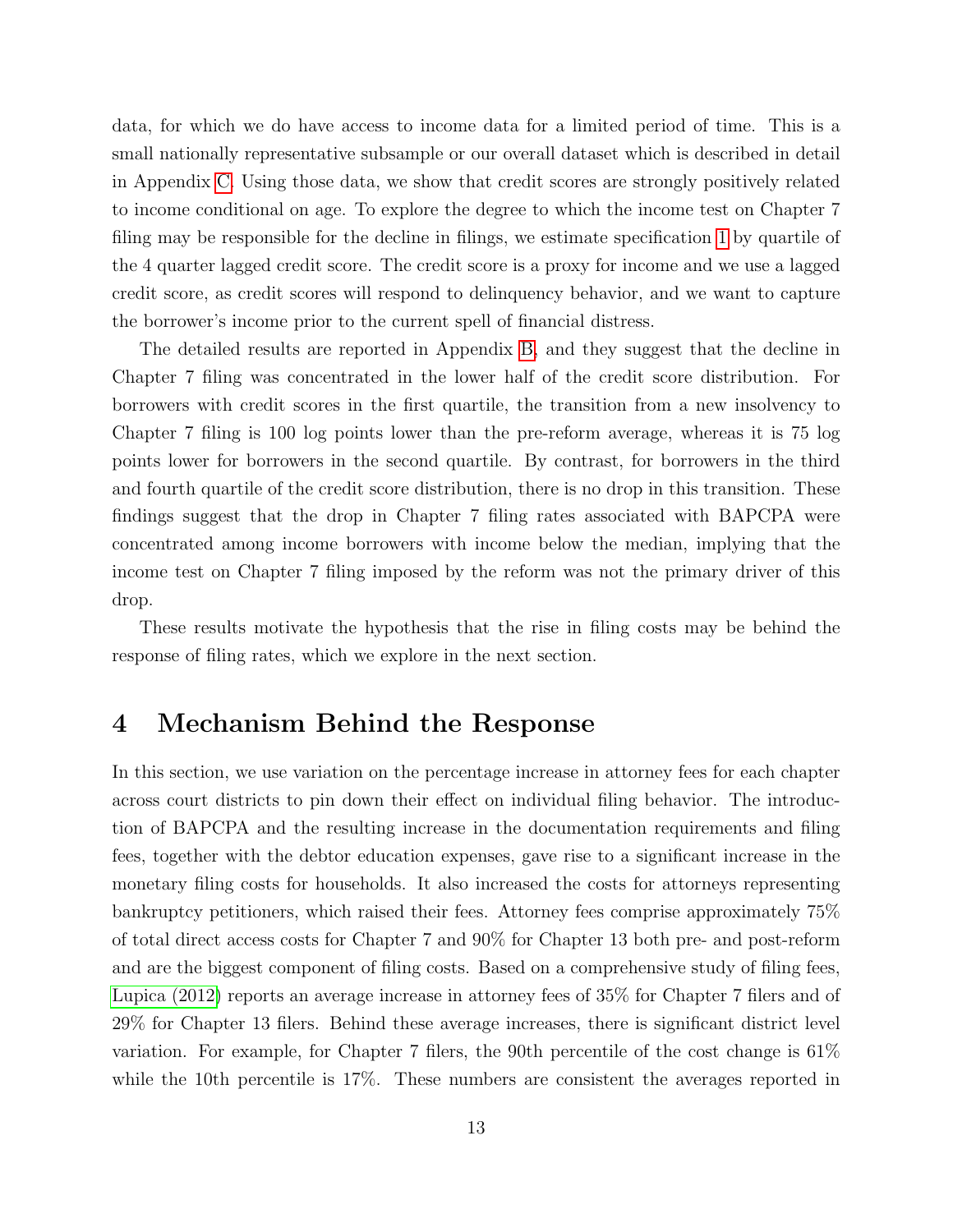the study on filing costs in Government Accountability Office (2008) which also documents that the fraction of pro se cases is only 11% for Chapter 7, and no change in the fraction of filers getting free legal advice, making the increase in the cost applicable to most filers. In this section, we take attorney fees as a proxy for bankruptcy costs and exploit their variation across court districts in order to provide further evidence of the effects of BAPCPA on bankruptcy decisions, and specifically on the role of liquidity constraints in shaping the response to the reform.

For Chapter 7, we use attorney fees for no asset cases, which account for approximately 90% of all filings (see [Lupica \(2012\)](#page-34-2)). Table [1](#page-14-0) presents descriptive statistics on the distribution of Chapter 7 attorney fess and their change after BAPCPA. These costs exhibit a large cross-district variation both before and after the bankruptcy reform. The pre-reform range for Chapter 7 attorney fees was \$356 (Tennessee Middle) to \$1920 (Florida Southern), while the post-reform range was \$543 (Illinois Central) to \$1530 (Arizona). As shown in [Lupica \(2012\)](#page-34-2), even controlling for state characteristics and filers' characteristics, BAPCPA had a significant effect on attorney fees changes across districts. The cross-district average Chapter 7 attorney fee pre-reform was \$697 and went up to \$975 post-reform.

<span id="page-14-0"></span>

|                 | Pre-reform | Post-reform | Log Difference |
|-----------------|------------|-------------|----------------|
| Mean            | \$697      | \$975       | 35\%           |
| 90th percentile | \$907      | \$1293      | 61\%           |
| 75th percentile | \$786      | \$1123      | 50%            |
| Median          | \$663      | \$986       | 33%            |
| 25th percentile | \$589      | \$810       | 22\%           |
| 10th percentile | \$473      | \$686       | 17%            |

Table 1: Chapter 7 Attorney Fees

Source: Author's calculations based on [Lupica \(2012\)](#page-34-2).

A similar pattern of cost increases can be seen for Chapter 13 filings, which are reported in Table [2.](#page-15-0) Since Chapter 13 cases are more complicated and usually involve working with the filer for several years to oversee the repayment plan process, the level of the costs is much higher than for Chapter 7. The percentage increase in Chapter 13 fees post-BAPCPA is 29% on average, with a wide cross-district dispersion, as for Chapter 7. The correlation between the change in Chapter 7 and Chapter 13 attorney fees associated with the reform is only 0.046, which suggests that the geographical dispersion of these changes differs substantially across the two chapters.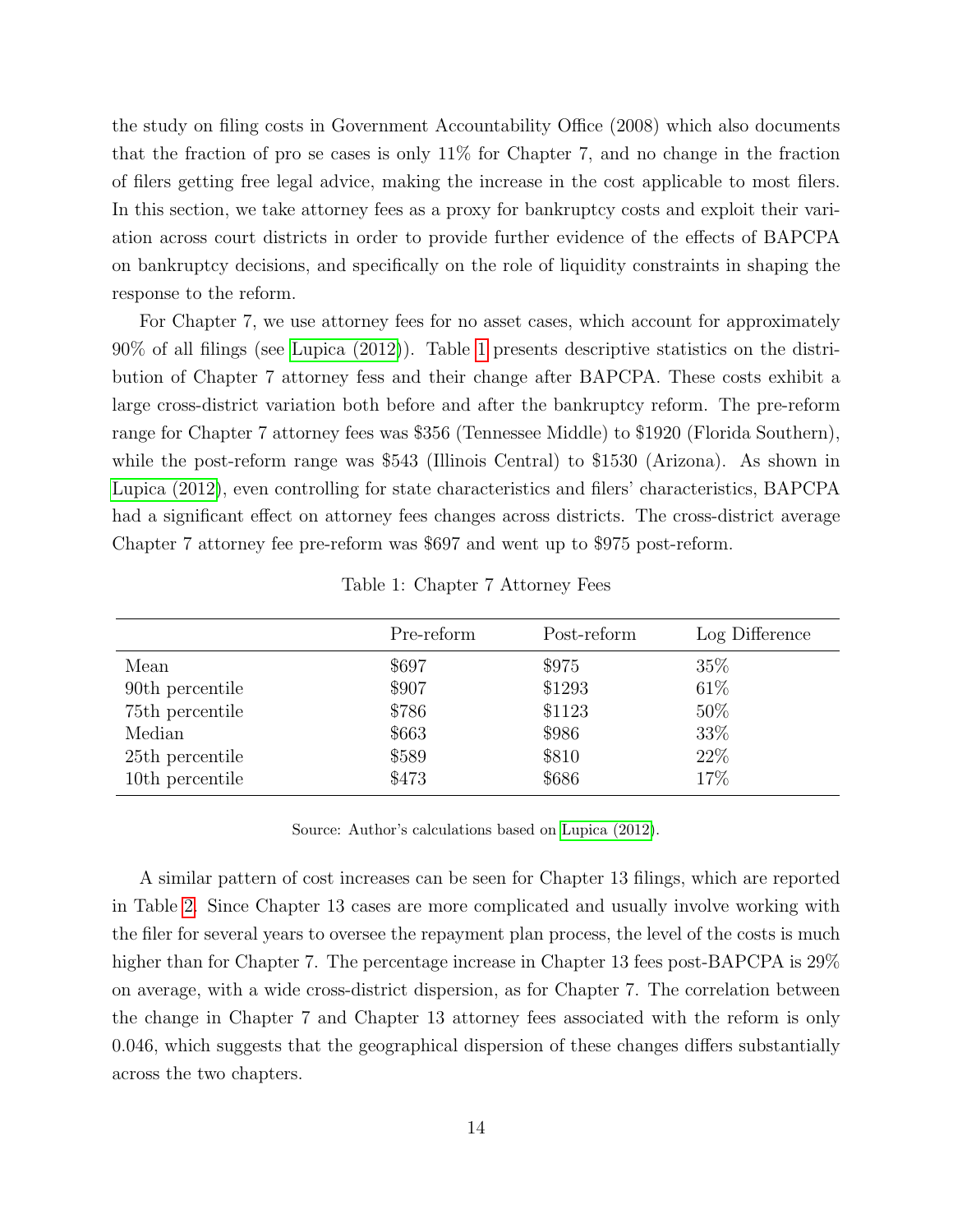<span id="page-15-0"></span>

|                 | Pre-reform | Post-reform | Log Difference |
|-----------------|------------|-------------|----------------|
| Mean            | \$1910     | \$2531      | 29\%           |
| 90th percentile | \$2483     | \$3265      | 58%            |
| 75th percentile | \$2245     | \$2832      | 43%            |
| Median          | \$1847     | \$2515      | 25\%           |
| 25th percentile | \$1561     | \$2141      | 15%            |
| 10th percentile | \$1246     | \$1839      | $3\%$          |

Table 2: Chapter 13 Attorney Fees

Source: Author's calculations based on [Lupica \(2012\)](#page-34-2).

A rise in filing fees would be expected to decrease the incentive to file for bankruptcy for both chapters, especially since the benefits of filing have been reduced by the reform, by stricter homestead exemption requirements for Chapter 7 and by less flexibility in the design of the payment plan for Chapter 13, among other factors. One important difference between Chapter 7 and Chapter 13 attorney fees is that Chapter 7 fees have to be paid up-front, while Chapter 13 fees can be paid in installments over the course of the payment plan approved by the bankruptcy court. Therefore, the rise in Chapter 7 attorney fees could potentially prevent filing for borrowers who do not have sufficient cash on hand, even with a favorable cost-benefit analysis. For Chapter 13, the only criterion that would affect filing decisions post-reform is the change in costs and benefits of filing.

To quantify the effects of the change in attorney fees on filing behavior, we first estimate the district-level mean change in the transitions from a new insolvency to Chapter 7 and 13, while using the same set of district-level economic controls as in [\(1\)](#page-11-2). That is, we control for district-level income, unemployment rate and house price index and their changes. The regression equation is:

<span id="page-15-1"></span>
$$
y_{it} = \gamma_i + \beta_i^{ins \to y} + \phi X_{it} + \epsilon_t,
$$
\n<sup>(2)</sup>

where the variables are as in [\(1\)](#page-11-2) and  $\beta_i^{ins \to y}$  $i^{ins \rightarrow y}$  is the district-specific post-reform effect. We estimate the above equation at the 1 quarter and 4 quarter horizon, where we exclude the anticipation period and the immediate post-reform period in order to avoid attributing the average effect of the reform to the change in the timing due to households anticipating a change in the regulation. Specifically, informed by the evidence in figure [3,](#page-12-0) for the 1 quarter horizon, we exclude quarters  $2004Q4 < t < 2006Q4$ , and for the 4 quarter horizon specification, we exclude quarters  $2004Q1 < t < 2006Q4$ . The outcome of interest in the estimation is the district-specific post-reform indicator  $\beta^{ins\rightarrow y}$ , which corresponds to the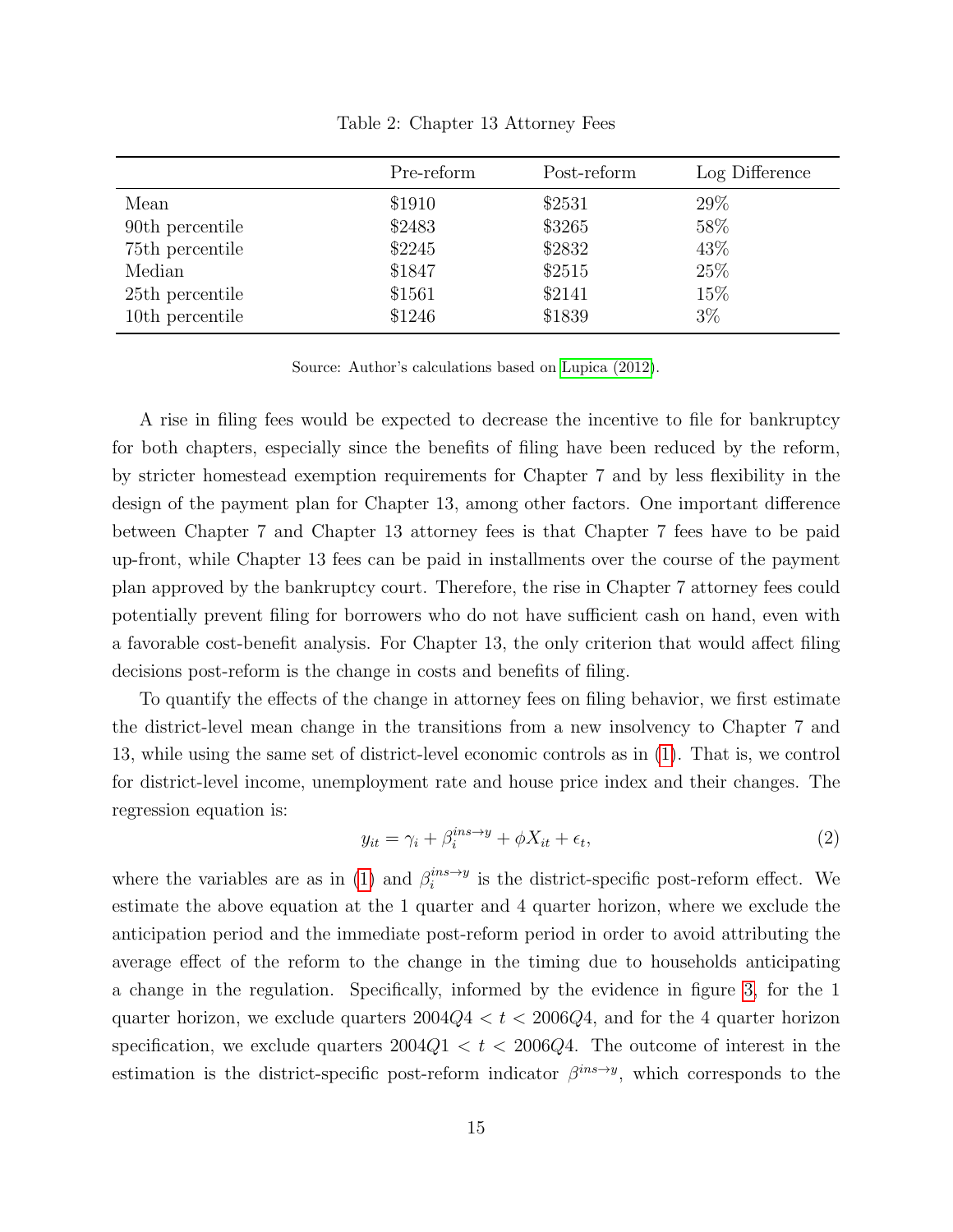average post-reform log change of flows to outcome  $y$  in district i. We then relate the estimated  $\beta^{ins \to bank7}$  and  $\beta^{ins \to bank13}$  from [\(2\)](#page-15-1) to the post-reform change in attorney fees, with the following regression specification:

<span id="page-16-1"></span>
$$
\beta^{ins \to y} = \alpha_0 + \alpha_1 \log \left( c_i^{post} / c_i^{pre} \right) + J_i + R_i + \xi G_i + \chi H_i + \mu_i,\tag{3}
$$

where  $c_i$  is the average attorney fee in district i. In this regression, we also control for state level variation in regulations that can affect the decision to file for bankruptcy. These include dummies for whether the state has a judicial or non-judicial foreclosure regime,  $J_i$ , and dummies for whether the state has a recourse or no-recourse foreclosure regime,  $R_i$ . Additionally, we include the upper limit on wage garnishment,  $G_i$ , measured in dollars, and the dollar value of the homestead exemption limit,  $H_i$ . In judicial foreclosure states, a borrower can continue residing in their home while foreclosure procedures are processed by the courts, reducing the adverse consequences of mortgage default and the incentives of filing for bankruptcy. Similarly, in no-recourse states, underwater borrowers are not liable for residual mortgage debt after a foreclosure, also reducing the benefits from filing. By contrast, a higher limit of wage garnishment increases the benefits of filing for bankruptcy under any chapter, while a higher homestead exemption increases the benefits from filing for Chapter 7.

Table [3](#page-17-0) reports the estimated coefficient  $\alpha_1$ , for transitions from new insolvency to Chapter 7 and 13, at 1 quarter and 4 quarter horizon. The estimates for Chapter 7 indicate a strong negative relationship between the change in fees and the change in mean Chapter 7 flows from new insolvency across districts. The estimated coefficient at the 1 quarter horizon implies that the mean change in Chapter 7 fees is associated with a reduction of Chapter 7 flows from a new insolvency of 21.7 log points relative to pre-reform mean. This amounts to 40% of the estimated mean drop in Chapter 7 flows, which is 54.2 log points, and 80% of the standard deviation of the change in flows to Chapter 7. A similar patter is estimated for the 4 quarter ahead horizon.[19](#page-16-0)

The corresponding estimates for Chapter 13 suggests that there is no statistically significant relation between the rise in attorney fees and the change in the flows from new

<span id="page-16-0"></span><sup>19</sup>For robustness, we also conducted the analysis of the conditional transitions with an expanded set of district level time varying economic and demographic controls. In addition to IRS personal income, Corelogic house price index, and the unemployment rate used in the main analysis, we also include the following variables as controls: share white, share black, share with less than 9th grade, share 9th-12th grade, share high school graduates, share some college, share associate's degree, share bachelors degree, and the share of urban population, obtained from the Census. We find that the results are broadly consistent with our main analysis and we omit them for brevity.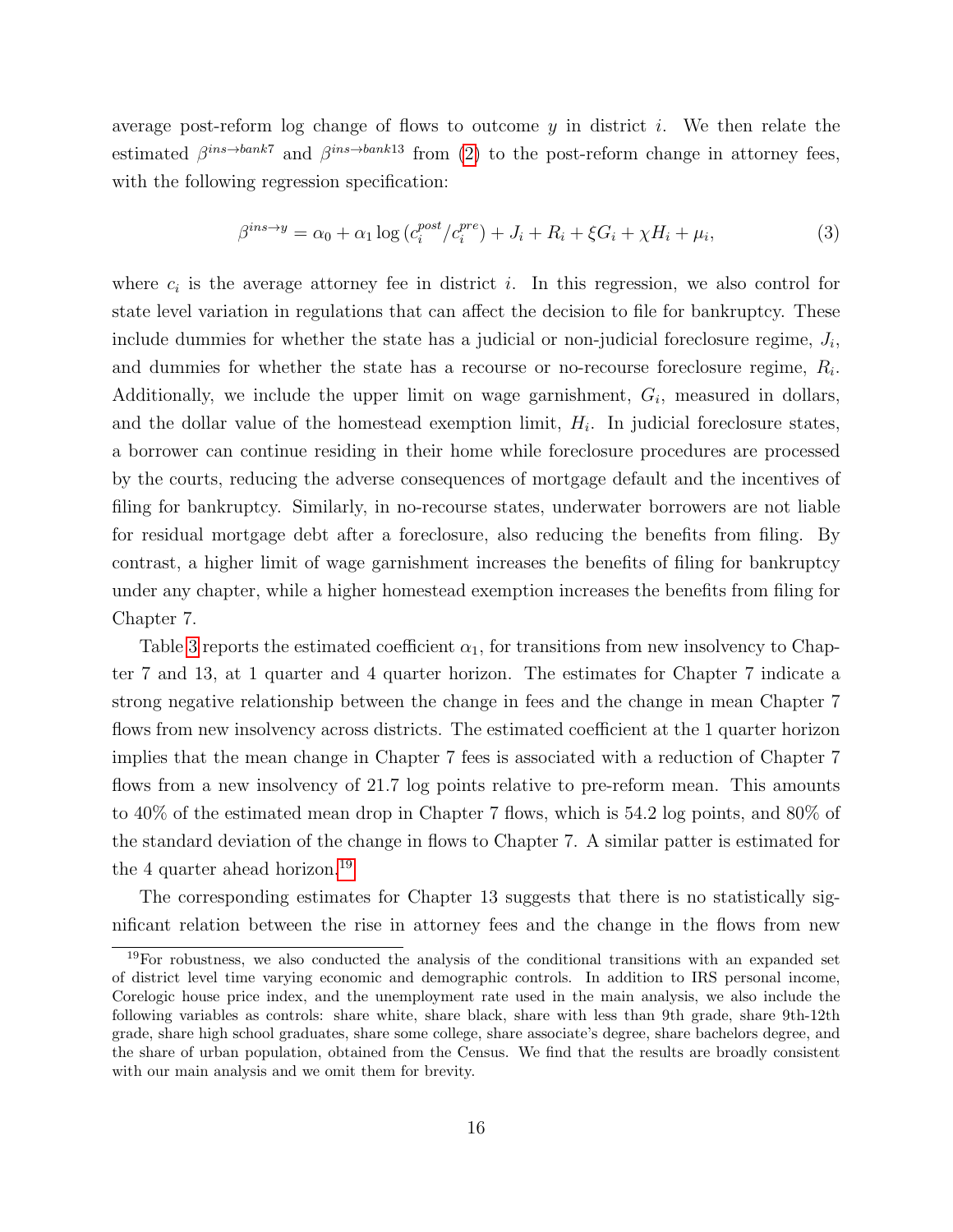insolvency to Chapter 13 filing associated with the reform. Since the fees for Chapter 13 increased by similar relative magnitudes as fees for Chapter 7, this suggests that liquidity constraints driven by the upfront nature of Chapter 7 attorney fees may explain the difference in response. This pattern is also consistent with the reduction of the flows from a new insolvency to Chapter 7 filing being concentrated in the bottom half of the credit score distribution, as shown in Section [3.1.](#page-9-0)

<span id="page-17-0"></span>

| Horizon                   | TÔ.                     | 4Q                      |  |
|---------------------------|-------------------------|-------------------------|--|
|                           | New Insolvency to Ch 7  |                         |  |
| Change in Ch 7 Fees<br>N  | $-0.62$ $(-3.68)$<br>74 | $-0.51(-3.88)$<br>87    |  |
|                           |                         | New Insolvency to Ch 13 |  |
| Change in Ch 13 Fees<br>N | $-0.38$ $(-0.53)$<br>74 | $-0.18$ $(-0.46)$<br>87 |  |

Table 3: Effects of the Change in Attorney Fees

Estimates for the coefficient  $\alpha_1$  for regression equation [3.](#page-16-1) T-statistics in parentheses. Since the null is that the coefficients are zero, as in [Pagan \(1984\)](#page-35-5), our estimates are robust to using generated regressors. Source: Authors' calculations based on FRBNY's CCP/Equifax Data.

Results by Credit Score Below, we explore which sub-populations of individuals are most affected by the increases in filing fees. Specifically, we quantify the effects of the change in attorney fees on the change in the transitions from new insolvency to Chapter 7 filings for subpopulations based on 4 quarter lagged credit scores, which once again we interpret as a proxy for income. The resulting estimates are reported in Table [4.](#page-18-0) The estimates confirm that most of the effects on the reform via the change in attorney fees are concentrated at the bottom of the credit score distribution. A mean increase in attorney fees of 35 log points reduces the 1 quarter ahead transition from a new insolvency to Chapter 7 filing by 11 log points for borrowers in the first quartile of the credit score distribution, and by 14 log points for borrowers in the second quartile. For borrowers with credit score above the median there is no significant change in the transition to Chapter 7 filing. These findings, together with the results in Appendix [B,](#page-38-0) reinforce the hypothesis that liquidity constraints are an important factor in driving the responses, as low credit score and low income borrowers are most likely to be facing liquidity constraints. Additionally, they confirm that a binding income test is not the primary mechanism through which BAPCPA reduced Chapter 7 filings, since lower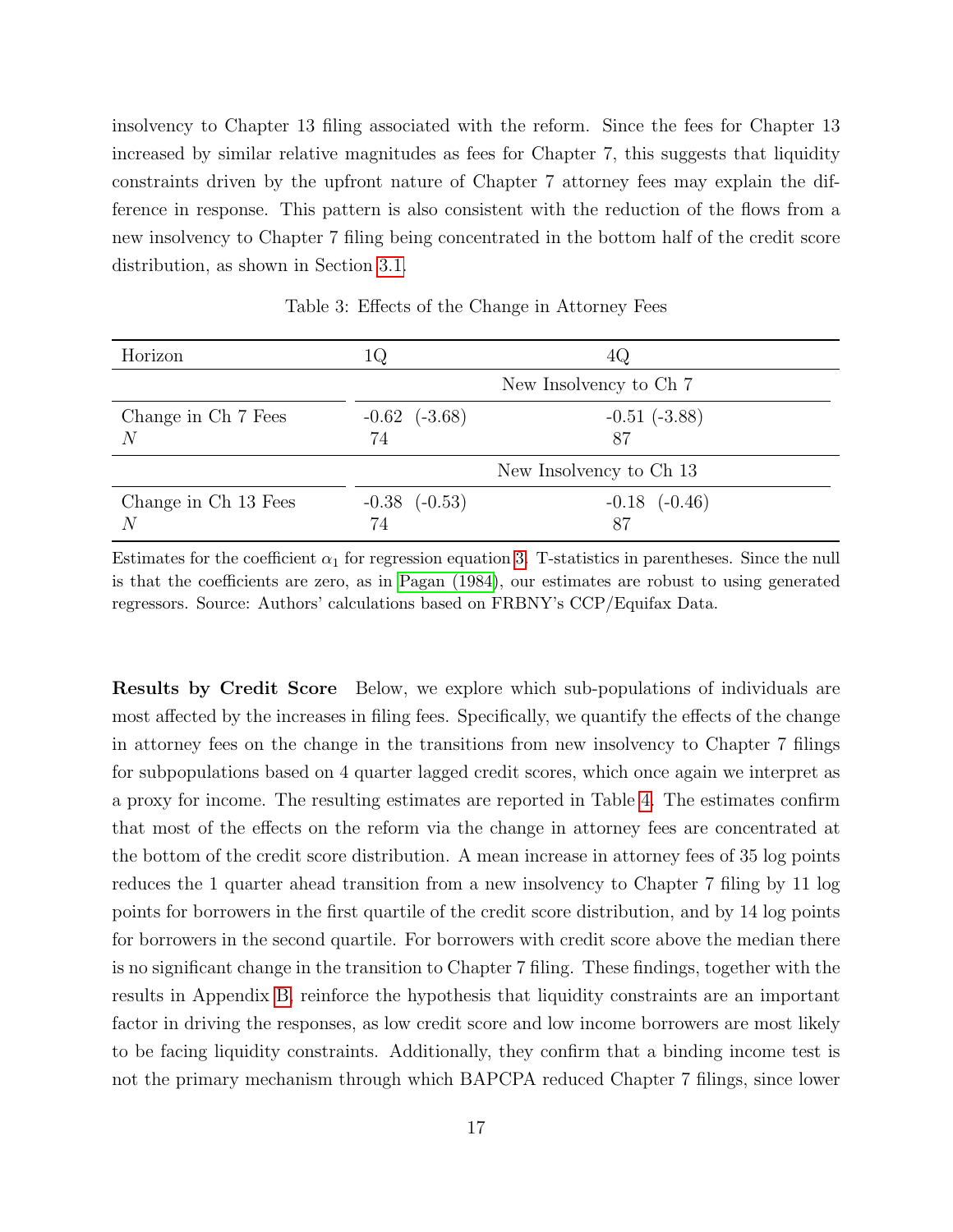<span id="page-18-0"></span>credit score borrowers are unlikely to be affected by the income test.

| Credit score quartile |                   |                         |                 |                 |
|-----------------------|-------------------|-------------------------|-----------------|-----------------|
|                       |                   | New Insolvency to Ch 7  |                 |                 |
| Change in Ch 7 Fees   | $-0.31$ $(-2.20)$ | $-0.41$ $(-2.82)$<br>86 | $0.61$ $(0.76)$ | $0.57$ $(0.95)$ |

Table 4: Effect of the Change in Attorney Fees by Credit Score

Estimates for the coefficient  $\alpha_1$  for regression equation [3.](#page-16-1) Dependent variable is the transition from a new insolvency to Chapter 7 filing at the 1Q ahead horizon by 4Q lagged Equifax Risk Score quartile. T-statistics in parentheses. Since the null is that the coefficients are zero, as in [Pagan](#page-35-5) [\(1984\)](#page-35-5), our estimates are robust to using generated regressors. Source: Authors' calculations based on FRBNY's CCP/Equifax Data.

Results by Time Period We also examine the variation in the response to the reform across the credit slump and pre-recession time periods, defined earlier. We re-estimate both stages of our regression for each time period, with the results reported in Table [5.](#page-19-0) In both time periods, the relationship between the change in attorney fees and flows to Chapter 7 bankruptcy is significant economically and statistically. Not surprisingly, the magnitude of the effect of the change in filing fees on Chapter 7 filings in the pre-recession period is smaller than in the credit slump period. In both time periods, there is no relation between the change in Chapter 13 attorney fees and the the change in the transition into Chapter 13 filing.

These findings suggest that there is a strong negative relation between the change in Chapter 7 fees and the change in the transition from a new insolvency to Chapter 7 bankruptcy, consistent with the notion that borrowers entering a spell of financial distress are less likely to resolve it by filing for Chapter 7 bankruptcy.

Unconditional Transitions In the Online Appendix, we also examine the relation between the change in Chapter 7 and Chapter 13 filing fees and the change in the rate at which borrowers experience a new delinquency, a new Chapter 7 or Chapter 13 bankruptcy and a new foreclosure. 'New' there corresponds to an occurrence of the event after 4 quarters without any delinquencies, foreclosures and bankruptcies for new delinquencies, or 4 quarters without any bankruptcies of foreclosures before the bankruptcy or foreclosure. While these unconditional transitions are not the main focus of our analysis, they provide important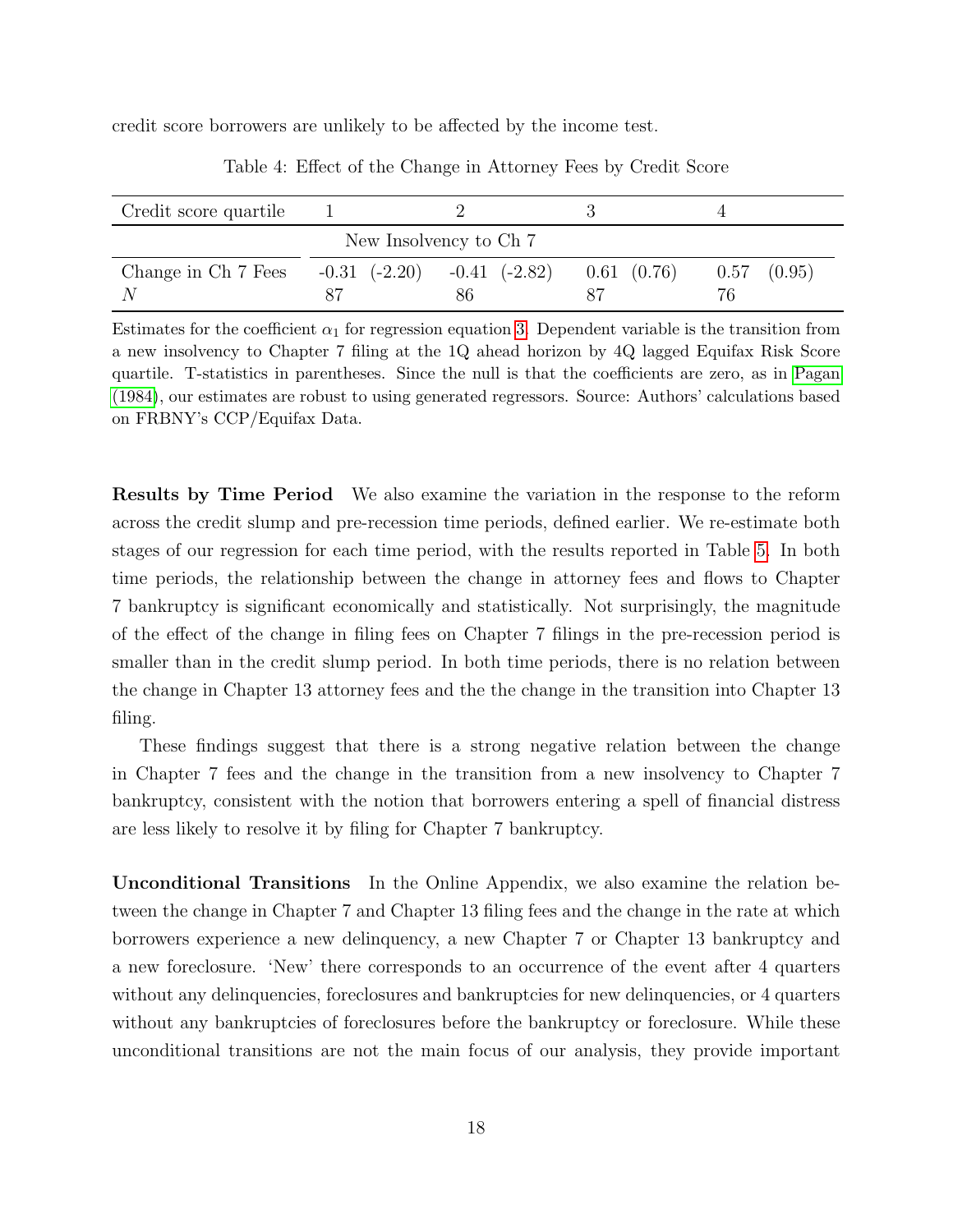<span id="page-19-0"></span>

| Sub-period                                | pre-recession           | credit slump            |
|-------------------------------------------|-------------------------|-------------------------|
|                                           | New Insolvency to Ch 7  |                         |
| Change in Ch 7 Fees<br>N                  | $-0.28$ $(-2.47)$<br>88 | $-0.53$ $(-3.56)$<br>87 |
|                                           |                         | New Insolvency to Ch 13 |
| Change in Ch 13 Fees $-0.044$ ( $-0.12$ ) |                         | $-0.088(0.20)$          |
| N                                         | 87                      | 86                      |

Table 5: Effects of the Change in Attorney Fees by Time Period

Estimates for the coefficient  $\alpha_1$  for regression equation [3.](#page-16-1) Dependent variables are the transition from a new insolvency to either Chapter 7 or Chapter 13 filing at the 1Q ahead horizon. Tstatistics in parentheses. Since the null is that the coefficients are zero, as in [Pagan \(1984\)](#page-35-5), our estimates are robust to using generated regressors. Pre-recession: 2005Q4-2007Q3. Credit slump: 2007Q4-2011Q1. Source: Authors' calculations based on FRBNY's CCP/Equifax Data.

corroborating evidence for the impact of the change in attorney fees on default behavior in response to the reform.

We estimate district level BAPCPA-induced changes in the rates at which these events occur and then relate them to the change in Chapter 7 and Chapter 13 attorney fees. We find that changes in Chapter 7 bankruptcy rates after BAPCPA are negatively related to increases in Chapter 7 attorney fees for positive values of the change in fees, and positively related otherwise.[20](#page-19-1) The magnitude of the effect is sizable, with the a change in fees from the median to the 90th percentile corresponding approximately to a 1 percentage decline in the Chapter 7 bankruptcy rate.<sup>[21](#page-19-2)</sup> By contrast, there is a positive relation between the change in Chapter 13 filing fees and the change in Chapter 13 bankruptcy rates at the district level for values of the change lower than 0.42 and negative otherwise, though the magnitude is approximately half as the estimates for Chapter 7. There is no relation between the change in Chapter 7 (13) bankruptcy rates and the change in Chapter 13 (7) fees. Taken together, these results confirm that a rise in Chapter 7 fees is associated with a decline in Chapter 7 bankruptcies. For changes in Chapter 13 fees that are small enough Chapter 13 bankruptcies respond positively to a change in Chapter 13 fees, but negatively for higher changes. This is consistent with the notion that Chapter 13 filers are typically positively selected relative

<span id="page-19-1"></span><sup>&</sup>lt;sup>20</sup>The non-monotonicity of the relation between the change in fees and the change in default outcomes is due to the fact that we estimate a non-linear relation between these two variables. More details of the specification can be found in the Online Appendix.

<span id="page-19-2"></span><sup>&</sup>lt;sup>21</sup>The unconditional results are weaker than the conditional results, as expected. The conditional results are better able to capture the individuals which are at the decision point after a new spell of financial distress.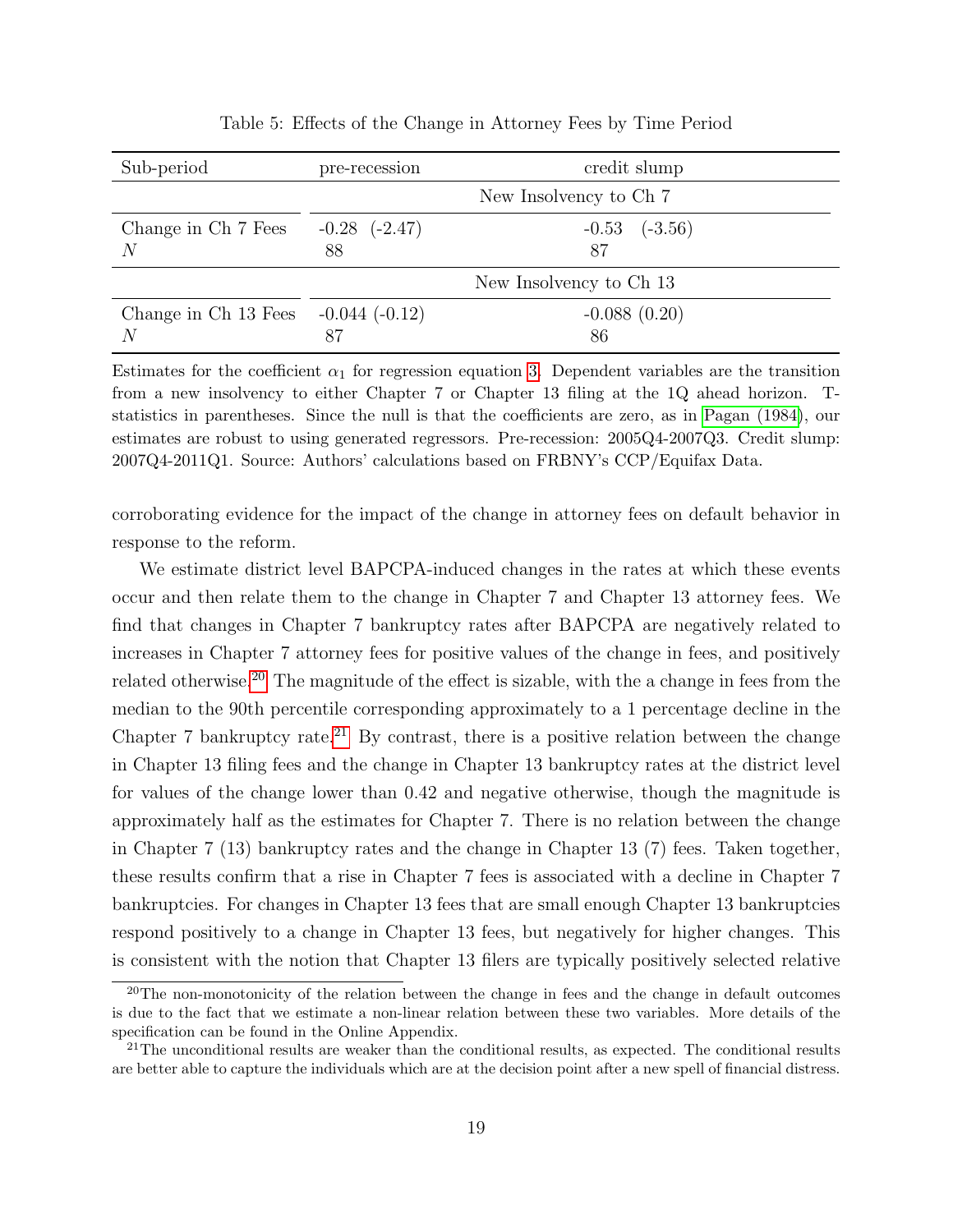to Chapter 7 filers, and Chapter 13 filings are less sensitive to cost.

#### 4.1 Exogeneity of the Change in Attorney Fees

An important concern with using the filing fees as explanatory variables for the change in bankruptcy filing rates in response to BAPCPA is that the change in fees associated with the reform may be jointly endogenous with the bankruptcy rate or its change, or related to other state level characteristics. To address this concern, we examine the relation of the changes in filing fees with state level regulation, pre-reform economic indicators, and prereform bankruptcy, insolvency and foreclosure behavior at the district level to detect possible endogeneity of the change in attorney fees.<sup>[22](#page-20-0)</sup>

The results are presented in Table [6.](#page-21-1) The top panel reports estimates for the relation between attorney fee changes and district level economic indicators. There is no relation between the change in attorney fees and income or housing values, or any relation between the unemployment rate and the level of the change in attorney fees.

The middle panel considers some important regulatory variables that vary at the state level. We consider the homestead exemption, the maximum wage garnishment limit, whether foreclosures are judicial or not, and whether there is recourse for mortgage lenders in foreclosure. The homestead exemption is clearly an important determinant for Chapter 7 filing, as shown in [Fay, Hurst, and White \(2002\)](#page-33-9). Additionally the incentive to file for Chapter 7 bankruptcy may depend on the ability of lenders to garnish the borrowers' income. The foreclosure variables are more relevant for potential Chapter 13 filers, however, via the homestead exemption, they may affect the incentive to file for Chapter 7 and possibly influence attorney fees. We find that judicial foreclosure indicator and a garnishment limit are significantly negatively related to Chapter 7 attorney fee changes. In our regression specification of the substitution effects as well as the effects of the change in fees, we include all of the regulatory variables in order to capture the effect of fees not driven by these district-level characteristics.

<span id="page-20-0"></span>The bottom panel considers the relation between pre-reform behavior and the level and

<sup>&</sup>lt;sup>22</sup>We have had conversations with several bankruptcy attorneys from different bankruptcy court districts about the determination of attorney fees. These practitioners agreed on the fact that the level and change in attorney fees in a particular district is driven by the bankruptcy court's objective to enable bankruptcy attorneys to remain in the practice in the face of changing operating costs, as well as as to maintain filing affordable for borrowers. In small bankruptcy court districts with a limited number of bankruptcy attorneys, the attorneys may have direct influence on the setting of fees. In very large court districts, with many attorneys the process is more arms length. Judicial culture and custom may have very persistent effect on the level of permissible fees and the frequency with which they are adjusted over time.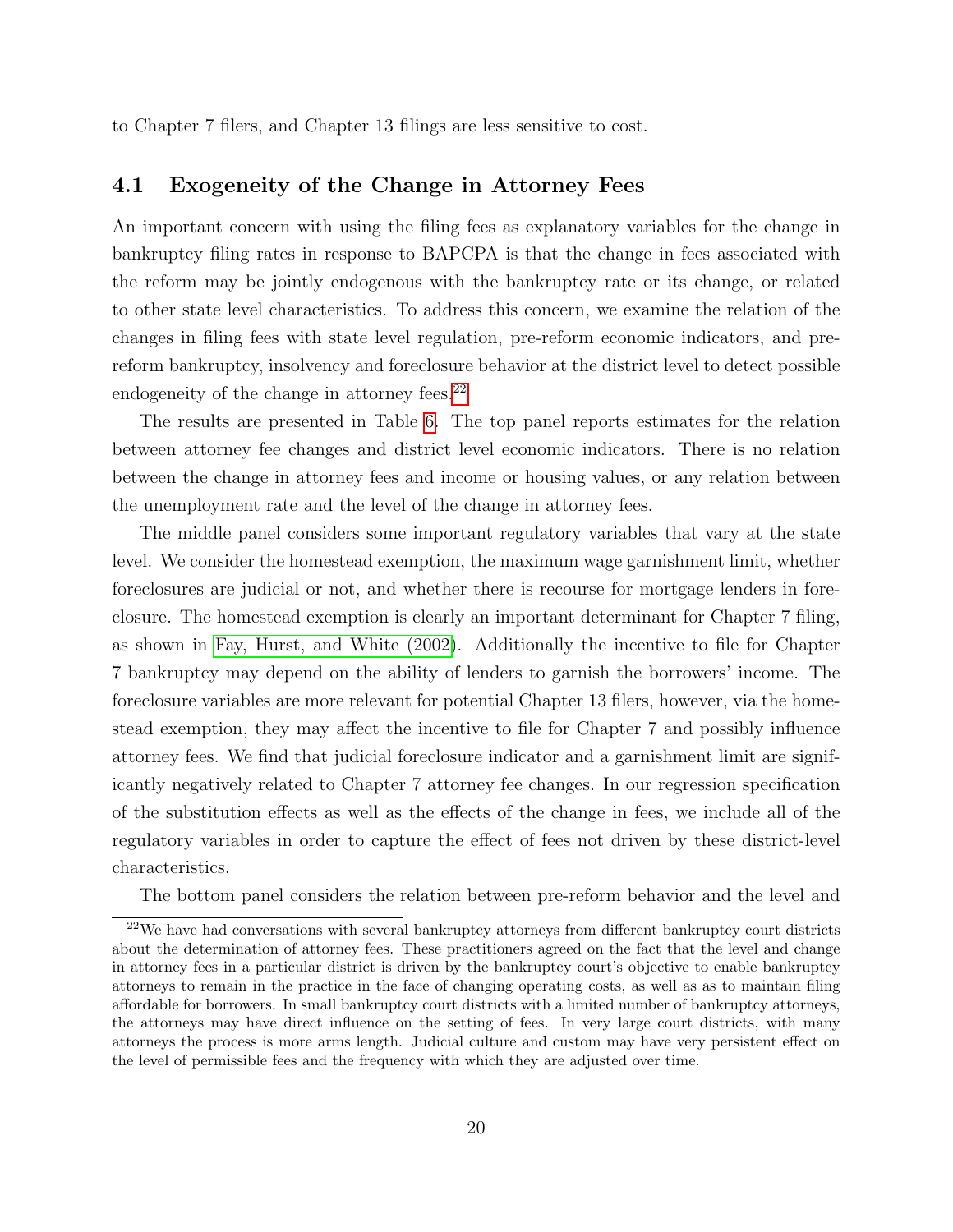change in Chapter 7 filing fees. We find no relation with district level pre-reform filing bankruptcy filing rates, insolvency rates or foreclosure rates.

While these findings do not categorically exclude endogeneity of attorney fees and their change in response to the reform, the estimates do not suggest that attorney fees increases are jointly endogenous with variables that could potentially influence filing decisions and filing costs. Based on these results, we maintain that the post-BAPCPA change in Chapter 7 attorney fees is plausibly exogenous.

|             |                   | Panel I: Economic Indicators   |                   |                   |
|-------------|-------------------|--------------------------------|-------------------|-------------------|
|             | Income            | Unemployment                   | <b>HPI</b>        |                   |
| Log Change  | $-0.03$ $(-0.31)$ | $-0.04$ $(-0.53)$              | $-0.08$ $(-0.44)$ |                   |
| R squared   | $\theta$          | $\left( \right)$               | $\theta$          |                   |
| N           | 89                | 89                             | 85                |                   |
|             |                   | Panel II: Regulatory Variables |                   |                   |
|             | Homestead         | Garnishment                    | Recourse          | Judicial          |
| Log Change  | $-0.005(-0.42)$   | $-0.0002$ $(-2.40)$            | $-0.04$ $(-0.93)$ | $-0.12$ $(-3.30)$ |
| $R$ squared | 0.002             | 0.06                           | 0.01              | 0.11              |
| N           | 89                | 89                             | 89                | 89                |
|             |                   | Panel III: Pre-BAPCPA Behavior |                   |                   |
|             | Bankruptcy        | Foreclosure                    | Insolvency        |                   |
| Log Change  | 0.005(0.46)       | $-0.003$ $(-0.06)$             | $-0.02$ $(-0.28)$ |                   |
| R squared   | 0.002             | $\Omega$                       | $\theta$          |                   |
| Ν           | 89                | 89                             | 89                |                   |

<span id="page-21-1"></span>Table 6: Exogeneity of Chapter 7 attorney fees and their BAPCPA related change

Numbers in parentheses are t-statistics. Bankruptcy, Foreclosure and Insolvency are average pre-BAPCPA Chapter 7 filing rate, foreclosure rate and insolvency rate at the district level. Homestead and Garnishment are log homestead exemption and wage garnishment. Judicial and Recourse are indicators for judicial foreclosure state and recourse state. Income, Unemployment and HPI are district level pre-BAPCPA means of the logs of those variables. Source: Authors' calculation based on Federal Reserve Bank of New York's Consumer Credit Panel/Equifax Data.

#### <span id="page-21-0"></span>4.2 Accounting for Missing Bankruptcies

In the previous section, we show that the reform-implied increase in filing fees was associated with a decline in the transition to Chapter 7 bankruptcy. By construction, the drop in flows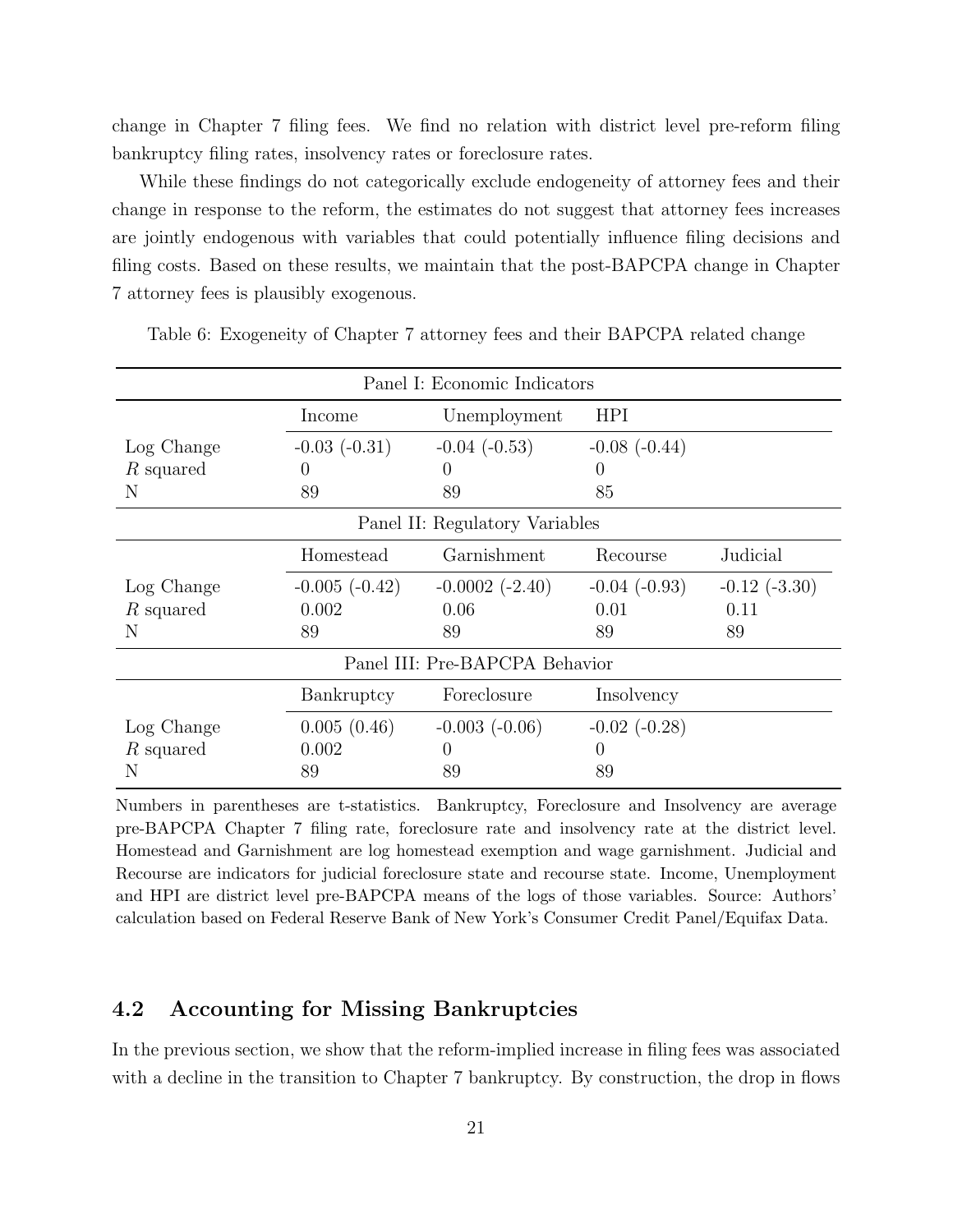from new insolvency to Chapter 7 bankruptcy must be associated with a rise in transition to other outcomes, such as insolvency, Chapter 13 filing or returning to current. In this section, we quantify these substitution effects. Specifically, we estimate the district-level average effect of the reform on all outcomes, while, as in [\(1\)](#page-11-2), we control for district-level income, unemployment rate and house price index and their changes. The regression equation we estimate is:

<span id="page-22-0"></span>
$$
y_{it} = \gamma_i + \beta_i^{ins \to y} + \phi X_{it} + \epsilon_t,\tag{4}
$$

where the variables are as in [\(1\)](#page-11-2) and  $\beta_i^{ins \to y}$  $i^{ins \rightarrow y}$  is the district-specific post-reform effect. We estimate the above equation at the 1 quarter and 4 quarter horizon, where we exclude the anticipation period and the immediate post-reform period as when estimating equation [\(2\)](#page-15-1).

The outcome of interest in the estimation is the district-specific post-reform indicator  $\beta^{ins \to y}$ , which corresponds to the average post-reform log change of flows to outcome y in district *i*. After estimating [\(4\)](#page-22-0), we run a second regression estimating the relation of the change in one outcome on another, controlling for state level variation in regulations that affect the incentives to file for bankruptcy. Specifically, we are interested in how an estimated drop in flows to Chapter 7 bankruptcy relates to changes in flows to other outcomes:

<span id="page-22-1"></span>
$$
\beta_i^{ins \to y} = \delta_0 + \delta_1 \beta_i^{ins \to bank7} + J_i + R_i + \xi G_i + \chi H_i + \nu_i,\tag{5}
$$

where  $J_i$  and  $R_i$  and are indicators for whether the district is in a state with judicial foreclosure proceedings and recourse, respectively.  $G_i$  is a measure of the upper limit on wage garnishment, measured in dollars and  $H_i$  is the dollar value of the homestead exemption limit in district i. The estimated coefficient  $\delta_1$  captures the direction and statistical strength of the relation between the change in the transition into Chapter 7 bankruptcy, and the other transitions of interest, after controlling for the effect of the economic indicators on these transitions. The estimates from regression equation [\(4\)](#page-22-0) for the 4 quarter horizon are presented in figure [4.](#page-23-0) Most of the estimated district means are significantly different from zero at the 90% significance level, and also there is significant variation in responses across districts. We explore this variation in the substitution regression [\(5\)](#page-22-1).

Insolvency Our analysis indicates that the most robust pattern in the data is a substitution from Chapter 7 filing to continuing Insolvency. Estimates of [\(5\)](#page-22-1) for transition into insolvency, presented in panel A of table [7,](#page-24-0) imply that the mean drop in estimated transition to Chapter 7 is associated with an increase in the transition to insolvency of 1.8 log points at the 1 quarter horizon and 5.8 log points at the 4 quarter horizon. These effects are very large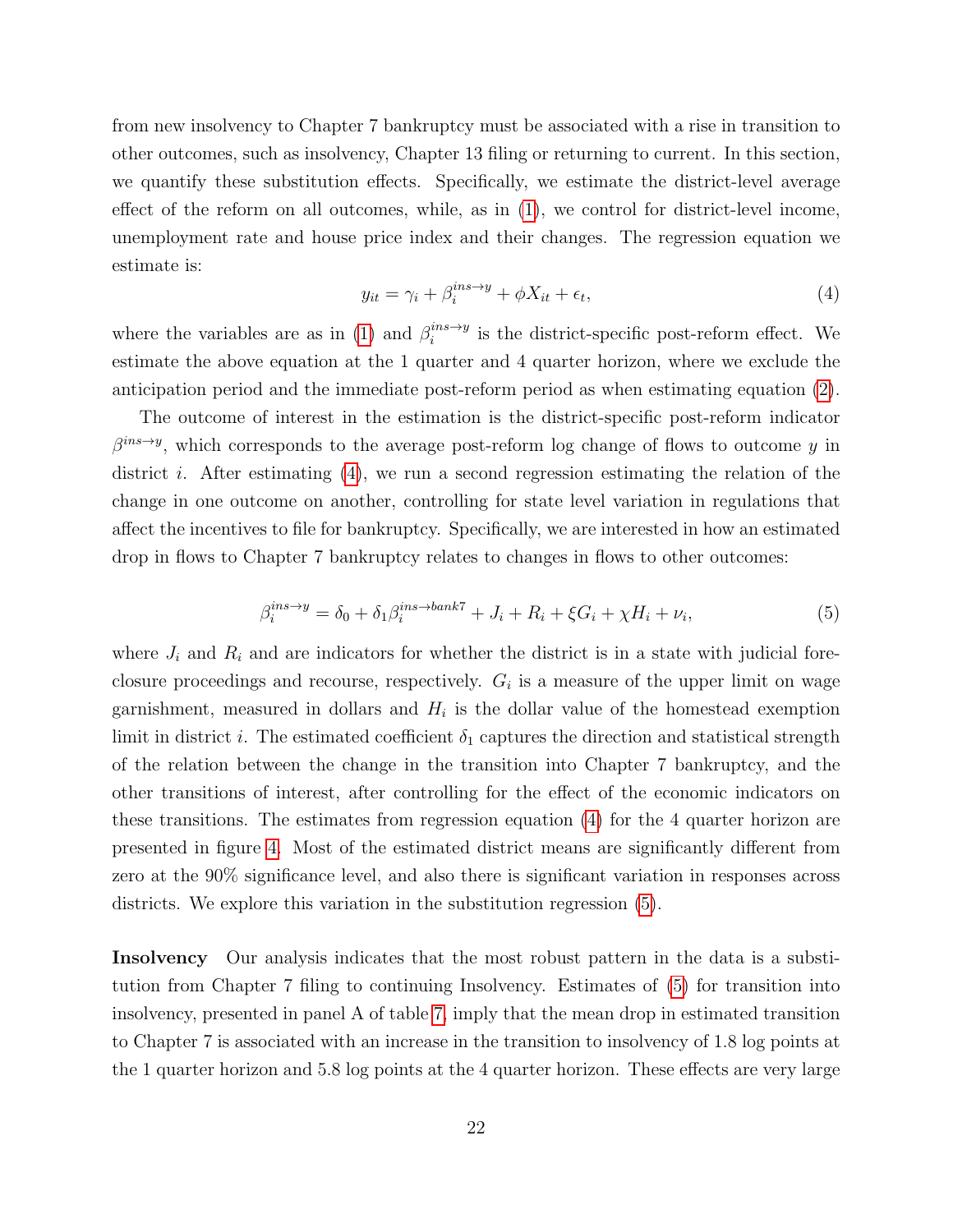<span id="page-23-0"></span>

Figure 4: Average 4 quarter horizon response to the reform across court districts:  $\beta^{ins \to bank7}$ estimated from equation [\(2\)](#page-15-1) with 90% confidence bands. Source: Authors' calculation based on Federal Reserve Bank of New York's Consumer Credit Panel/Equifax Data.

when compared to the cross sectional standard deviation of the change in the transitions from a new insolvency to insolvency, that is  $\beta^{ins\rightarrow ins}$ , which is estimated to be 3.3% at the 1 quarter horizon and 5.66% at the 4 quarter horizon. The rate at which newly insolvent individuals transition to insolvency measures the persistence of insolvency, therefore, these results are consistent with the notion that the decline in the rate at which newly insolvent individuals file for Chapter 7 bankruptcy translates in an increase in the persistence of insolvency. Panel B in Table [7](#page-24-0) reports estimates for the substitution from Chapter 7 filing to insolvency at the 4 quarter horizon for different time periods following the reform. The year following the reform corresponds to the last phase of a large increase in household borrowing at particularly low interest rates that started in 2001. The low interest payments may have reduced the need to file for Chapter 7 bankruptcy. By contrast, mortgage default rates started rising dramatically at the end of 2006 (see [Albanesi, Giorgi, and Nosal \(2017\)](#page-32-4)), which would affect the incentives to file for both Chapter 7 and Chapter 13 bankruptcy, as discussed in Section [2.](#page-6-0) To address these considerations, we examine the response to the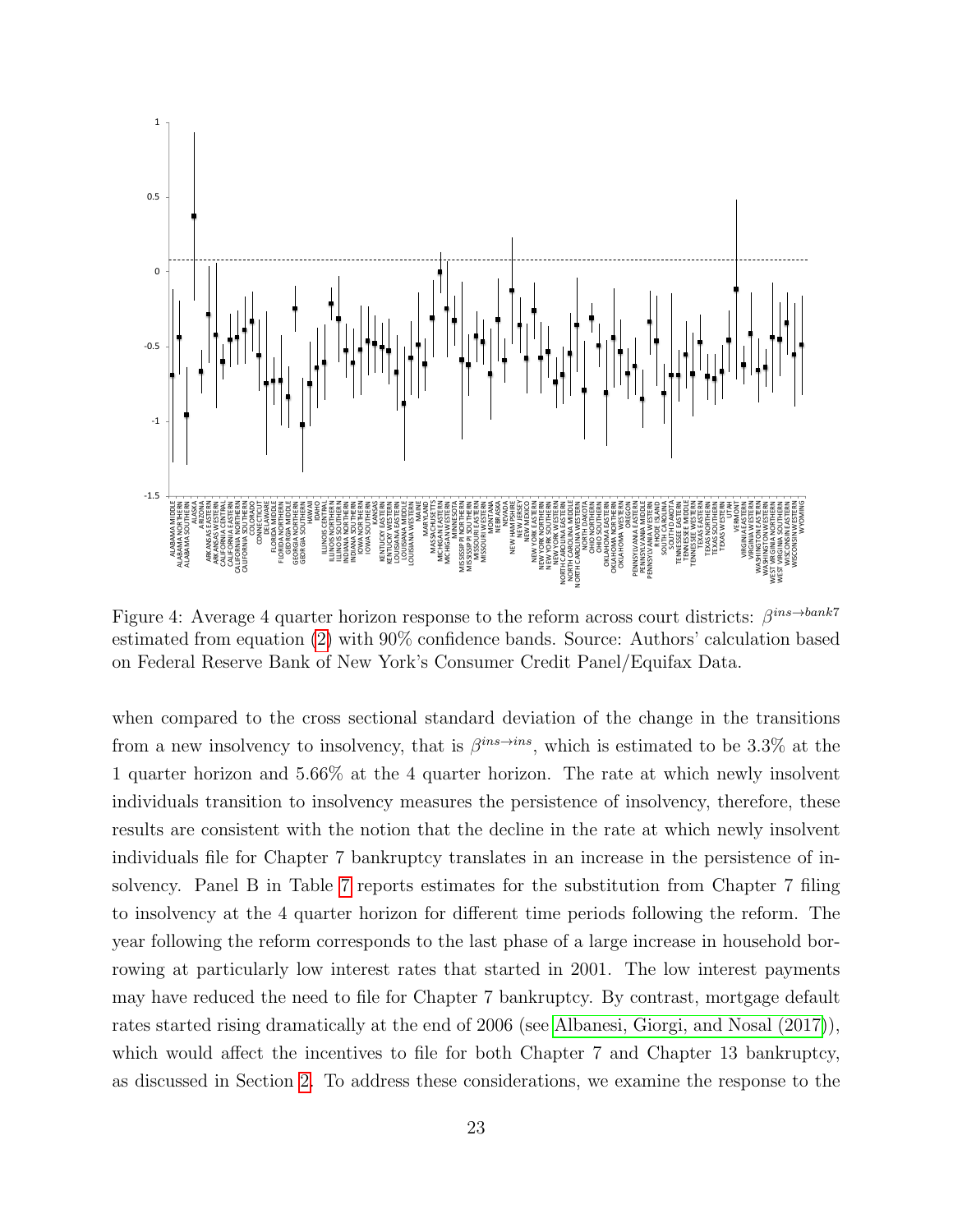reform in two separate time periods: (i) the pre-recession period of 2005Q4-2007Q3 and (ii) the credit slump period of 2007Q4-2011Q1. The magnitude of substitution to insolvency corresponding to a decline in Chapter 7 is higher in the pre-recession period. This may be driven by the fact that the relatively good economic conditions in that period made it less costly not to file for bankruptcy for distressed borrowers.

<span id="page-24-0"></span>

|                             | A. New Insolvency to Insolvency by Horizon     |                         |  |
|-----------------------------|------------------------------------------------|-------------------------|--|
| Horizon                     | 1Q                                             | 4Q                      |  |
| New Insolvency to Ch 7<br>N | $-0.034$ $(-2.96)$<br>88                       | $-0.11$ $(-4.63)$<br>88 |  |
|                             | B. New Insolvency to Insolvency by Time Period |                         |  |
| 4Q Horizon                  | Pre-recession                                  | Credit slump            |  |
| New Insolvency to Ch 7      | $-0.17$ $(-3.51)$<br>88                        | $-0.13$ $(-4.63)$<br>88 |  |

Table 7: Substitution from Chapter 7 Bankruptcy Filing to Insolvency

Estimates of the coefficient  $\delta_1$  in regression equation [5.](#page-22-1) Dependent variable is the transition from a New Insolvency to Insolvency at various horizons. Results are from weighted OLS with weights equal to the inverse variance of the estimated regressors  $\beta^{ins \to bank7}$ . T-statistics in parentheses. Since the null is that the coefficients are zero, as in [Pagan \(1984\)](#page-35-5), our estimates are robust to using generated regressors. Panel A includes all post-reform time periods. Panel B reports estimates for the 4 quarter ahead transition in different post-reform time periods. Pre-recession includes only quarters 2005Q4-2007Q3 post-reform. Credit slump includes only quarters 2007Q4-2011Q1 post-reform. Source: Authors' calculations based on FRBNY's CCP/Equifax Data.

We also consider how the substitution from a Chapter 7 filing to insolvency varies by 4 quarter lagged credit score. Table [8](#page-25-0) reports the corresponding estimates for transitions at the 4 quarter horizon, for the entire post-reform period and by sub-period. The negative relation between the Chapter 7 filing and insolvency is significant and robust for the bottom 2 quartiles of the 4 quarter lagged credit score distribution. The estimates are large and statistically significant in the entire post-reform period and also in sub-periods. We find small and insignificant effects in quartile 3 of the credit score distribution. For the top quartile, we estimate a significant effect in the entire sample, but no effects if we split it by time period, suggesting the estimates are not robust for the top quartile.

Other Outcomes We also consider how the decline in Chapter 7 filings may have affected transitions to outcomes other than continuing insolvency, and report the corresponding estimates in Table [9.](#page-26-0) Panel A reports the transition from a new insolvency to being current.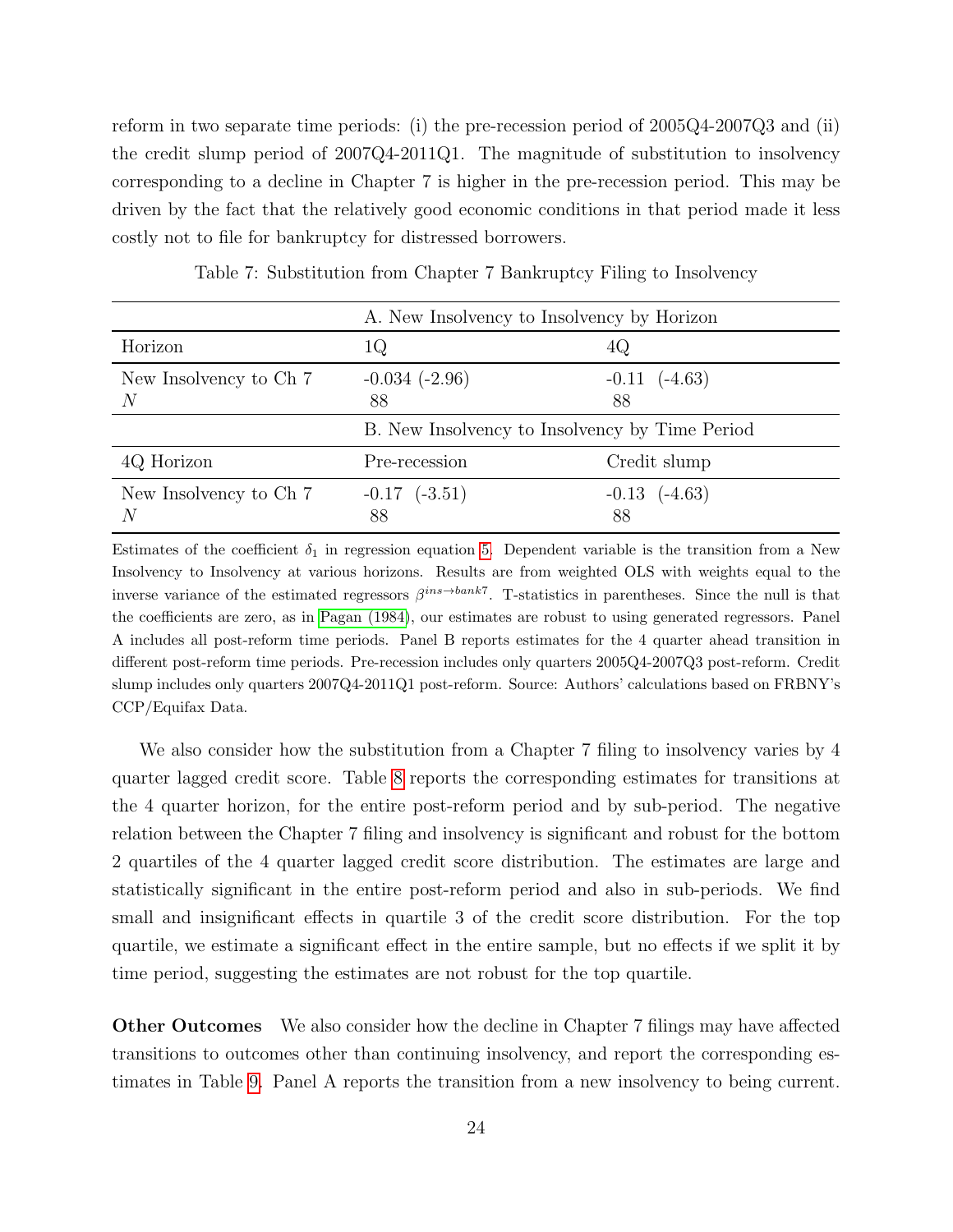|                        |                      |                      | New Insolvency to Insolvency |                      |
|------------------------|----------------------|----------------------|------------------------------|----------------------|
| Credit Score Quartile  |                      | 2                    | 3                            | 4                    |
|                        | A. All periods       |                      |                              |                      |
| New Insolvency to Ch 7 | $-0.127(-3.44)$      | $-0.16$ $(-4.36)$    | 0.21<br>(1.43)               | $(-2.35)$<br>$-0.97$ |
|                        |                      |                      | B. Pre-recession             |                      |
| New Insolvency to Ch 7 | $-0.09$<br>$(-1.83)$ | $-0.18$ $(-3.43)$    | $-0.07$<br>(1.04)            | $-0.001$ $(-0.01)$   |
|                        |                      |                      | C. Credit slump              |                      |
| New Insolvency to Ch 7 | $-0.11$<br>$(-3.05)$ | $-0.19$<br>$(-4.42)$ | (0.41)<br>0.09               | $(-0.65)$<br>$-0.14$ |
| N                      | 87                   | 86                   | 84                           | 76                   |

<span id="page-25-0"></span>Table 8: Substitution from Chapter 7 Bankruptcy Filing to Insolvency by Credit Score

Estimates of the coefficient  $\delta_1$  in regression equation [5.](#page-22-1) Dependent variable is the transition from a New Insolvency to Insolvency at a 4Q ahead horizon. Results are from weighted OLS with weights equal to the inverse variance of the estimated regressors  $\beta^{ins \to bank7}$ . T-statistics in parentheses. Since the null is that the coefficients are zero, as in [Pagan \(1984\)](#page-35-5), our estimates are robust to using generated regressors. Pre-recession includes only quarters 2005Q4-2007Q3 post-reform. Credit slump includes only quarters 2007Q4-2011Q1 post-reform. Source: Authors' calculations based on FRBNY's CCP/Equifax Data.

The estimates suggest that the mean estimated drop in transition from a new insolvency to Chapter 7 filing is associated with a 5.8 log point rise in the transition from new insolvency to current at the 4 quarter horizon. For the 1 quarter horizon, there is also a negative relation between the transition to Chapter 7 filing and to being current, but this is much smaller in magnitude and less statistically significant. The difference in the estimates for the 1 quarter ahead and 4 quarter ahead horizons is intuitive, as one would expect that over a longer time period it should be easier to cure an insolvency for a distressed borrower.

Turning to the transition from a new insolvency to foreclosure in panel B, we find that there is a small positive relation with the transition to Chapter 7. At the 1 quarter horizon, the mean decline in the transition from a new insolvency to Chapter 7 filing is associated with a 0.7 log point decline in the transition to foreclosure. The magnitude is larger at the 4 quarter horizon, where the estimated coefficient implies a 1.9 log point decline in transitions to foreclosure.

We also find a positive relation between the change in the transition to Chapter 7 filing and the change in the transition to Chapter 13 filing. The magnitude of the estimated coefficients is large, with a 1 log point decline in the transition from a new insolvency to Chapter 7 filing associated with a decline in the transition to Chapter 13 filing by 1 log point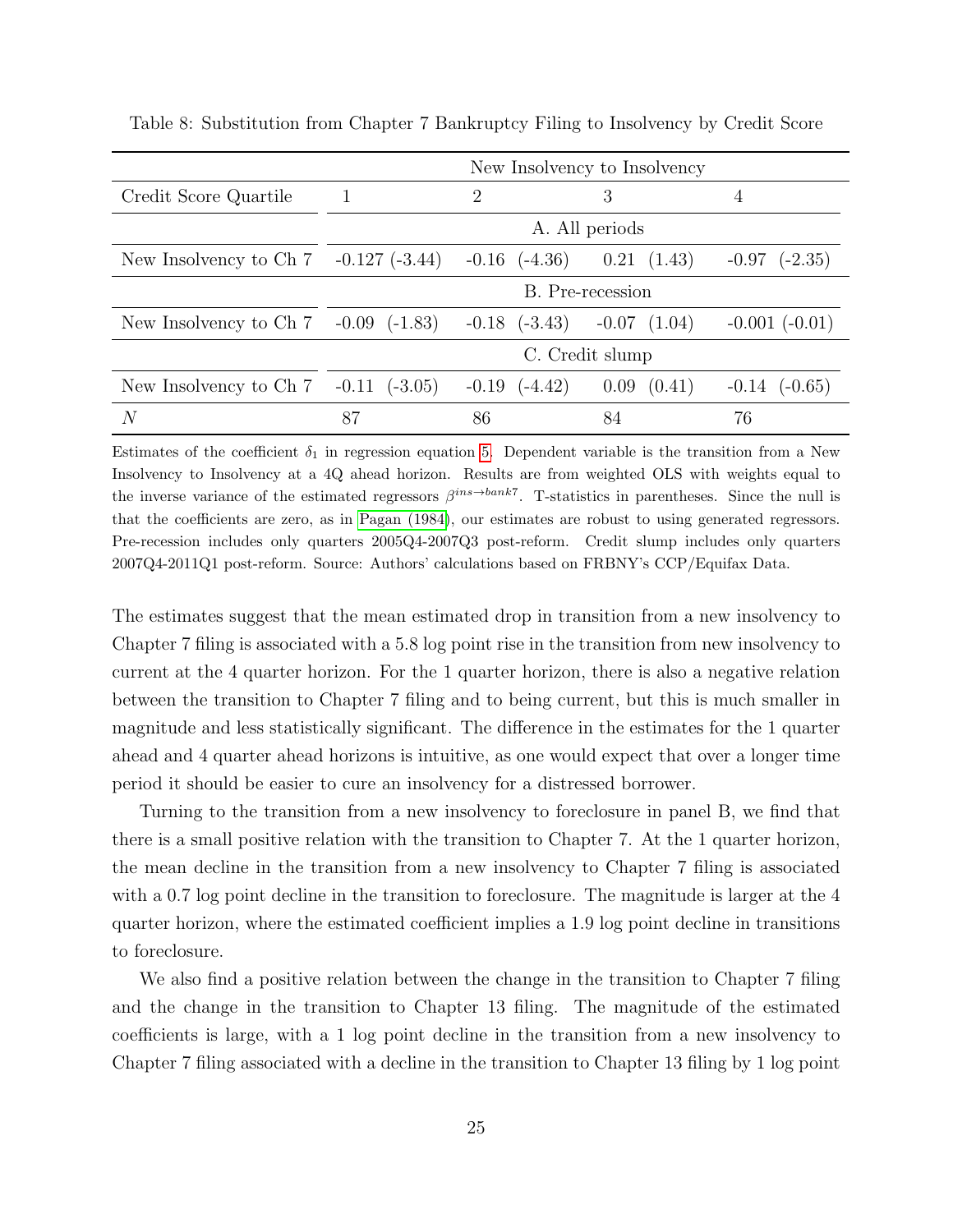<span id="page-26-0"></span>at the 1 quarter horizon and 0.87 log points at the 4 quarter horizon.

| Horizon                     | 1Q                              | 4Q                               |  |  |
|-----------------------------|---------------------------------|----------------------------------|--|--|
|                             |                                 | A. New Insolvency to Current     |  |  |
| New Insolvency to Ch 7<br>N | $-0.059(-1.70)$<br>74           | $-0.11$ $(-3.03)$<br>87          |  |  |
|                             |                                 | B. New Insolvency to Foreclosure |  |  |
| New Insolvency to Ch 7<br>N | 0.015(2.84)<br>74               | 0.036(3.19)<br>87                |  |  |
|                             | C. New Insolvency to Chapter 13 |                                  |  |  |
| New Insolvency to Ch 7<br>N | 0.97(2.19)<br>74                | $0.87$ $(2.52)$<br>87            |  |  |

Table 9: Substitution from Chapter 7 Bankruptcy Filing

Estimates of the coefficient  $\delta_1$  in regression equation [5.](#page-22-1) Dependent variables are the transition from a New Insolvency to with Current, Foreclosure and Chapter 13 filing at either a 1Q or 4Q ahead horizon. Results are from weighted OLS with weights equal to the inverse variance of the estimated regressors  $\beta^{ins \to bank7}$ . T-statistics in parentheses. Since the null is that the coefficients are zero, as in [Pagan \(1984\)](#page-35-5), our estimates are robust to using generated regressors. Source: Authors' calculations based on FRBNY's CCP/Equifax Data.

The positive relation between the transition from a new insolvency to Chapter 7 filing and the transition to foreclosure and Chapter 13 filing may be a consequence of the rise in the transitions to current. This pattern is consistent with the notion that the decline in Chapter 7 filing, by increasing the transition into current, reduces the demand for Chapter 13 filing and the incidence of foreclosures after a new insolvency. Based on these results, BAPCPA does not seem to have steered potential Chapter 7 filers to Chapter 13, as found in [Cornwell](#page-33-11) [and Xu \(2014\)](#page-33-11). The difference in findings may be due to the fact that [Cornwell and Xu \(2014\)](#page-33-11) rely on state-level variation in the homestead exemption as the main mechanism through which BAPCPA could have induced a shift from Chapter 7 to Chapter 13. Additionally, we do not find evidence that the decline in bankruptcy filings following BAPCPA is associated with a rise in foreclosures rates, as in [Mitman \(2016\)](#page-34-10). Our analysis accounts for the state level variation in the homestead exemptions and other regulatory variables. Additionally, our results are not consistent with the notion that BAPCPA may have led to a rise in foreclosures, as argued by [White and Zhu \(2010\)](#page-35-6). Their results suggest that a decline in Chapter 13 filing following BAPCPA may be associated with a rise in foreclosures. However, we find that BAPCPA had no effect on either Chapter 13 filings or foreclosures following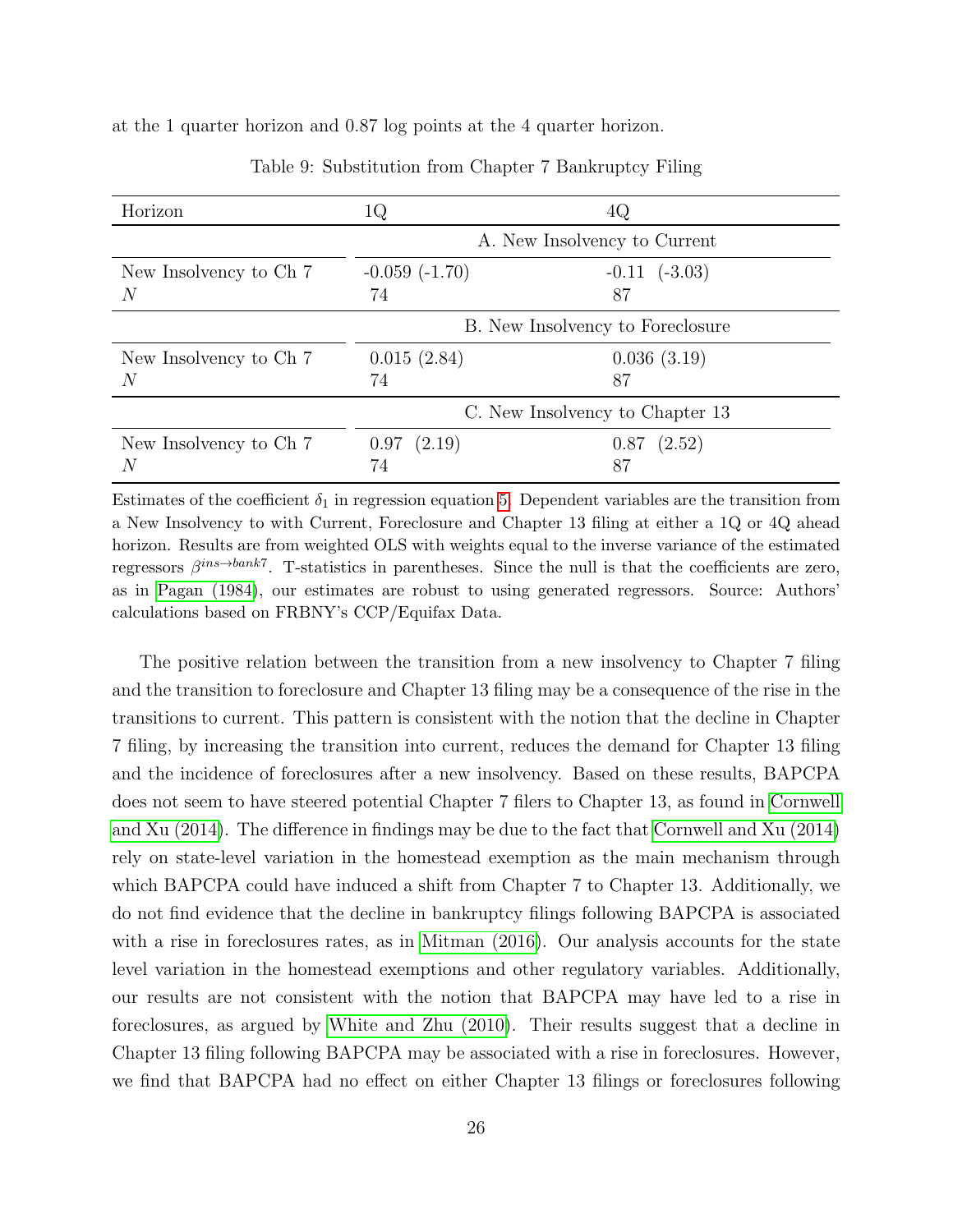a new insolvency in the aggregate, and the rise in the transition from new insolvency to current associated with the reform may be responsible for the positive relation between the change in Chapter 7 filing and the change in Chapter 13 filing and foreclosure following a new insolvency at the court district level.

#### <span id="page-27-0"></span>5 Insolvency, Bankruptcy and Access to Credit

Our analysis shows that the decline in Chapter 7 bankruptcy filing is associated with a sizable rise in continuing insolvency. We now compare the effects of Chapter 7 and Chapter 13 bankruptcy filing on access to credit and credit score, and compare them to those of borrowers who remain insolvent but do not file for bankruptcy. We consider all borrowers who experience a new insolvency in a given quarter, and then distinguish among that group borrowers who file for Chapter 7 and Chapter 13 bankruptcy in the 8 quarters after the new insolvency, from those who do not file for bankruptcy over that period.

We first examine the differences in access to credit. Panels A to C in figure [5](#page-29-0) display the fraction of individuals with at least one new unsecured line of credit, auto loan or mortgage origination in quarters 5-8 after the new insolvency for those who do not file and in quarters 1-4 after filing for those who file for Chapter 7 and for Chapter 13. This choice of time periods is motivated by the fact that borrowers with a new insolvency who file for bankruptcy in the 8 quarters following the new insolvency typically do so between 2 and 6 quarters after the new insolvency. Given this pattern, our choice of time horizon implies that we are comparing filers and non filers at approximately the same time. Clearly, borrowers who file for Chapter 7 bankruptcy originate new unsecured lines of credit and auto loans at higher rates after filing than borrowers who do not file and become newly insolvent in the same quarter, Except at the height of the Great Recession, Chapter 7 filers have an approximately 30% higher probability of displaying a new unsecured origination relative to individuals who don't file, and a 60% higher probability of obtaining a new auto origination 4 quarters after filing, when compared to individuals who do not file. For these two outcomes, Chapter 7 filers are also considerably more successful than Chapter 13 filers. Indeed, the fraction of new unsecured originations and auto loans for Chapter 13 filers is very similar to non-filers. Borrowers who file for bankruptcy in the 8 quarters after a new insolvency are also more successful than non-filers in obtaining a new mortgage origination. However, in this case, Chapter 13 filers display a substantially higher new mortgage origination rate than Chapter 7 filers, especially after 2005. Before 2005, the probability of obtaining a new mortgage origination for bankruptcy filers of either chapter was approximately 50% higher than for individuals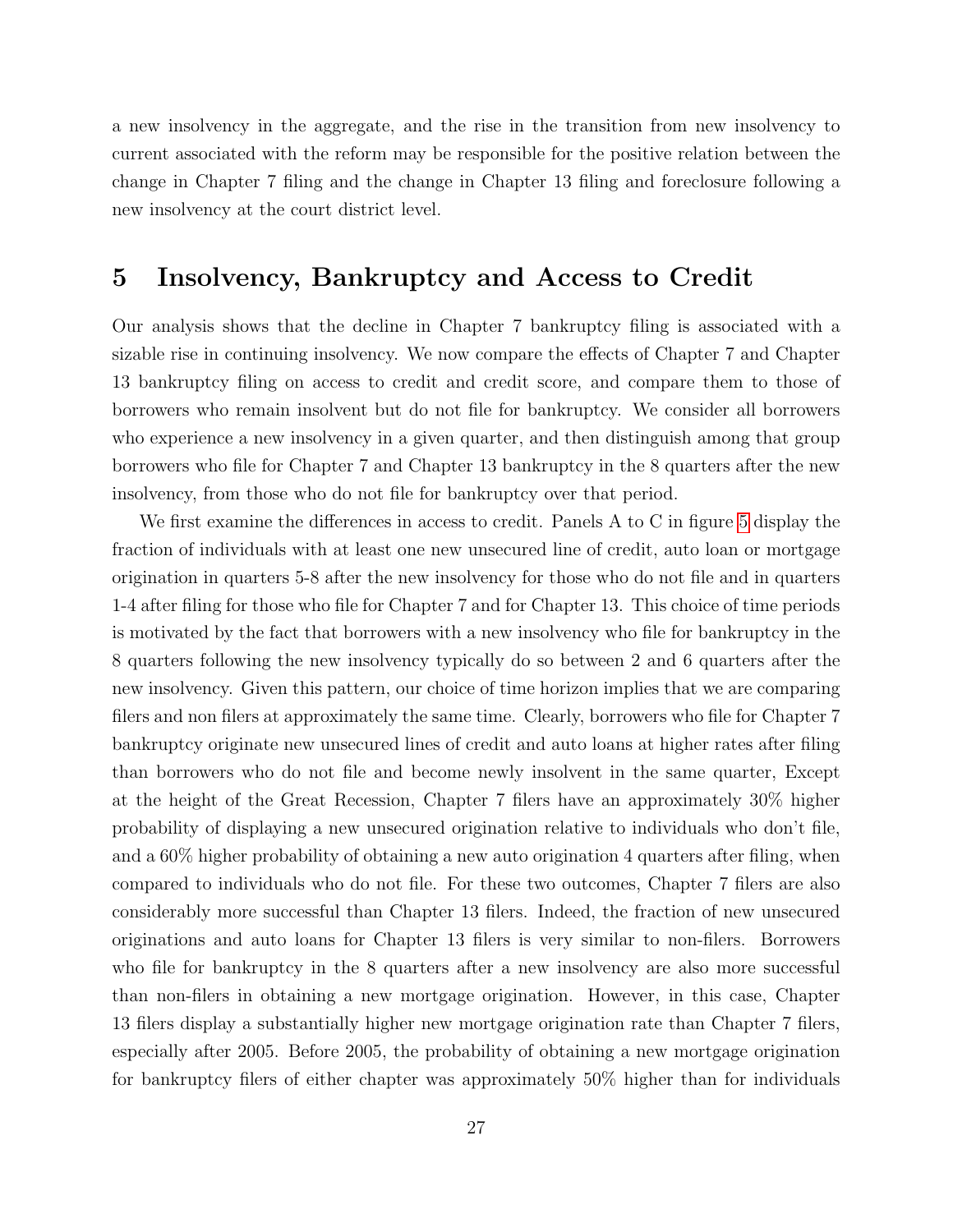who become newly insolvent in the same quarter but do not file for bankruptcy. After 2005, it is approximately double for Chapter 7 filers, relative to non filers, and four times as large for Chapter 13 filers relative to non filers. The higher rate of mortgage originations for Chapter 13 filers relative to Chapter 7 filers after 2005 may be due to the fact that, after the income eligibility requirement was introduced for Chapter 7 bankruptcy by BAPCPA, the pool of Chapter 13 filers has higher average income, thus making it easier for them to obtain mortgage credit. Additionally, Chapter 13 bankruptcy is particularly beneficial for home owners, as it stays foreclosure proceedings, and some of the new mortgage originations may be refinance mortgages for this group.

The difference in the fraction of new originations for insolvent borrowers by filing status may be driven by differences in access to credit (supply) or by differences in the demand for credit. To explore this question, Panel D in figure [5](#page-29-0) displays the average number of new *hard inquiries* for unsecured, auto and mortgage loans for borrowers who become newly insolvent in the same quarter, based on whether they file for bankruptcy in the subsequent 8 quarters. Hard inquiries are a good indicator for credit demand, as they are recorded in credit files after a borrower initiated loan application. Pre-BAPCPA, the average number of new inquiries for filers in the 4 quarter after filing was approximately 0.9, irrespective of bankruptcy chapter. It was approximately 10 percentage points lower for non-filers in quarters 5-8 after the new insolvency. Post-BAPCPA the difference in the average number of new inquiries for filers and non-filers virtually disappears. This suggests that the the average number of new hard inquiries does not vary substantially by filing status, which is consistent with similar demand for credit across the three groups. It follows that the variation in the fraction with new originations by filing status is mostly driven by differences in the supply of credit.[23](#page-28-0)

Finally, we examine the variation in credit scores by filing status, at the time of the new insolvency occurs and in an 8 quarter window following the new insolvency. Panel A in figure [6](#page-30-0) compares credit scores at the time of the new insolvency by filing status in the 8 quarter after the new insolvency. Borrowers who eventually file for bankruptcy display

<span id="page-28-0"></span><sup>&</sup>lt;sup>23</sup>These results are consistent with [Jagtiani and Li \(2014\)](#page-34-9), who study credit access after Chapter 7 and Chapter 13 bankruptcy in detail. Specifically, [Jagtiani and Li \(2014\)](#page-34-9) find that Chapter 13 filers are much less likely to receive new credit cards than Chapter 7 filers, even after controlling for borrower characteristics and local economic environment. They also find that Chapter 13 filers end up with a slightly larger credit limit amount than Chapter 7 filers overall, because they are able to maintain more of their old credit from before bankruptcy filing. Chapter 13 filers may be at a disadvantage given their substantial recidivism in delinquency. As shown in [Norberg and Velkey \(2007\)](#page-34-13) and [Eraslan et al. \(2014\)](#page-33-12), only 33% of all Chapter 13 filers successfully complete the court mandated repayment plan. Moreover, 30-33% of Chapter 13 filers whose bankruptcy was discharged or dismissed filed again at least once. Even for those who emerged successfully from their cases through discharge, the refiling rate exceeds 20%.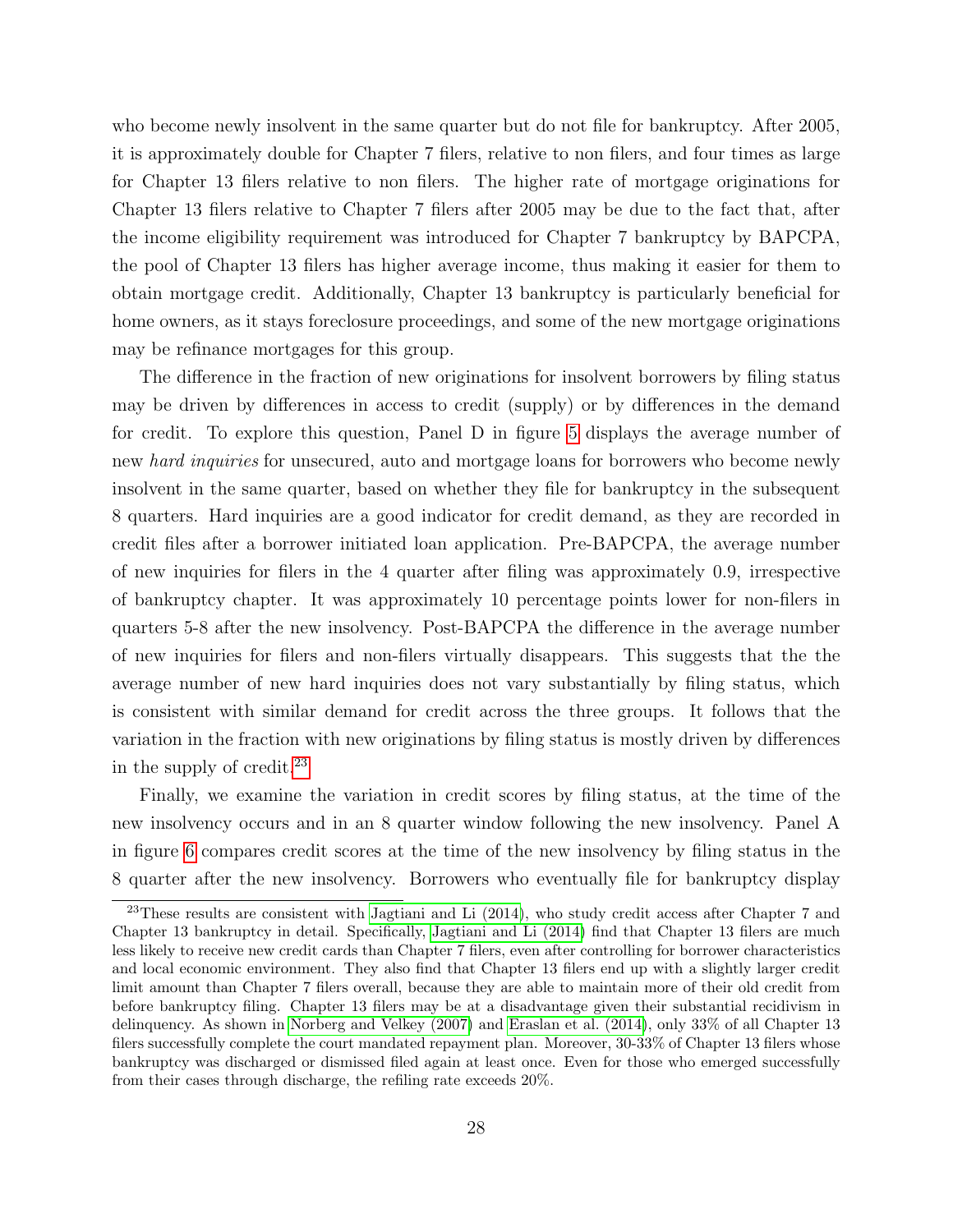<span id="page-29-0"></span>

Figure 5: New originations and inquiries after a new insolvency by filing status

Panels A-C: Fraction of newly insolvent individuals who exhibit a new unsecured, auto or mortgage origination either 4 quarters after filing for Chapter 7 and Chapter 13 bankruptcy, or 8 quarter after the new insolvency if they do not file. Panel D: Average number of new inquiries for newly insolvent individuals in quarter 1-4 after filing for bankruptcy for Chapter 7 and 13 filers or in quarters 5-8 after the new insolvency for non-filers.

a lower credit scores when the new insolvency occurs, irrespective of the filing chapter. This is not surprising, as we would expect insolvent borrowers who file for bankruptcy to be more financially distressed than borrowers who choose not to file. Four quarters after the new insolvency, this ranking still prevails, even though credit scores have increased for both groups. However, as show in panel B of figure [6,](#page-30-0) the pattern changes after filing.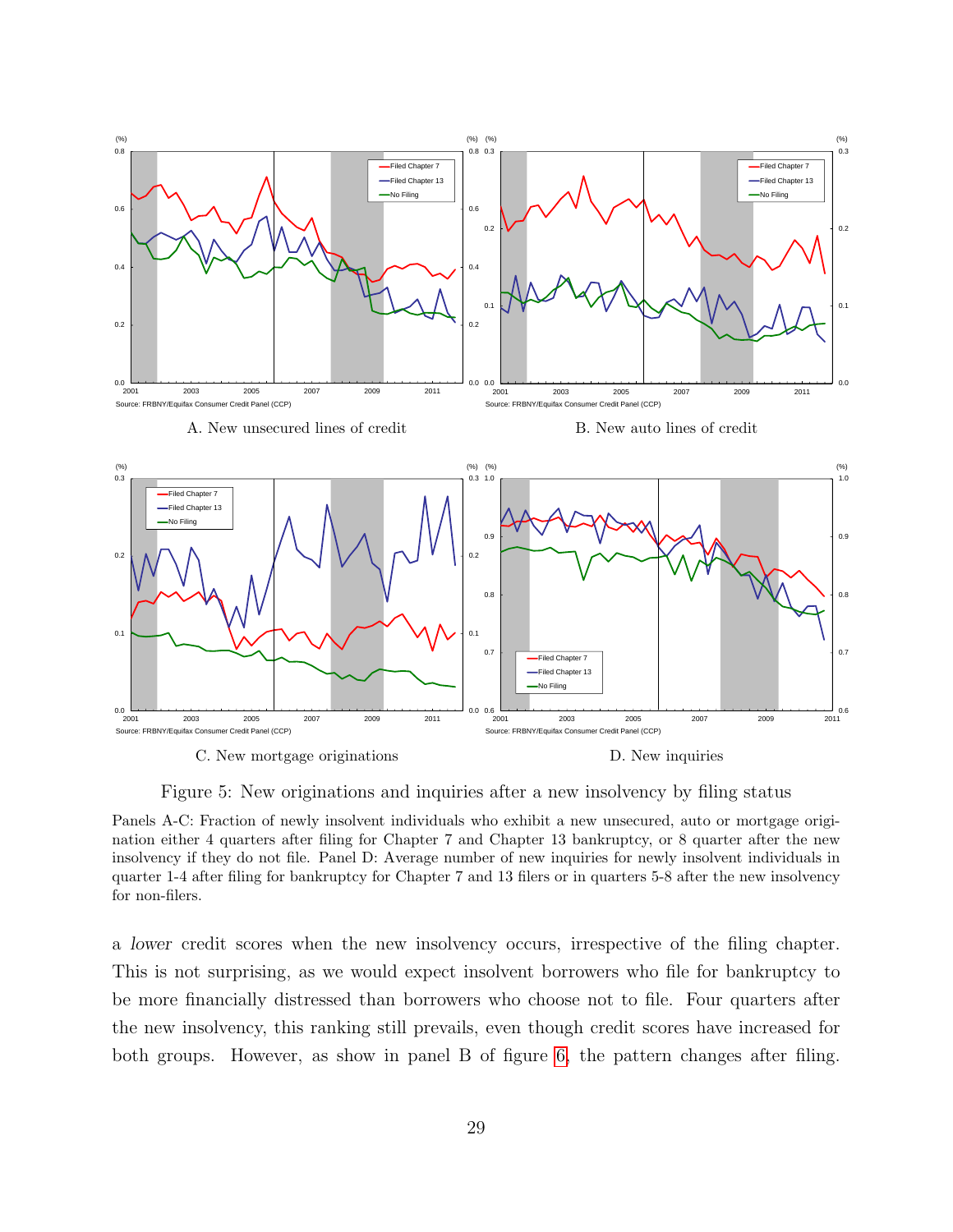While credit scores for non-filers are approximately 50 points higher 8 quarters after the new insolvency relative to 4 quarters after, credit scores for those who file for Chapter 7 are substantially higher 4 quarters after filing and this difference increases after BAPCPA. The pre-reform difference between credit scores 4 quarters after filing for Chapter 7 and non-filers 4 quarters after the new insolvency is approximately 50 points, and it shrinks to 15 points at quarters after the new insolvency for non-filers. Post-reform, these differences grow to approximately 125 and 50 points respectively. Chapter 13 filers, on the other hand, do not display significantly higher credit scores than non-filers. The credit score for non-filers 4 quarter after the new insolvency is virtually the same as the credit score for Chapter 13 filers 4 quarters after filing until mid-2007. Subsequently, the credit score 4 quarters after filing for Chapter 13 becomes very similar to the credit score for non filers 8 quarters after the new insolvency. The credit score advantage for Chapter 7 filers relative to non-filers and Chapter 13 filers rises after BAPCPA, suggesting positive selection of borrowers who file for Chapter 7 bankruptcy in the post-reform period compared to the pre-reform period. This post-reform change in the selection pattern for insolvent borrowers who file for Chapter 7 and those who do not file or file for Chapter 13 is consistent with binding liquidity constraints preventing the more financially distressed and lower income potential filers for Chapter 7 being excluded due to liquidity constraints.

<span id="page-30-0"></span>

Figure 6: Credit scores on or after a new insolvency by filing status

Panel A: Credit score at new insolvency. Panel B: Credit score 4Q and 8Q after the new insolvency for non-filers, and 4Q after filing by chapter

These findings suggest that bankruptcy offers relief from financial distress, not only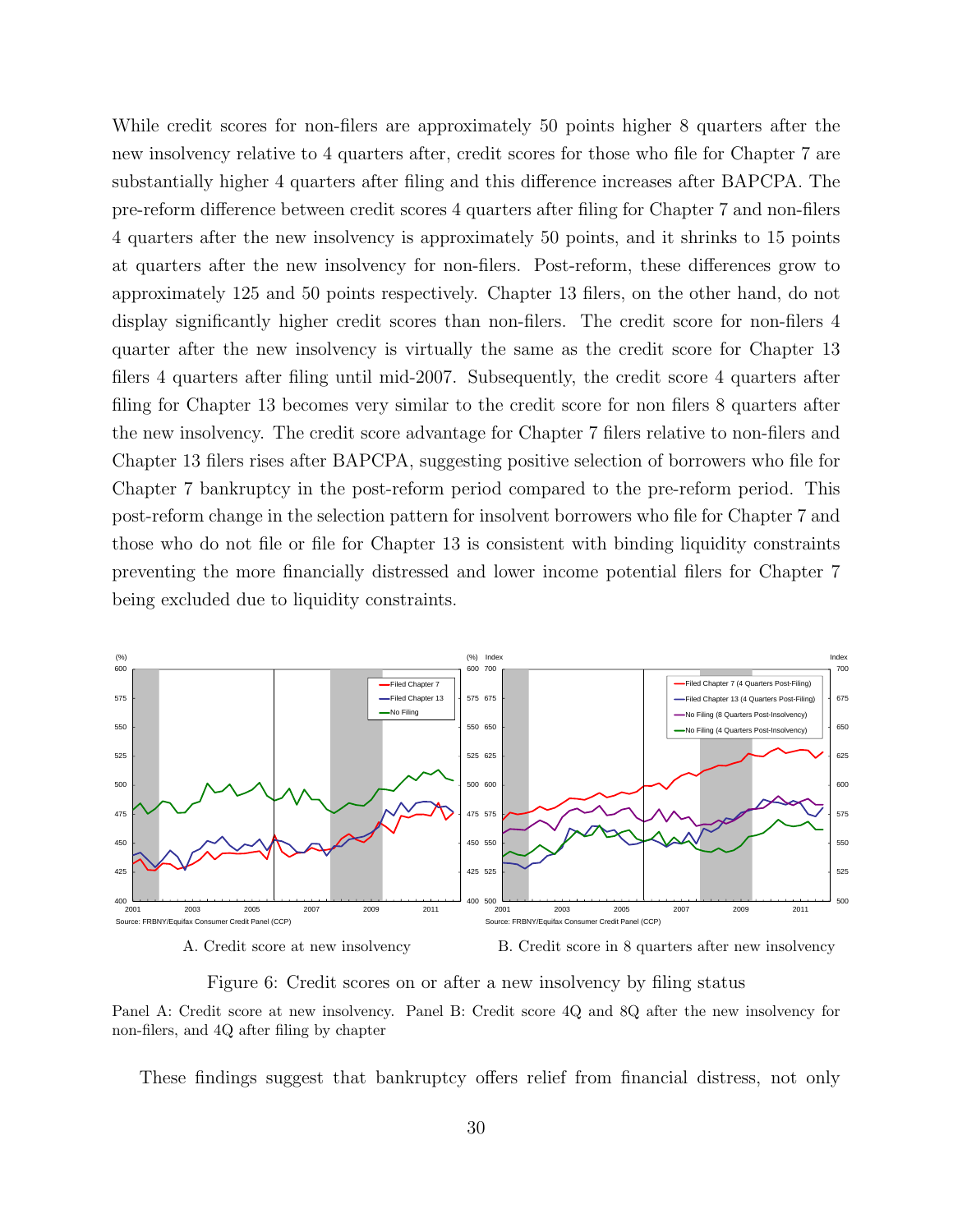because it provides debt discharge and stays collections, foreclosures, wage garnishment and other court actions against the borrower, but also because it allows filers more access to new lines of credit. Additionally, our results show that Chapter 7 offers the most effective relief and is clearly a better outcome than insolvency for most filers. Moreover, the fact that we show evidence of liquidity constraints restricting access to Chapter 7 bankruptcy for potential filers contradicts the notion in [Ausubel and Dawsey \(2004\)](#page-32-5) that marginal households would be indifferent between bankruptcy and insolvency.

Our results also clearly contradict the widely held view that bankruptcy is associated with exclusion from credit markets. This view is incorporated in virtually all models of personal bankruptcy. Based on our findings, realistic models of household credit should include separately both an informal default option, associated with no debt relief and curtailed access to credit, and a bankruptcy option, associated with both debt relief and access to credit. They should also incorporate monetary costs of filing for bankruptcy and liquidity constraints. This additional richness will allow these models to offer a more adequate assessment of the impact of income and expenditure shocks on default behavior and welfare implications of incomplete insurance, as well as the consequences of policies introduced to ameliorate this incompleteness.

### <span id="page-31-0"></span>6 Conclusion

One of the main goals of personal bankruptcy is to provide insurance against unplanned loss of income or large expenditure shocks. Our finding that bankruptcy filings have declined mostly for groups associated with low income, possibly liquidity constrained individuals, resulting in a substantial rise in the rate and persistence of insolvency, suggests that BAPCPA may have curtailed access to this form of insurance for these households. It also suggests that the income means test that was introduced to ameliorate possible moral hazard associated with Chapter 7 bankruptcy is not the primary driver of the reduction in Chapter 7 filings. Additionally, we show that the main effect of the 2005 bankruptcy reform was to shift financially stressed individuals from Chapter 7 bankruptcy to persistent insolvency.

We also show that insolvency is associated with a high degree of financial distress in comparison to bankruptcy, suggesting that insolvency would not be the preferred choice for most individuals. This consequence of BAPCPA is potentially welfare reducing for households. However, since the recovery rates for creditors from insolvent loans should be higher than on bankrupt loans, this could have induced banks and credit card companies to expand access and improve conditions for personal loans. [Simkovic \(2009\)](#page-35-7) finds that BAPCPA reduced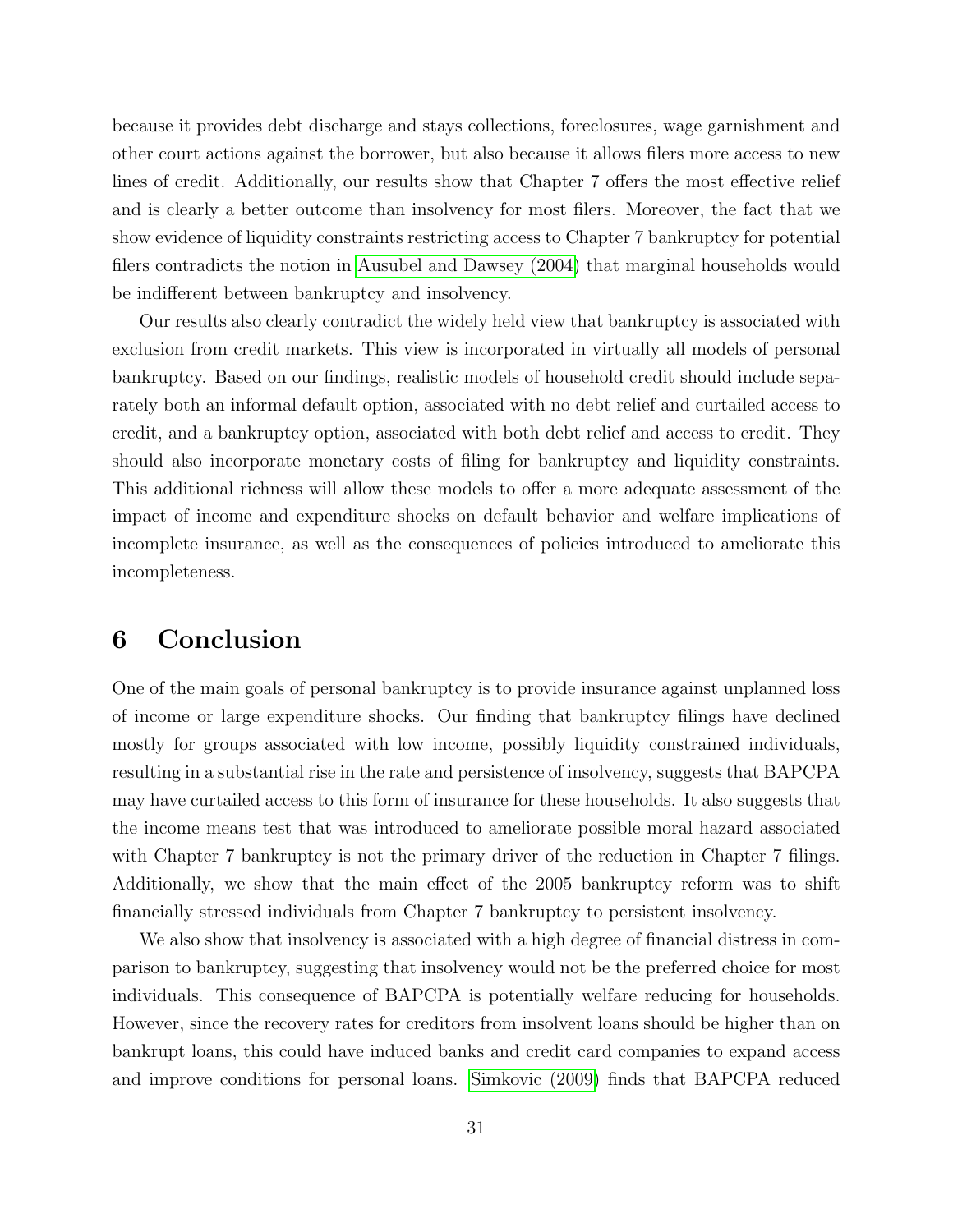credit card company losses and increased their profits. However, he finds little evidence that credit conditions for consumers improved, which is also confirmed in [Gross et al. \(2019\)](#page-33-3).

Viewing bankruptcy in the broader sphere of social insurance programs, our results suggest that the personal bankruptcy procedure in its current form would benefit from reform. If we interpret the monetary costs associated with bankruptcy filing from a costly state verification perspective– as in [Townsend \(1979\)](#page-35-8) and related literature– it is natural to assume that these costs should be borne by the filer to provide incentives. However, this framework does not allow for binding liquidity constraints on the filer and is thus inadequate, as cur-rently formulated, to provide realistic policy prescriptions.<sup>[24](#page-32-6)</sup> Moreover, for other programs in which verification of the state is required, such as disability insurance, the applicant does not incur in any direct monetary expenses to determine eligibility. Reducing filing costs or making them palpable over time for Chapter 7, as is the practice for Chapter 13, would enable financially distressed borrowers to access this important form of relief.

### References

- <span id="page-32-4"></span>Albanesi, Stefania, Giacomo De Giorgi, and Jaromir Nosal. 2017, August. "Credit Growth and the Financial Crisis: A New Narrative." Working paper 23740, National Bureau of Economic Research.
- <span id="page-32-3"></span>Athreya, Kartik B. 2002. "Welfare implications of the bankruptcy reform act of 1999." Journal of Monetary Economics 49 (8): 1567–1595.
- <span id="page-32-1"></span>Auclert, Adrien, Will S Dobbie, and Paul Goldsmith-Pinkham. 2019. "Macroeconomic effects of debt relief: Consumer bankruptcy protections in the great recession." Technical Report, National Bureau of Economic Research.
- <span id="page-32-5"></span>Ausubel, Lawrence, and Amanda Dawsey. 2004. "Informal bankruptcy." Work. Pap., Dep. Econ., Univ. Maryland.
- <span id="page-32-0"></span>Chakravarty, Sugato, and Eun-Young Rhee. 1999. "Factors affecting an individual's bankruptcy filing decision." Available at SSRN 164351.
- <span id="page-32-2"></span>Chatterjee, Satyajit, Dean Corbae, Makoto Nakajima, and José-Víctor Ríos-Rull. 2007. "A Quantitative Theory of Unsecured Consumer Credit with Risk of Default." Econometrica 75 (6):  $1525-1589$ .

<span id="page-32-6"></span> $24G$ rochulski (2010) presents a private information environment in which bankruptcy with an income test is used to implement the constrained efficient allocation. There is no fee for bankruptcy filing and liquidity constraints are not considered.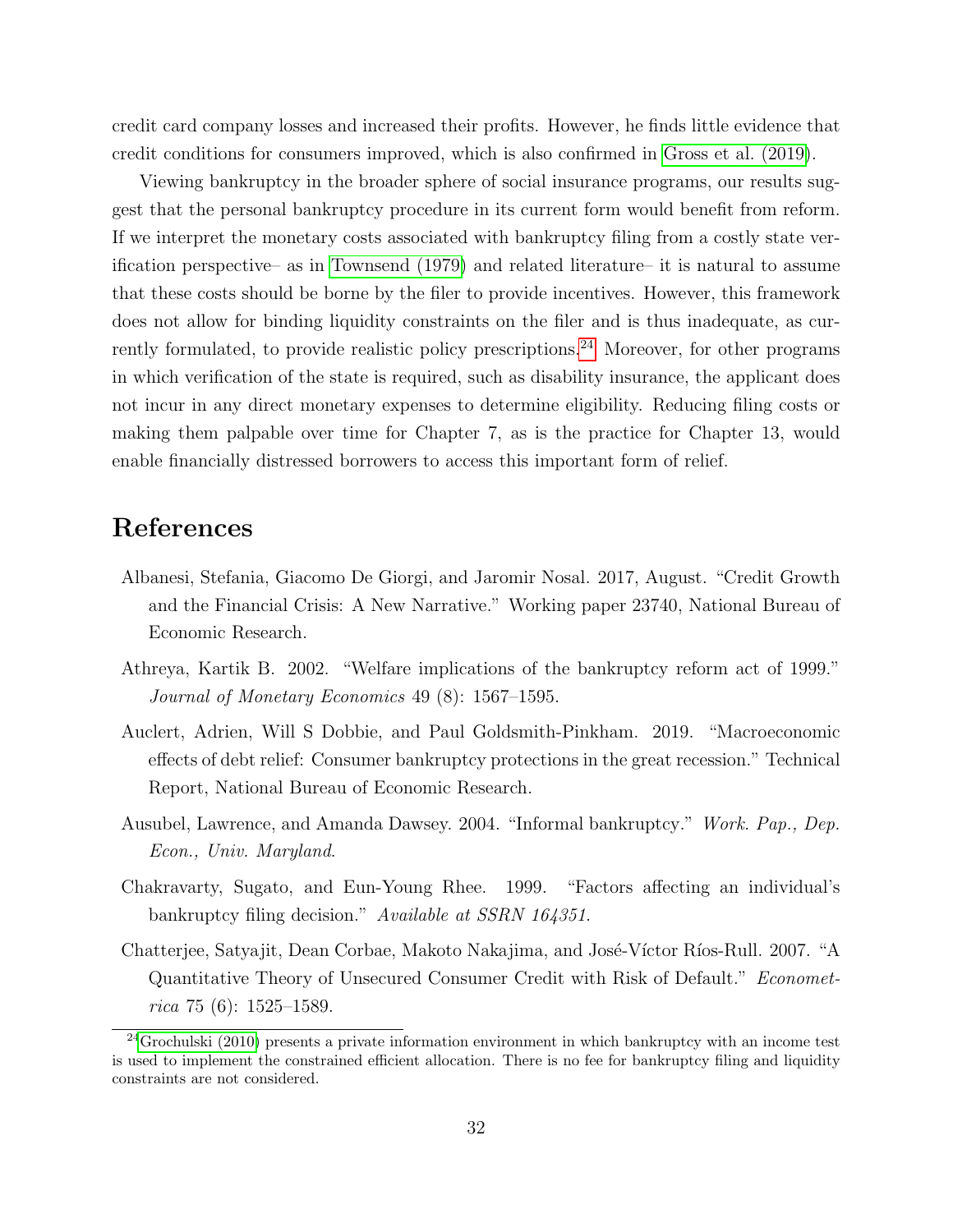- <span id="page-33-11"></span>Cornwell, Christopher, and Bing Xu. 2014. "Effects of the BAPCPA on the chapter composition of consumer bankruptcies." Economics Letters 124 (3): 439–442.
- <span id="page-33-5"></span>Dobbie, Will, Paul Goldsmith-Pinkham, and Crystal S Yang. 2017. "Consumer bankruptcy and financial health." Review of Economics and Statistics 99 (5): 853–869.
- <span id="page-33-4"></span>Dobbie, Will, and Jae Song. 2015. "Debt relief and debtor outcomes: Measuring the effects of consumer bankruptcy protection." American Economic Review 105 (3): 1272–1311.
- <span id="page-33-6"></span>Domowitz, Ian, and Thomas L Eovaldi. 1993. "The Impact of the Bankruptcy Reform Act of 1978 on Consumer Bankruptcy." Journal of Law & Economics 36:803.
- <span id="page-33-7"></span>Domowitz, Ian, and Robert L Sartain. 1999. "Determinants of the consumer bankruptcy decision." *The Journal of Finance* 54 (1): 403-420.
- <span id="page-33-12"></span>Eraslan, Hulya, Gizem Kosar, Wenli Li, and Pierre-Daniel G Sarte. 2014. "An anatomy of us Personal bankruptcy under chapter 13."
- <span id="page-33-9"></span>Fay, Scott, Erik Hurst, and Michelle J White. 2002. "The household bankruptcy decision." American Economic Review 92 (3): 706–718.
- <span id="page-33-13"></span>Grochulski, Borys. 2010. "Optimal personal bankruptcy design under moral hazard." Review of Economic Dynamics 13 (2): 350–378.
- <span id="page-33-8"></span><span id="page-33-2"></span>Gross, David B, and Nicholas S Souleles. 2002a. "Do Liquidity Constraints and Interest Rates Matter for Consumer Behavior? Evidence from Credit Card Data." The Quarterly Journal of Economics 117 (1): 149–185.
	- . 2002b. "An empirical analysis of personal bankruptcy and delinquency." Review of Financial Studies 15 (1): 319–347.
- <span id="page-33-3"></span>Gross, Tal, Raymond Kluender, Feng Liu, Matthew J Notowidigdo, and Jialan Wang. 2019. "The economic consequences of bankruptcy reform." Technical Report, National Bureau of Economic Research.
- <span id="page-33-0"></span>Gross, Tal, Matthew J Notowidigdo, and Jialan Wang. 2012. "Liquidity constraints and consumer bankruptcy: Evidence from tax rebates." Review of Economics and Statistics, no. 00.
- <span id="page-33-1"></span>. 2014. "Liquidity constraints and consumer bankruptcy: Evidence from tax rebates." Review of Economics and Statistics 96 (3): 431–443.
- <span id="page-33-10"></span>Han, Song, and Geng Li. 2011. "Household borrowing after personal bankruptcy." Journal of Money, Credit and Banking 43 (2-3): 491–517.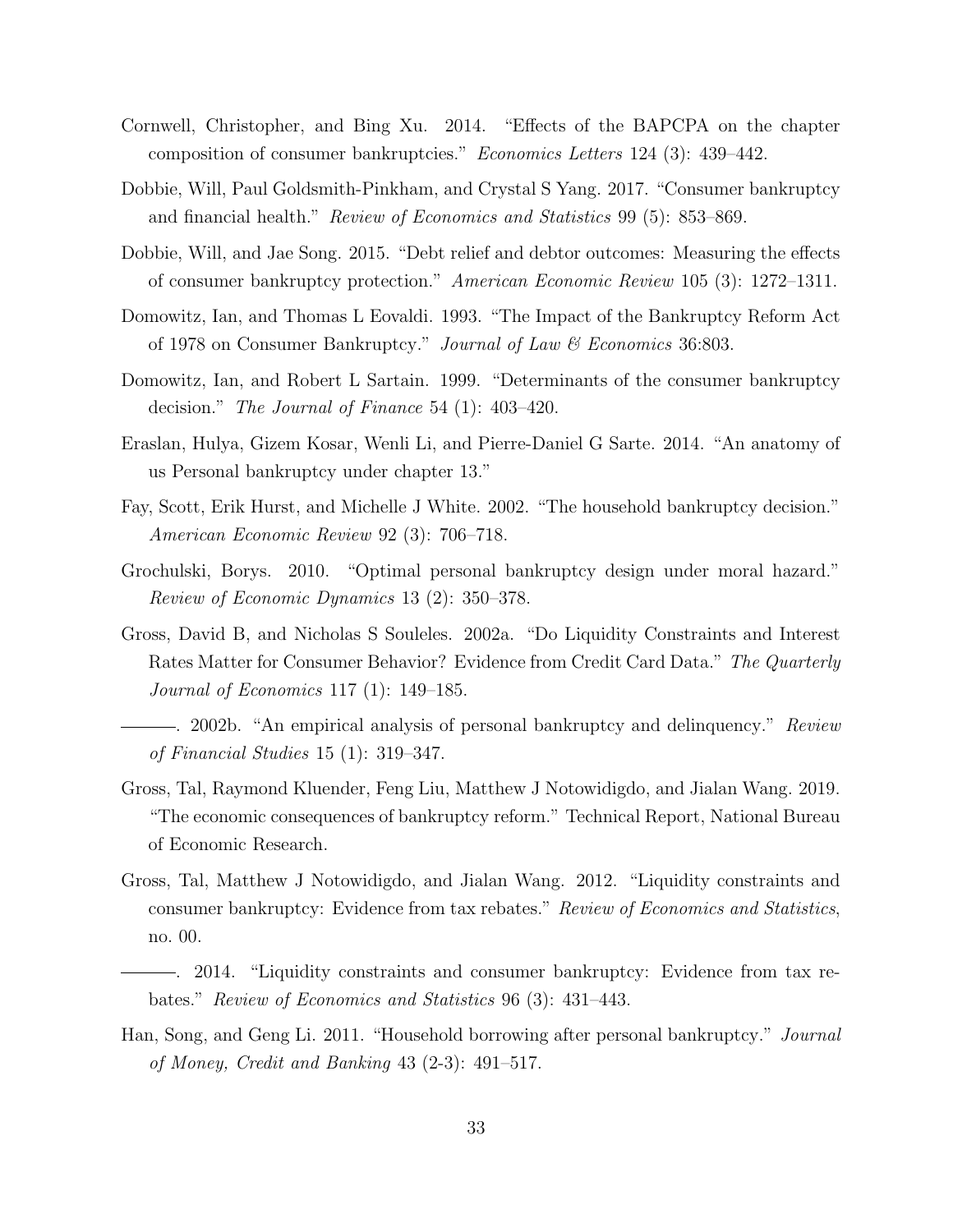- <span id="page-34-8"></span>Herkenhoff, Kyle, Gordon Phillips, and Ethan Cohen-Cole. 2016. "The impact of consumer credit access on employment, earnings and entrepreneurship." Technical Report, National Bureau of Economic Research.
- <span id="page-34-4"></span>Indarte, Sasha. 2020. "Moral Hazard versus Liquidity in Household Bankruptcy." Technical Report, Duke University.
- <span id="page-34-9"></span>Jagtiani, Julapa, and Wenli Li. 2014. "Credit access after consumer bankruptcy filing: new evidence."
- <span id="page-34-5"></span>Johnson, David S, Jonathan A Parker, and Nicholas S Souleles. 2006. "Household Expenditure and the Income Tax Rebates of 2001." The American Economic Review, pp. 1589–1610.
- <span id="page-34-1"></span>Lawless, Robert M., Angela K. Littwin, Katherine Porter, John Pottow, Deborah Thorne, and Elizabeth Warren. 2008. "Did bankruptcy reform fail? An empirical study of consumer debtors." American Bankruptcy Law Journal 82:349–406.
- <span id="page-34-12"></span>Lee, Donghoon, and Wilbert van der Klaauw. 2010. "An Introduction to the FRBNY Consumer Credit Panel." FRBNY Staff Report 479.
- <span id="page-34-7"></span>Li, Wenli, Michelle J White, and Ning Zhu. 2011. "Did bankruptcy reform cause mortgage defaults to rise?" American Economic Journal: Economic Policy 3 (4): 123–47.
- <span id="page-34-0"></span>Livshits, Igor, James MacGee, and Michele Tertilt. 2007. "Consumer bankruptcy: A fresh start." The American Economic Review 97 (1): 402–418.
- <span id="page-34-11"></span>. 2010. "Accounting for the Rise in Consumer Bankruptcies." American Economic Journal: Macroeconomics 2 (2): 165–193.
- <span id="page-34-2"></span>Lupica, Lois R. 2012. "The Consumer Bankruptcy Fee Study: Final Report." Am. Bankr. Inst. L. Rev. 20:17–759.
- <span id="page-34-3"></span>Mann, Ronald J, and Katherine Porter. 2009. "Saving up for Bankruptcy." Geo. LJ 98:289.
- <span id="page-34-10"></span>Mitman, Kurt. 2016. "Macroeconomic effects of bankruptcy and foreclosure policies." American Economic Review 106 (8): 2219–55.
- <span id="page-34-6"></span>Morgan, Donald P, Benjamin Charles Iverson, and Matthew J Botsch. 2009. "Seismic effects of the bankruptcy reform." FRB of New York Staff Report, no. 358.
- <span id="page-34-13"></span>Norberg, Scott, and Andrew Velkey. 2007. "What Do We Know About Chapter 13 Personal Bankruptcy Filings?" manuscript.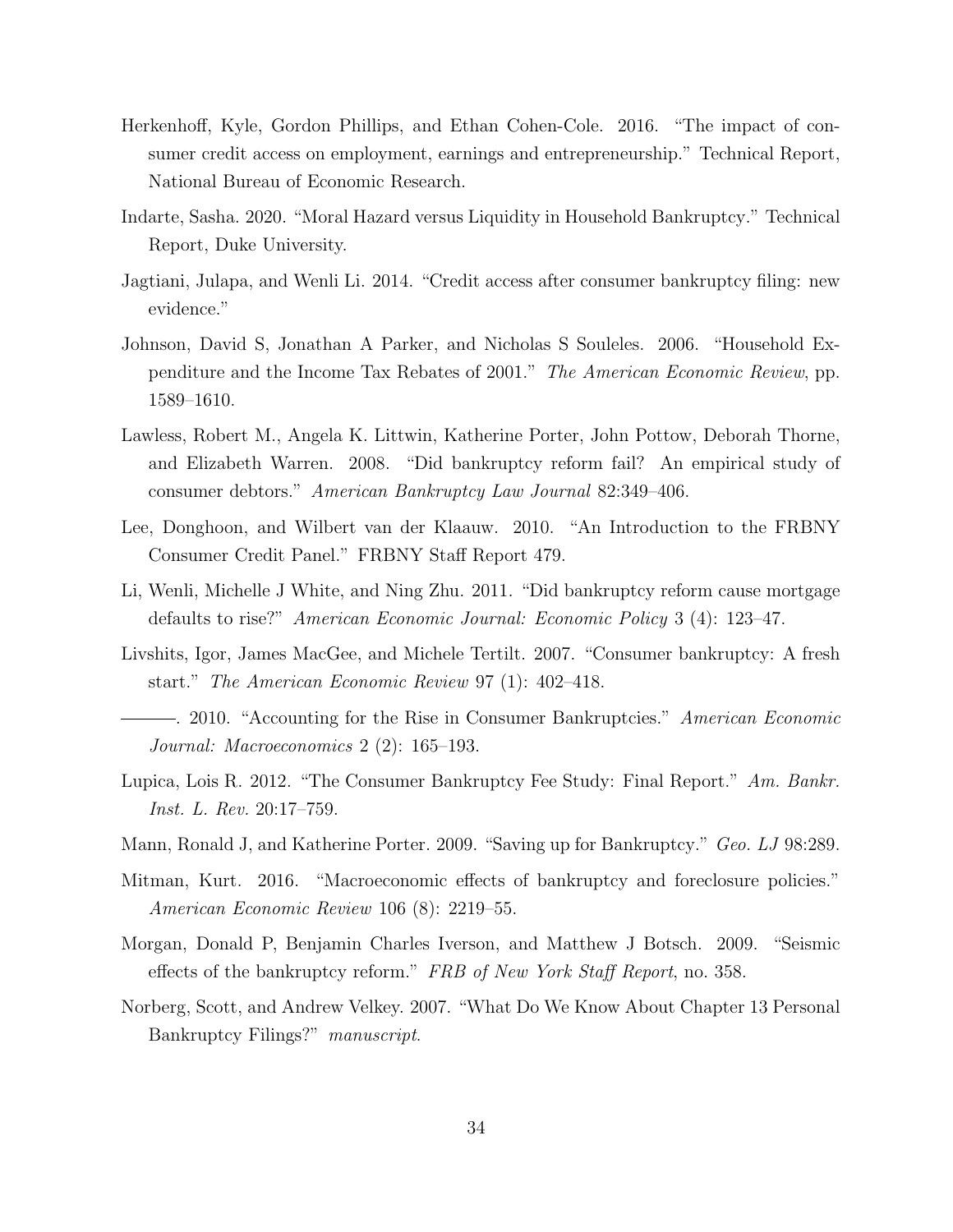- Office, United States Government Accountability. 2008. Bankruptcy Reform: Dollar Costs Associated with the Bankruptcy Abuse Prevention and Consumer Protection Act of 2005.
- <span id="page-35-5"></span>Pagan, Adrian. 1984. "Econometric issues in the analysis of regressions with generated regressors." International Economic Review, pp. 221–247.
- <span id="page-35-3"></span>Parker, Jonathan A, Nicholas S Souleles, David S Johnson, and Robert McClelland. 2013. "Consumer Spending and the Economic Stimulus Payments of 2008." The American Economic Review 103 (6): 2530–2553.
- <span id="page-35-7"></span>Simkovic, Michael. 2009. "The effect of BAPCPA on credit card industry profits and prices." Am. Bankr. LJ 83:1.
- <span id="page-35-1"></span>Sullivan, Teresa A, Elizabeth Warren, and Jay Lawrence Westbrook. 1994. "Consumer debtors ten years later: A financial comparison of consumer bankrupts 1981-1991." Am. Bankr. LJ 68:121.
- <span id="page-35-2"></span>. 2006. "Less stigma or more financial distress: An empirical analysis of the extraordinary increase in bankruptcy filings." Stanford Law Review, pp. 213-256.
- <span id="page-35-8"></span>Townsend, Robert M. 1979. "Optimal contracts and competitive markets with costly state verification." Journal of Economic theory 21 (2): 265–293.
- <span id="page-35-0"></span>White, Michelle J. 2007. "Bankruptcy reform and credit cards." *Journal of Economic* Perspectives 21 (4): 175–200.
- <span id="page-35-6"></span>White, Michelle J., and Ning Zhu. 2010. "Saving Your Home in Chapter 13 Bankruptcy." The Journal of Legal Studies 39 (1): 33–61.
- <span id="page-35-4"></span>Zhu, Ning. 2011. "Household consumption and personal bankruptcy." The Journal of Legal Studies 40 (1): 1–37.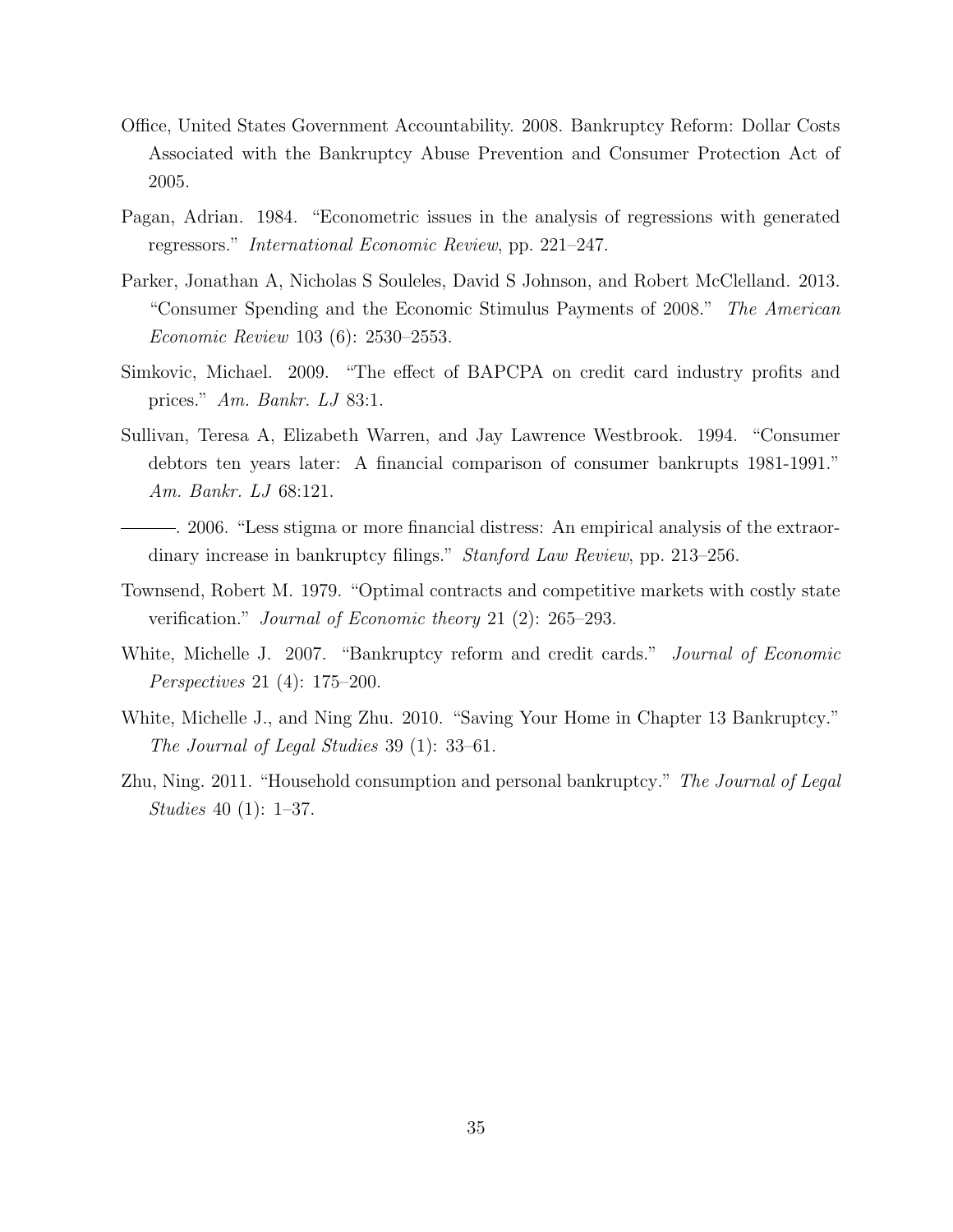# <span id="page-36-0"></span>A Consumer Credit Panel Data and Variables

#### Transition Matrices

Our transition matrices include 14 possible states: seven debt states for individuals who are not in foreclosure, and seven debt states for individuals who are in foreclosure. We define the seven debt states and foreclosure as follows:

1. Delinquent: An individual is delinquent if they have at least one loan in their CCP report in that quarter that is 30, 60, or 90 days past due (crtr\_attr13, crtr\_attr14, or crtr attr $15$ ), while not having any loans that are  $120+$  days past due, severely derogatory, or bankrupt (crtr attr16, crtr attr17, or crtr attr18). Also, at least one of crtr attr16, crtr attr17, or crtr attr18 must be non-missing, and the individual must not be in a state of bankruptcy.

2. Insolvent: An individual is insolvent if they have at least one loan in their CCP report in that quarter that is  $120+$  days past due, severely derogatory, or bankrupt (crtr\_attr16, crtr attr17, or crtr attr18), while not having any loans that are 30, 60, or 90 days past due  $(\text{crtr}_\text{attr13}, \text{crtr}_\text{attr14}, \text{or } \text{crtr}_\text{attr15}).$  Also, at least one of  $\text{crtr}_\text{attr13}, \text{crtr}_\text{attr14}, \text{or } \text{crtr}_\text{at}$ crtr attr15 must be non-missing, and the individual must not be in a state of bankruptcy.

3. Both: An individual is both delinquent and insolvent if they both have at least one loan in their CCP report in that quarter that is 30, 60, or 90 days past due (crtr\_attr13, crtr\_attr14, or crtr attr<sup>15</sup>) and have at least one loan in their CCP report in that quarter that is  $120+$ days past due, severely derogatory, or bankrupt (crtr\_attr16, crtr\_attr17, or crtr\_attr18). Also, at least one of crtr\_attr13, crtr\_attr14, or crtr\_attr15 and one of crtr\_attr16, crtr\_attr17, or crtr attr18 must be non-missing, and the individual must not be in a state of bankruptcy.

4. Current: An individual is current if she is neither delinquent nor insolvent, that is if she has no loans that are 30, 60, 90 or 120+ days past due, severely derogatory, or bankrupt (crtr attr13, crtr attr14, crtr attr15, crtr attr16, crtr attr17, or crtr attr18). Also, at least one of crtr attr13, crtr attr14, or crtr attr15 and one of crtr attr16, crtr attr17, or crtr attr18 must be non-missing, and the individual must not be in a state of bankruptcy.

5. Missing: An individual's debt status is missing if the number of loans in their CCP report in that quarter that are  $30, 60,$  or  $90$  days past due (crtr\_attr13, crtr\_attr14, or crtr attr15) are all not reported, or the number of loans that are 120+ days past due, severely derogatory, or bankrupt (crtr\_attr16, crtr\_attr17, or crtr\_attr18) are all not reported. Nonreporting occurs when Equifax does not receive enough information from the respective financial institutions to generate its credit trend variables.

6. Chapter 7 Bankruptcy: There are two scenarios in which an individual is identified as being in the state of Chapter 7 bankruptcy. First, if the individual experiences Chapter 7 bankruptcy commencement (see below), then that individual is marked as being in a state of Chapter 7 bankruptcy for ten years after the date of their foreclosure. Second, if the individual enters the dataset for the first time marked with the bankruptcy flag (cust attr290)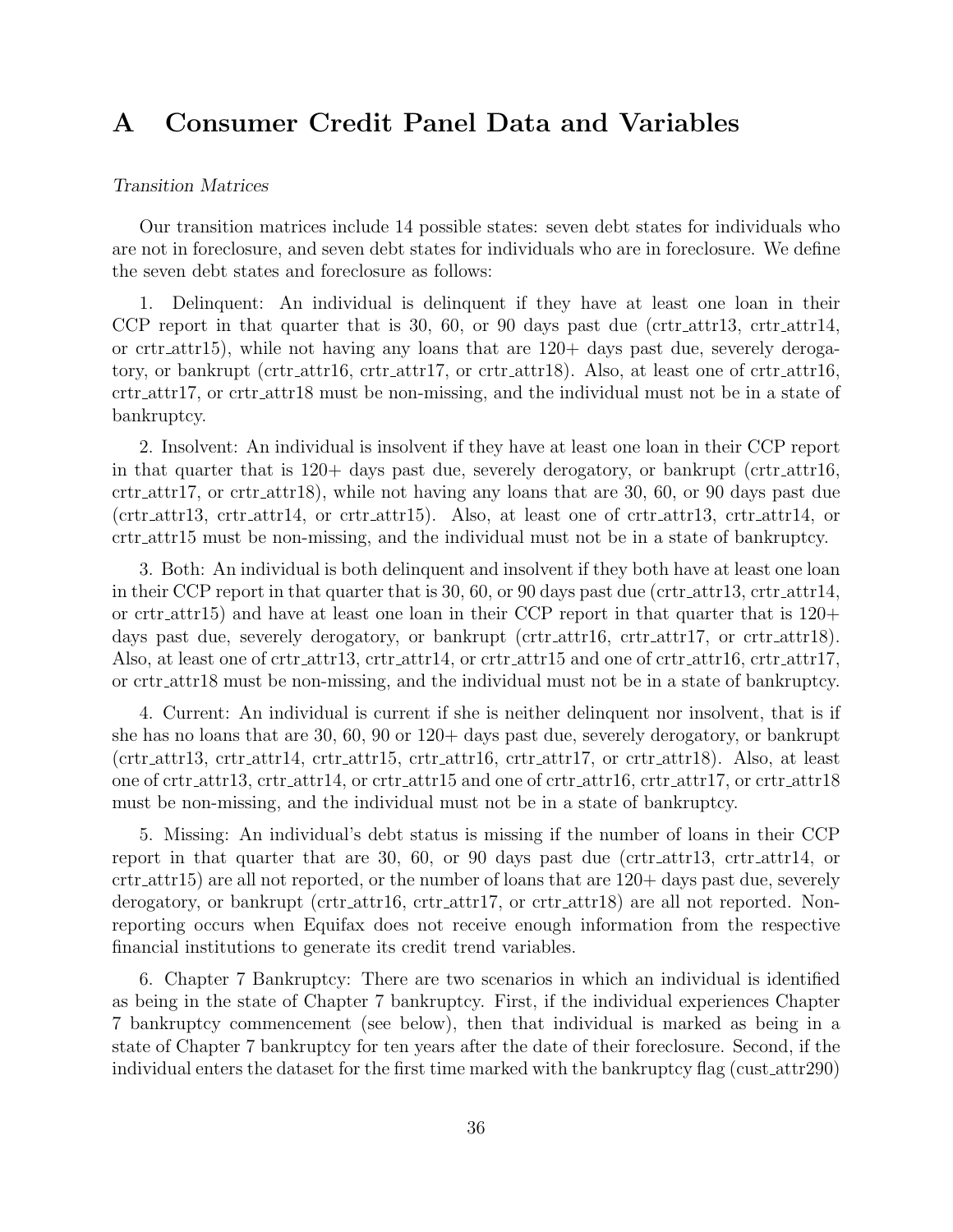coded "Chapter 7 discharged" (which almost exclusively occurs at the dataset's 1999 Q1 truncation), that individual is marked as being in the state of Chapter7 bankruptcy until the flag (which is supposed to stay on for ten years after the bankruptcy's commencement) turns off. We define the commencement of Chapter 7 bankruptcy as the following pattern in cust attr290: the individual is marked as having filed for Chapter 7 in the present quarter.

7. Chapter 13 Bankruptcy: There are two scenarios in which an individual is identified as being in the state of Chapter 13 bankruptcy. First, if the individual experiences Chapter 13 bankruptcy commencement (see below), then that individual is marked as being in a state of Chapter 13 bankruptcy for ten years after the date of their foreclosure. Second, if the individual enters the dataset for the first time marked with the bankruptcy flag (cust attr291) coded "Chapter 13 discharged" (which almost exclusively occurs at the dataset's 1999 Q1 truncation), that individual is marked as being in the state of Chapter13 bankruptcy until the flag turns off. We define the commencement of Chapter 13 bankruptcy as the following pattern in cust attr291: the individual is marked as having filed for Chapter 13 in the present quarter.

8. Foreclosure: There are two scenarios in which an individual is marked as being in the state of foreclosure. First, if the individual forecloses on a home (that is, if cma attr3905 switches from off  $("0")$  to on  $("1" or "7")$ , then that individual is marked as being in a state of foreclosure for seven years after the date of their foreclosure. Second, if the individual enters the dataset for the first time while under foreclosure (which almost exclusively occurs at the dataset's 1999 Q1 truncation), that individual is marked as being in the state of foreclosure until the flag (which is supposed to stay on for seven years after the date of the foreclosure) turns off.

#### Regressions

The variable of interest in our regression analysis is the "average attorney fee by district for discharged no-asset Chapter 7 cases adjusted for inflation (including converted cases)," Table A-23 of Lupica (2011). The other covariates include:

1. Income: Annual county-level income data for 3,142 counties are drawn from the Internal Revenue Service's (IRS) Statistics of Income program, which annually aggregates household-level adjusted gross income as reported on US tax forms. We calculate income at the district level as the weighted average of the average income in counties covered by that district, using the CCP district populations as weights.

2. Unemployment Rate: Annual county-level unemployment data are drawn from the Bureau of Labor Statistics's (BLS) Local Area Unemployment Statistics program. The unemployment data are reported on a monthly basis, and they cover a total of 3,145 counties. We calculate the unemployment rate at the district level as the weighted average of the average unemployment rate in counties covered by that district, using the CCP district populations as weights.

3. House Price Index: House Price Index (HPI) values are drawn at the zip code level from the CoreLogic HPI. The CoreLogic HPI uses repeat sales transactions to track changes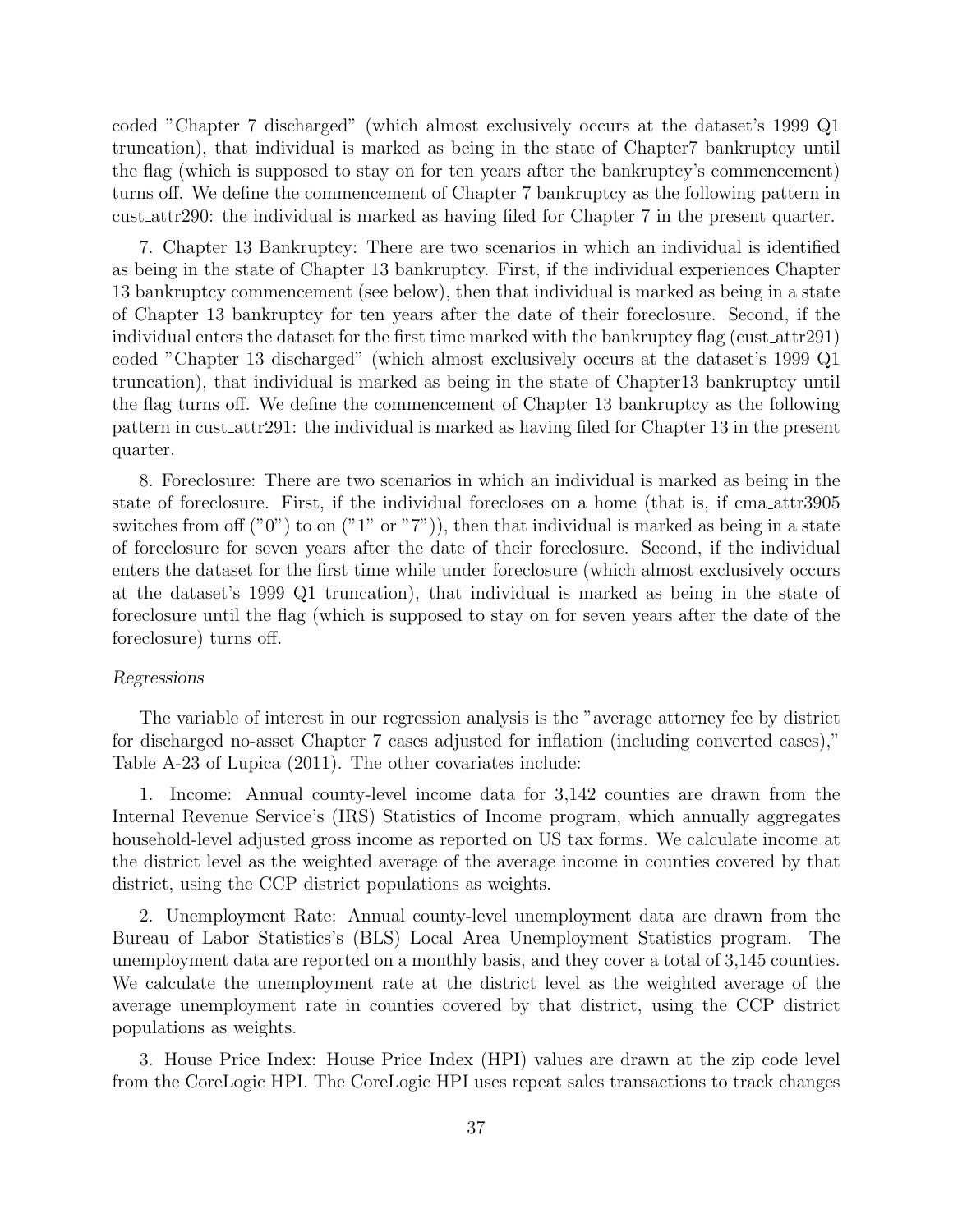in sale prices for homes over time, with the January 2000 baseline receiving a value of 100, and it is the most comprehensive monthly house price index available. The CoreLogic data cover a total of 6739 zip codes (representing 58 percent of the total U.S. population) in all 50 states and the District of Columbia. We calculate the HPI at the district level as the weighted average of the average HPI in zip codes covered by that district, using the CCP district populations as weights.

4. Wage Garnishment: Wage garnishment laws specify the amount of an individual's wage that may not be garnished by judgment creditors to repay debt. States either adopt federal wage garnishment restrictions–the lesser of (a) 75 percent of the employee's disposable earnings or (b) 30 times the federal minimum wage–or adopt their own stricter restrictions. We calculate our proxied wage garnishment covariate by estimating the wage level protected from wage garnishment under two scenarios, the minimum wage scenario and the average wage scenario. Under the minimum wage scenario, states are bound either by a multiple of the minimum wage or, in states that only designate a percentage of total income, by that percentage of estimated average income, where estimated average income is the 40-hour minimum wage over 0.298, the average ratio between 40-hour minimum wage and average income (drawn from the IRS's Statistics of Income program) across states. Under the average wage scenario, states are bound by either the designated percentage of their average wage or, in states that only specify a minimum wage, by the the designated multiple of estiamted minimum wage, calculated as the average wage times 0.298. These methods rank states very similarly. We take the minimum of the two estimates as our wage garnishment covariate.

5. Judicial State Indicator: An indicator for whether the state requires that all foreclosures be judicial (where judicial states are coded as 1).

6. Recourse State Indicator: An indicator for whether the state is a recourse state regarding mortgages (where recourse states are coded as 1).

7. Homestead Exemption: Homestead exemption laws specify the maximum value of primary residences that are generally shielded from debt repayment to judgment creditors. We use homestead exemption values collected in Table 1 of Rohlin and Ross (2013), extrapolating the exemption from 1999 to 2005 Q2 as the 2004 exemption and the exemption from 2005Q3 to 2013 as the 2006 exemption.

## <span id="page-38-0"></span>B Variation in Bankruptcy Filings by Credit Score

We provide further evidence of the effects of the reform by focusing on subsets of individuals according to their credit score 1 year prior to the observed new insolvency. We then allocate individuals to credit score quartiles and estimate the time effects in [\(1\)](#page-11-2) for each sub-population. The results are presented in figure [7.](#page-39-0) The effects of the reform are primarily driven by the response of individuals at the bottom of the credit score distribution 1 year prior to new insolvency (panels (a) and (b)), with no effects for quartile 3 and very noisy effects for quartile 4 (panels (c) and (d)). In fact, the first two quartiles exhibit drops of 100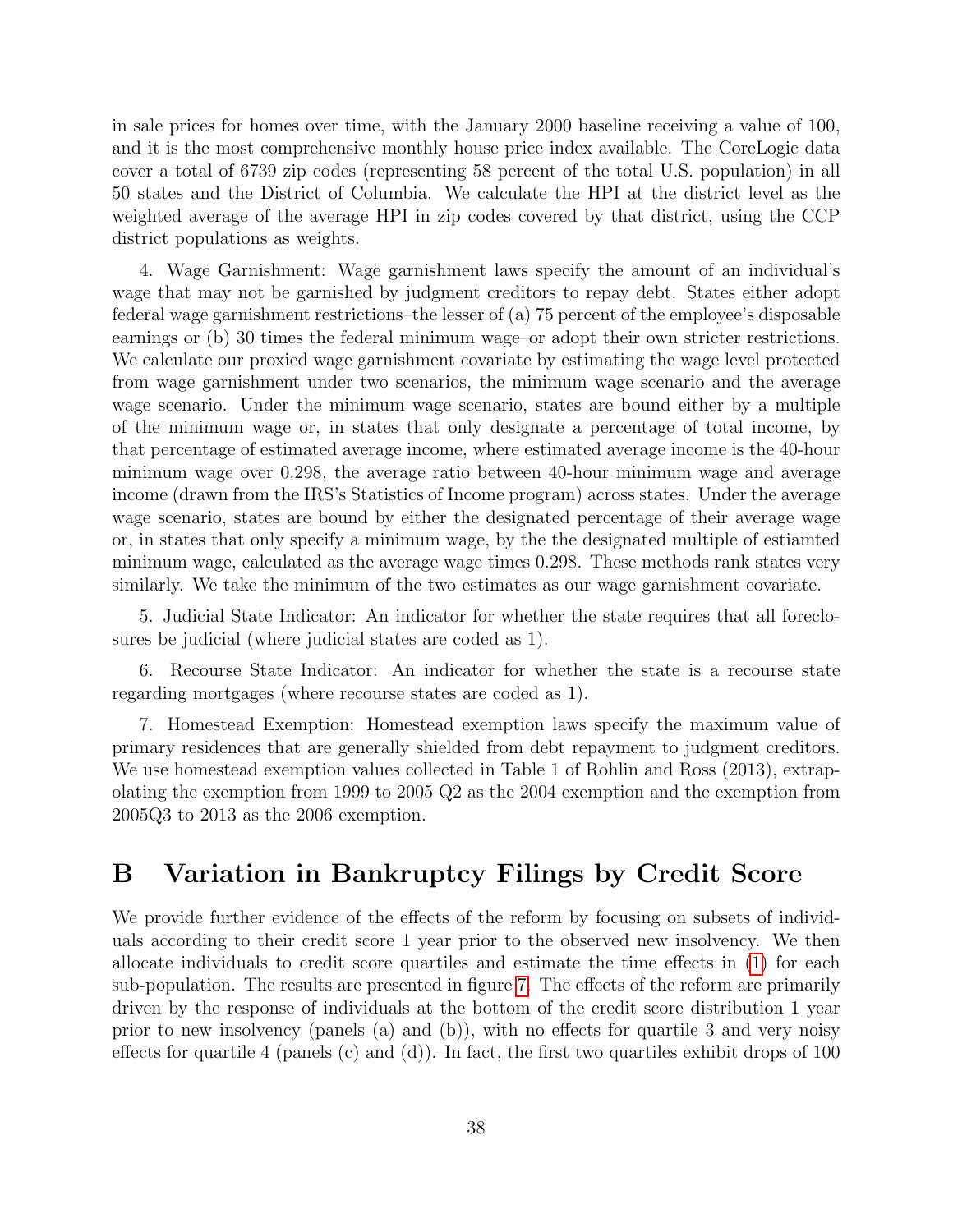log points (Quartile 1) and 60 log points (Quartile 2) relative to pre-reform. For quartile 4, the base default rate is extremely low and hence the estimated effects are very noisy.

<span id="page-39-0"></span>

Figure 7:  $\beta_{s(t)}$  for 1-quarter transition from New Insolvency to Chapter 7 bankruptcy, by risk score quartile measured 1 year prior to new insolvency. Bars denote 90% confidence intervals. Source: Authors' calculation based on Federal Reserve Bank of New York's Consumer Credit Panel/Equifax Data.

The variation in the response to the reform by recent credit score is important because the credit score is strongly positively related to income. We illustrate this connection using supplementary income data, merged with the Equifax panel, for 11 thousand individuals for the year 2009. For these borrowers, we observe their payroll income in 2009 and their credit record for their entire sample period. The sample for which income data is available is nationally representative. In Appendix [C,](#page-40-0) we show that the income distribution in this payroll data set is very similar to CPS data on labor income by age.[25](#page-39-1) To quantify the relation between credit score and income, we regress the Equifax Risk Score on income and

<span id="page-39-1"></span> $25$ We also compare the income distribution by state in our sample to data in the American Community Survey and find that the distributions match quite closely.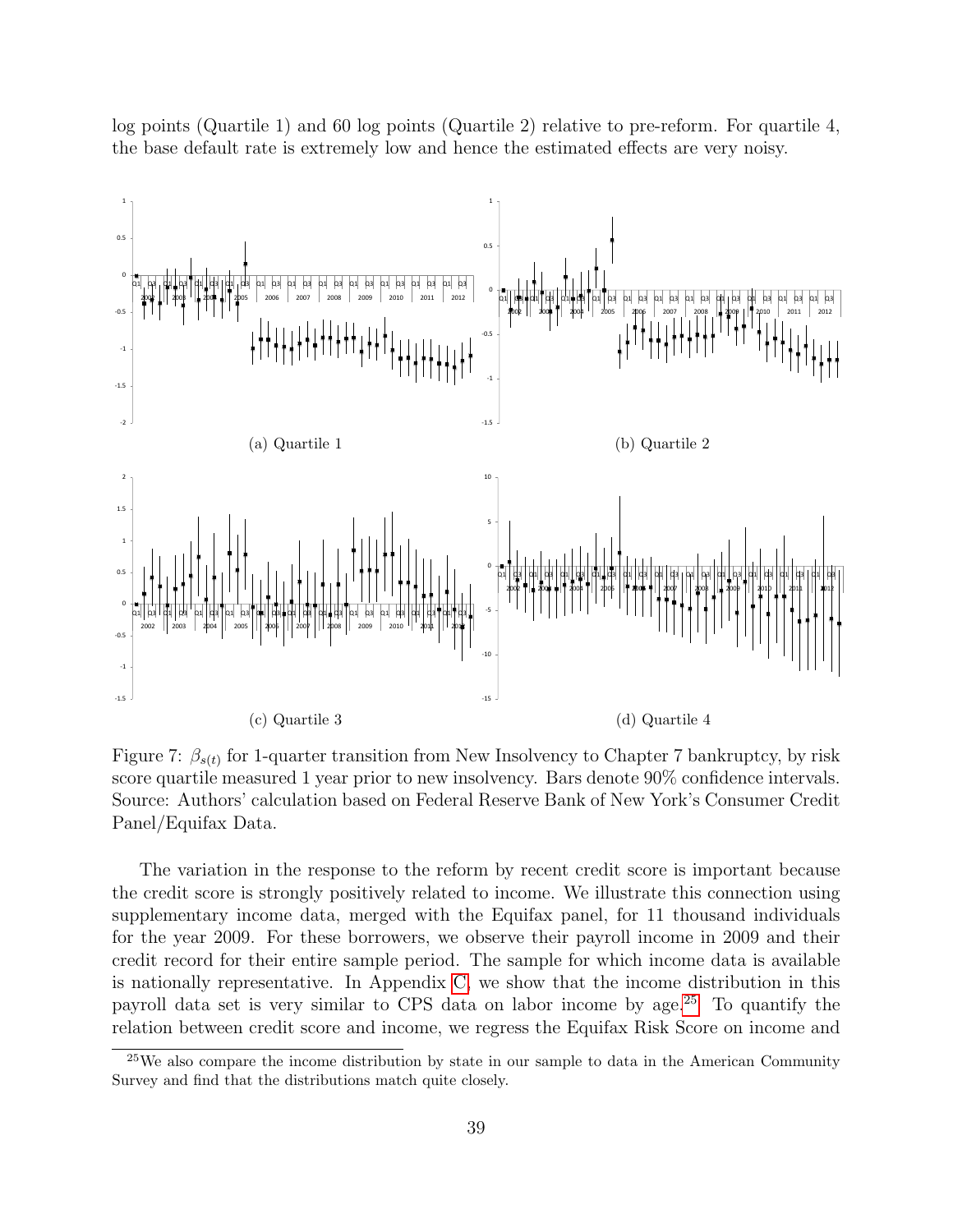age, their interaction and state fixed effects. More details on the specification are described in Appendix [C.](#page-40-0) The estimation results are summarized graphically in figure ??. There is a positive relation between credit score and income at all ages, but the relation is steeper for younger borrowers. For 25 year olds, an increase in income from \$35,000 to \$50,000 is associated with an increase in the credit score from 640 to 659. For a 40 year old, and increase in income from \$50,000 to \$75,000 is associated with an increase in the credit score from 674 to 702. The positive relation between income and credit score suggests that individuals at the bottom half of the credit score distribution will most likely have also incomes below the sample median. Since these borrowers are likely to pass the income test for Chapter 7 filing introduced by BAPCPA, the reduction in Chapter 7 filings for borrowers with credit scores below the median displayed in figure [7](#page-39-0) is likely to be driven by a different mechanism. In Section [4,](#page-13-0) we explore the role of liquidity constraints associated with the rising monetary costs of filing as a potential factor.

# <span id="page-40-0"></span>C Income Data and Imputation

In this section, we describe the supplementary payroll data used for the income imputation procedure. This data is merged with our credit panel data, allowing us to map individuals' incomes for 2009 to their credit files.

The Equifax Workforce Solutions data provided by Equifax is a nationally-representative random sample of individuals containing employment and payroll verification information provided directly from the employers. The information provided for each employee includes the last three years of total income, the date of first hire, tenure, and for the current year status (part time/full time), weekly hours, pay rate and pay frequency.

Income Measure Description There are various income measures provided in the Worknumber data. For each year of data available variables are given for the total 12 month base, bonus, overtime, and commission compensation in year  $t, t - 1$ , and  $t - 2$ . This information however is only available for a little over  $\frac{1}{3}$  of the sample. The other measure of income, which is widely available across the sample, is rate of pay and pay frequency. We therefore impute total income using a simple rate  $\times$  frequency approach to account for the lack of representation found in the sample regarding the total 12-month income variables. This yields about 11,000 observations for 2009. The sample of records is nationally representative, both in terms of geographical and age distribution.

Comparison with the CPS To gauge the accuracy of the income measure in our data, we performed a simple comparison with the income levels reported in the Consumer Population Survey. We present results based on income quintiles in Table [10.](#page-41-0)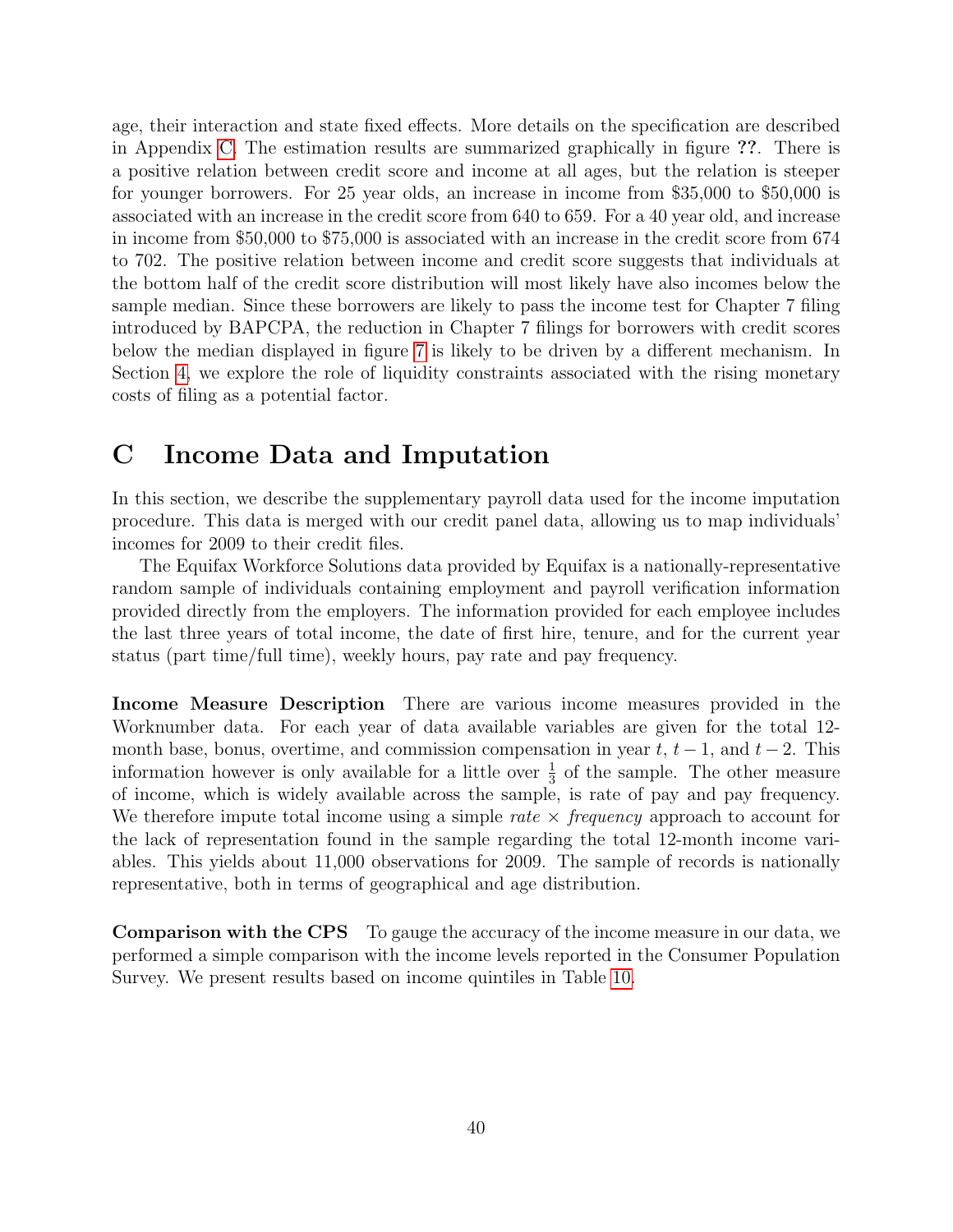<span id="page-41-0"></span>

| <b>Calculation</b> | Dataset     |          |          |          |          | $\ddot{o}$ |
|--------------------|-------------|----------|----------|----------|----------|------------|
| Mean               | <b>CPS</b>  | 11058.67 | 24791.32 | 36584.61 | 51872.45 | 110192.2   |
|                    | <b>TALX</b> | 17078.07 | 26565.46 | 39589.76 | 58510.22 | 117260.1   |
| Median             | <b>CPS</b>  | 12000    | 25000    | 36000    | 50000    | 85000      |
|                    | <b>TALX</b> | 16640    | 27040    | 39520    | 57512    | 99990      |

Table 10: Income Distribution Comparison by Quintile

Source: IPUMS, TALX. Worknumber income calculations made using proxied income from pay periods and pay rate. CPS income calculations made using total wage and salary income.

#### C.1 Relationship between credit score and income

To quantify the relation between credit score and income, we regress the Equifax Risk Score on income and age, their interaction and state fixed effects:

 $s_{i,2009} = \omega + \alpha y_{i,2009} + \beta y_{i,2009}^2 + \gamma a_{i,2009} + \delta a_{i,2009}^2 + \eta y_{i,2009} \times a_{i,2009} + \nu y_{i,2009}^2 \times a_{i,2009}^2 + I_{i,state} + \varepsilon_i,$ 

where  $i$  denotes individual borrowers,  $s$  denotes the credit score,  $y$  denotes labor income,  $a$ denotes age and  $I_{i,state}$  is a state fixed effect. The estimation results are reported in Table [11.](#page-42-0)